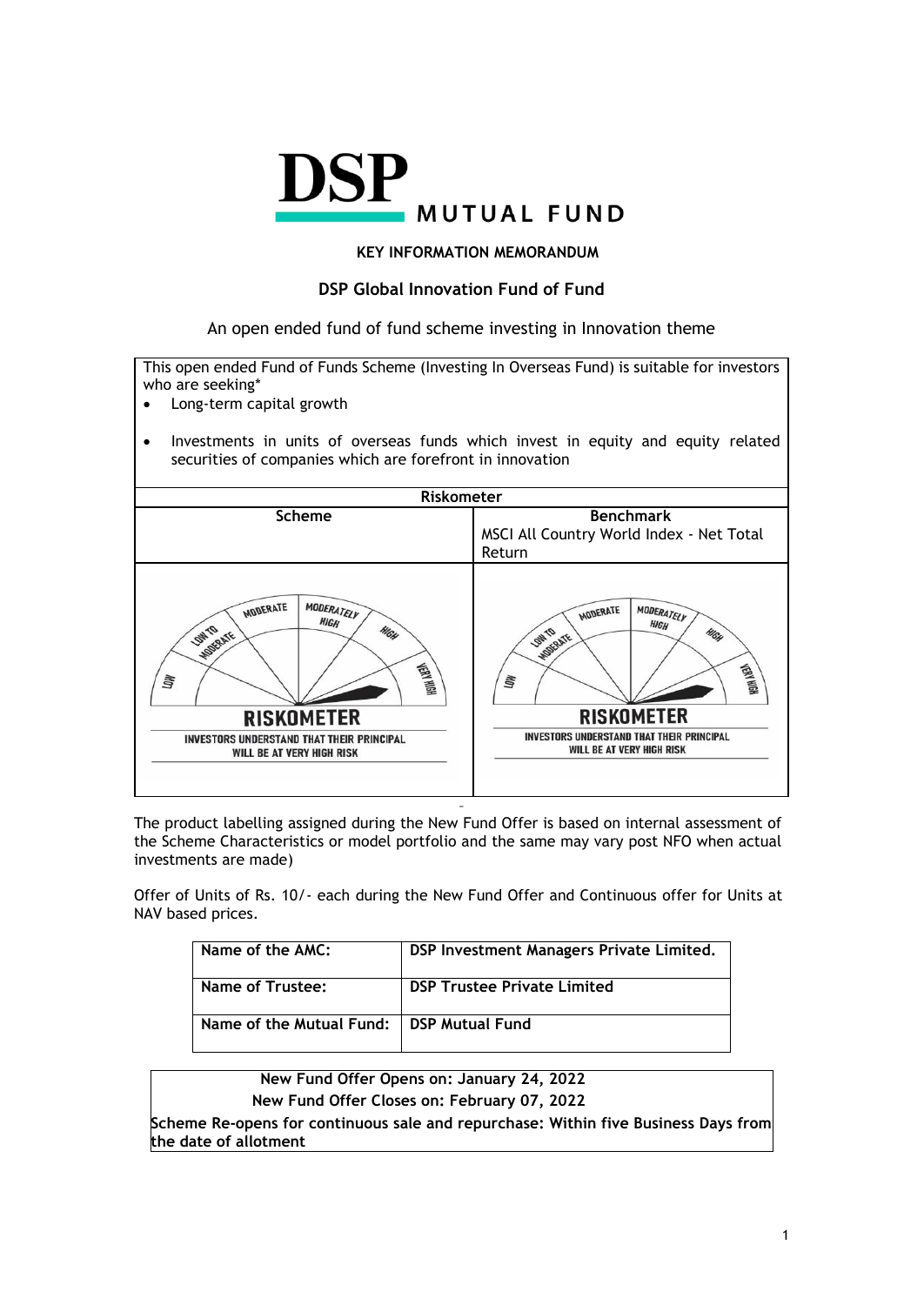**This Key Information Memorandum (KIM) sets forth the information, which a prospective investor ought to know before investing. For further details of the Schemes/Mutual Fund, due diligence certificate by the AMC, Key Personnel, investors' rights & services, risk factors, penalties & pending litigations, associate transactions etc. investors should, before investment, refer to the relevant Scheme Information Document (SID) and Statement of Additional Information (SAI) available free of cost at any of the Investor Service Centres or distributors or from the website www.dspim.com.** 

**The Schemes' particulars have been prepared in accordance with the Securities and Exchange Board of India (Mutual Funds) Regulations 1996, as amended till date, and filed with Securities and Exchange Board of India (SEBI). The Units being offered for public subscription have not been approved or disapproved by SEBI, nor has SEBI certified the accuracy or adequacy of this KIM.** 

**This KIM is dated January 06, 2022**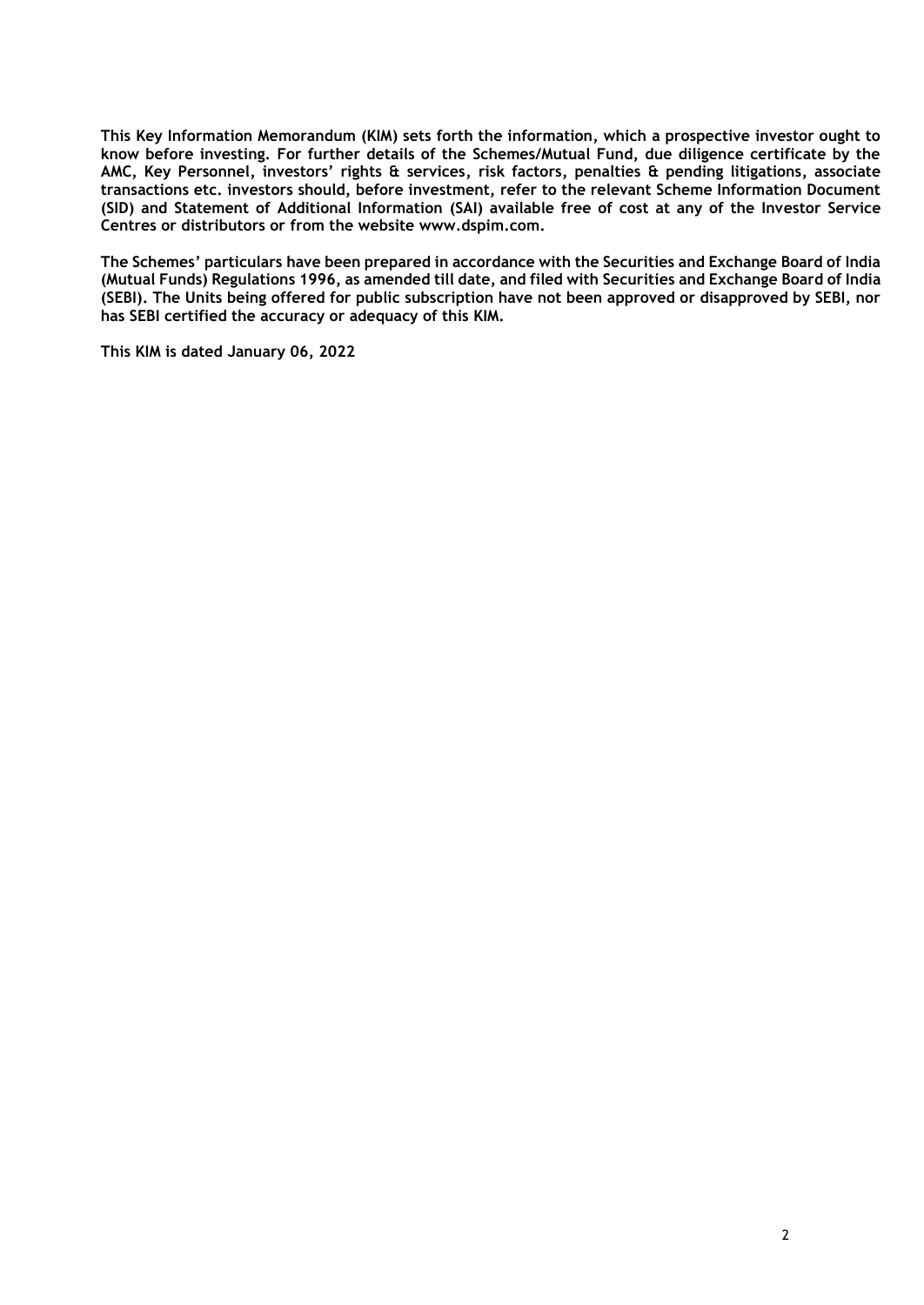| Investment<br>Objective    | The primary investment objective of the scheme is to seek capital appreciation by investing in global<br>mutual funds schemes and ETFs that primarily invest in companies with innovation theme having<br>potential for higher revenue and earnings growth.                                                                                                                                                                                                                                                                                                                                                                                                                                                                                                                                                                                                                                                                                                                                                                                                                                                                                                                                                                                                                                                                                                                                                                                                                                                                                                                                                                                                                                                                                                                                                                                                                                                                                                                                                                                                    |                                       |      |                        |  |
|----------------------------|----------------------------------------------------------------------------------------------------------------------------------------------------------------------------------------------------------------------------------------------------------------------------------------------------------------------------------------------------------------------------------------------------------------------------------------------------------------------------------------------------------------------------------------------------------------------------------------------------------------------------------------------------------------------------------------------------------------------------------------------------------------------------------------------------------------------------------------------------------------------------------------------------------------------------------------------------------------------------------------------------------------------------------------------------------------------------------------------------------------------------------------------------------------------------------------------------------------------------------------------------------------------------------------------------------------------------------------------------------------------------------------------------------------------------------------------------------------------------------------------------------------------------------------------------------------------------------------------------------------------------------------------------------------------------------------------------------------------------------------------------------------------------------------------------------------------------------------------------------------------------------------------------------------------------------------------------------------------------------------------------------------------------------------------------------------|---------------------------------------|------|------------------------|--|
|                            | The Scheme may also invest a certain portion of its corpus in money market securities and/or money<br>market/liquid schemes of DSP Mutual Fund, in order to meet liquidity requirements from time to<br>time.                                                                                                                                                                                                                                                                                                                                                                                                                                                                                                                                                                                                                                                                                                                                                                                                                                                                                                                                                                                                                                                                                                                                                                                                                                                                                                                                                                                                                                                                                                                                                                                                                                                                                                                                                                                                                                                  |                                       |      |                        |  |
|                            | However, there is no assurance that the investment objective of the Scheme will be realized.                                                                                                                                                                                                                                                                                                                                                                                                                                                                                                                                                                                                                                                                                                                                                                                                                                                                                                                                                                                                                                                                                                                                                                                                                                                                                                                                                                                                                                                                                                                                                                                                                                                                                                                                                                                                                                                                                                                                                                   |                                       |      |                        |  |
| Asset<br><b>Allocation</b> | Under normal circumstances, the asset allocation will be as follows:                                                                                                                                                                                                                                                                                                                                                                                                                                                                                                                                                                                                                                                                                                                                                                                                                                                                                                                                                                                                                                                                                                                                                                                                                                                                                                                                                                                                                                                                                                                                                                                                                                                                                                                                                                                                                                                                                                                                                                                           |                                       |      |                        |  |
| Pattern                    | <b>Asset Category</b>                                                                                                                                                                                                                                                                                                                                                                                                                                                                                                                                                                                                                                                                                                                                                                                                                                                                                                                                                                                                                                                                                                                                                                                                                                                                                                                                                                                                                                                                                                                                                                                                                                                                                                                                                                                                                                                                                                                                                                                                                                          | <b>Exposure</b><br>Minimum<br>Maximum |      | <b>Risk</b><br>Profile |  |
|                            | 1. Units of Innovation Funds as listed below                                                                                                                                                                                                                                                                                                                                                                                                                                                                                                                                                                                                                                                                                                                                                                                                                                                                                                                                                                                                                                                                                                                                                                                                                                                                                                                                                                                                                                                                                                                                                                                                                                                                                                                                                                                                                                                                                                                                                                                                                   | 95%                                   | 100% | High                   |  |
|                            | 2. Money market securities and/or units of money<br>market/liquid schemes of DSP Mutual Fund                                                                                                                                                                                                                                                                                                                                                                                                                                                                                                                                                                                                                                                                                                                                                                                                                                                                                                                                                                                                                                                                                                                                                                                                                                                                                                                                                                                                                                                                                                                                                                                                                                                                                                                                                                                                                                                                                                                                                                   | 0%                                    | 5%   | Low to<br>Medium       |  |
|                            | Name of Underlying fund<br>Sr No.<br>iShares PHLX Semiconductor ETF<br>1.<br>2.<br>BGF World Tech fund D2 USD<br>iShares NASDAQ 100 UCITS ETF<br>3.<br>Baillie Gifford Worldwide Long term Global growth fund<br>4.<br>5.<br>Nikko AM ARK Disruptive Innovation Fund<br>Morgan Stanley US Insight Fund<br>6.<br>7.<br><b>Bluebox Global Technology Fund</b><br>Apart from above, the Scheme may, at the discretion of the Investment Manager, also invest in the<br>units of other overseas mutual fund schemes having similar investment objective, investment<br>strategy, asset allocation etc. and which forms part of Innovation theme.<br>The cumulative gross exposure across all asset classes should not exceed 100% of the net assets<br>of the scheme<br>The Scheme will not invest in instruments having special features in line with SEBI circular<br>SEBI/HO/IMD/DF4/CIR/P/2021/032 dated March 10, 2021.<br>Overseas Investments: Under normal circumstances the Scheme may invest upto 100% of net assets<br>in Foreign Securities.<br>According to SEBI circular no. SEBI/IMD/CIR No. 7/104753/07 dated September 26, 2007 mutual funds<br>can invest in ADRs/GDRs/other specified foreign securities and as per SEBI circular no. SEBI/IMD/CIR<br>No. 2/122577/08 dated April 08, 2008, SEBI circular no. SEBI/HO/IMD/DSF3/CIR/P/2020/225 dated<br>November 05, 2020 and SEBI/HO/IMD/IMD-II/DOF3/P/CIR/2021/571 dated June 3, 2021 such<br>investments are subject to an overall limit of US\$ 7 bn. for all mutual funds put together. The Mutual<br>Fund has been allowed an individual limit of US\$ 1bn. The overall ceiling for investment in overseas<br>ETFs that invest in securities is US\$ 1 billion subject to a maximum of US\$ 300 million per mutual<br>fund.<br>As required under the aforesaid circulars during the NFO, the intended amount for investments in<br>overseas securities is US\$ 130 mn and intended amount for investment in overseas ETFs is US\$ 70<br>mn.<br>The Scheme shall not invest in derivatives. |                                       |      |                        |  |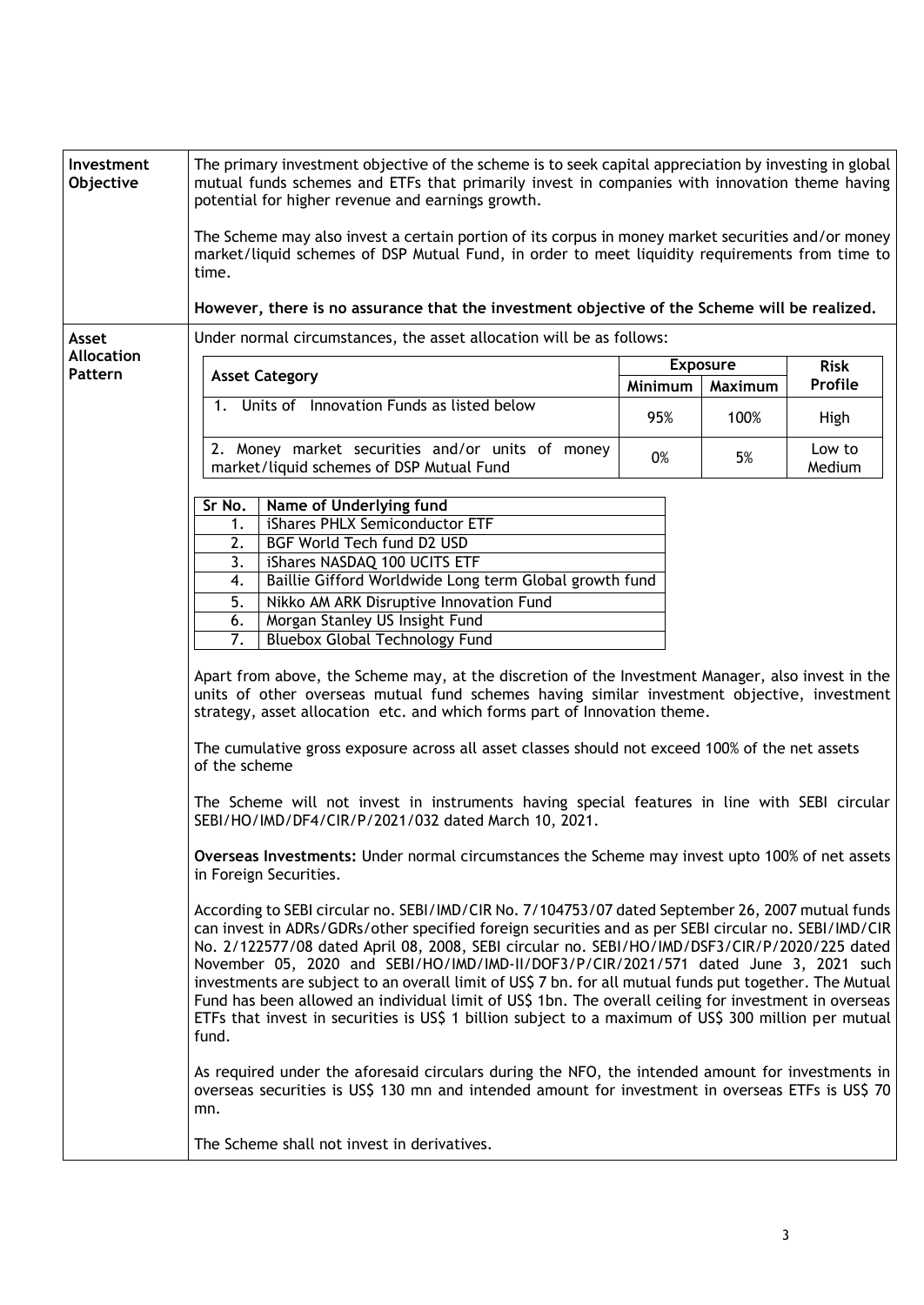|                                      | The Scheme shall not invest in structured obligations and credit enhancements.                                                                                                                                                                                                                                                                                                                                                                                                                                                                                                                                                                                                                                                                      |                                                                                                                                                                                                                                                                                                                                                                                                                              |  |  |  |  |
|--------------------------------------|-----------------------------------------------------------------------------------------------------------------------------------------------------------------------------------------------------------------------------------------------------------------------------------------------------------------------------------------------------------------------------------------------------------------------------------------------------------------------------------------------------------------------------------------------------------------------------------------------------------------------------------------------------------------------------------------------------------------------------------------------------|------------------------------------------------------------------------------------------------------------------------------------------------------------------------------------------------------------------------------------------------------------------------------------------------------------------------------------------------------------------------------------------------------------------------------|--|--|--|--|
| <b>Investment</b><br><b>Strategy</b> | The Scheme will invest predominantly in units of global active & passive funds which primarily invest<br>in companies with innovation theme having potential for higher revenue and earnings growth. The<br>Scheme may also invest a certain portion of its corpus in money market securities and/or money<br>market/liquid schemes of DSP Mutual Fund, in order to meet liquidity requirements from time to<br>time.                                                                                                                                                                                                                                                                                                                               |                                                                                                                                                                                                                                                                                                                                                                                                                              |  |  |  |  |
| <b>Risk Profile</b>                  | SID carefully for details on risk factors before investment.                                                                                                                                                                                                                                                                                                                                                                                                                                                                                                                                                                                                                                                                                        | Mutual Fund Units involve investment risks including the possible loss of principal. Please read the                                                                                                                                                                                                                                                                                                                         |  |  |  |  |
|                                      | DSP Global Innovation Fund of Fund intends to predominantly invest in units of Innovation Funds and<br>ETFs. The Scheme may also invest certain portion of its corpus in money market securities and/or<br>units of money market/liquid schemes of DSP Mutual Fund. Hence scheme specific risk factors of<br>such underlying schemes will be applicable. All risks associated with such schemes, including<br>performance of their underlying stocks, derivative instruments, stock-lending, offshore investments,<br>Segregated Portfolio etc., will therefore be applicable in the case of the Scheme. Investors who<br>intend to invest in the Scheme are required to and deemed to have understood the risk factors of<br>the underlying scheme |                                                                                                                                                                                                                                                                                                                                                                                                                              |  |  |  |  |
|                                      | <b>Risk</b>                                                                                                                                                                                                                                                                                                                                                                                                                                                                                                                                                                                                                                                                                                                                         | Risk mitigants / management strategy                                                                                                                                                                                                                                                                                                                                                                                         |  |  |  |  |
|                                      | Liquidity Risk on account of<br>The investments are made in international funds, which provide<br>investments in overseas funds<br>daily liquidity.                                                                                                                                                                                                                                                                                                                                                                                                                                                                                                                                                                                                 |                                                                                                                                                                                                                                                                                                                                                                                                                              |  |  |  |  |
|                                      | Expense Risks associated with<br>investments in overseas funds                                                                                                                                                                                                                                                                                                                                                                                                                                                                                                                                                                                                                                                                                      | The aggregate of expenses incurred by the Indian Fund-of-Funds<br>scheme and the underlying international funds is subject to<br>limits prescribed by SEBI.                                                                                                                                                                                                                                                                  |  |  |  |  |
|                                      | Although full portfolio disclosure is not available at the end of<br>each month, top ten holdings as well as sector holdings are<br>made available at the end of each month for the overseas fund.<br>Full portfolio holdings can be obtained from underlying<br>Overseas funds generally with a three-month lag i.e. March<br>portfolio can be obtained at the end of June                                                                                                                                                                                                                                                                                                                                                                         |                                                                                                                                                                                                                                                                                                                                                                                                                              |  |  |  |  |
|                                      | <b>Policy</b><br>and/or<br>Investment<br>fundamental attribute<br>change<br>risks<br>associated<br>with<br>investments in overseas funds:                                                                                                                                                                                                                                                                                                                                                                                                                                                                                                                                                                                                           | Investments are made in such international funds, which have<br>similar investment objectives to the domestic fund in India.<br>However, there exists possibility that there is a change in the<br>fundamental attributes of the international fund. In such<br>circumstances, the Investment Manager will seek to invest in<br>other international funds, which have the same investment<br>objective as the domestic fund. |  |  |  |  |
|                                      | <b>Risks Associated with Investment</b><br>in Money Market Instruments                                                                                                                                                                                                                                                                                                                                                                                                                                                                                                                                                                                                                                                                              | Market Liquidity Risk: The Investment Manager will select fixed<br>income securities, which have or are expected to have high<br>secondary market liquidity                                                                                                                                                                                                                                                                  |  |  |  |  |
|                                      |                                                                                                                                                                                                                                                                                                                                                                                                                                                                                                                                                                                                                                                                                                                                                     | <b>Credit Risk: Credit Risk associated with fixed income securities</b><br>will be managed by making investments in securities issued by<br>borrowers, which have a good credit profile. The credit<br>research process includes a detailed in-house analysis and due<br>diligence.                                                                                                                                          |  |  |  |  |
|                                      |                                                                                                                                                                                                                                                                                                                                                                                                                                                                                                                                                                                                                                                                                                                                                     | <b>Term Structure of Interest Rates (TSIR) Risk:</b> As the<br>investments of the Scheme are very short duration in nature,<br>the risk can be expected to be small.                                                                                                                                                                                                                                                         |  |  |  |  |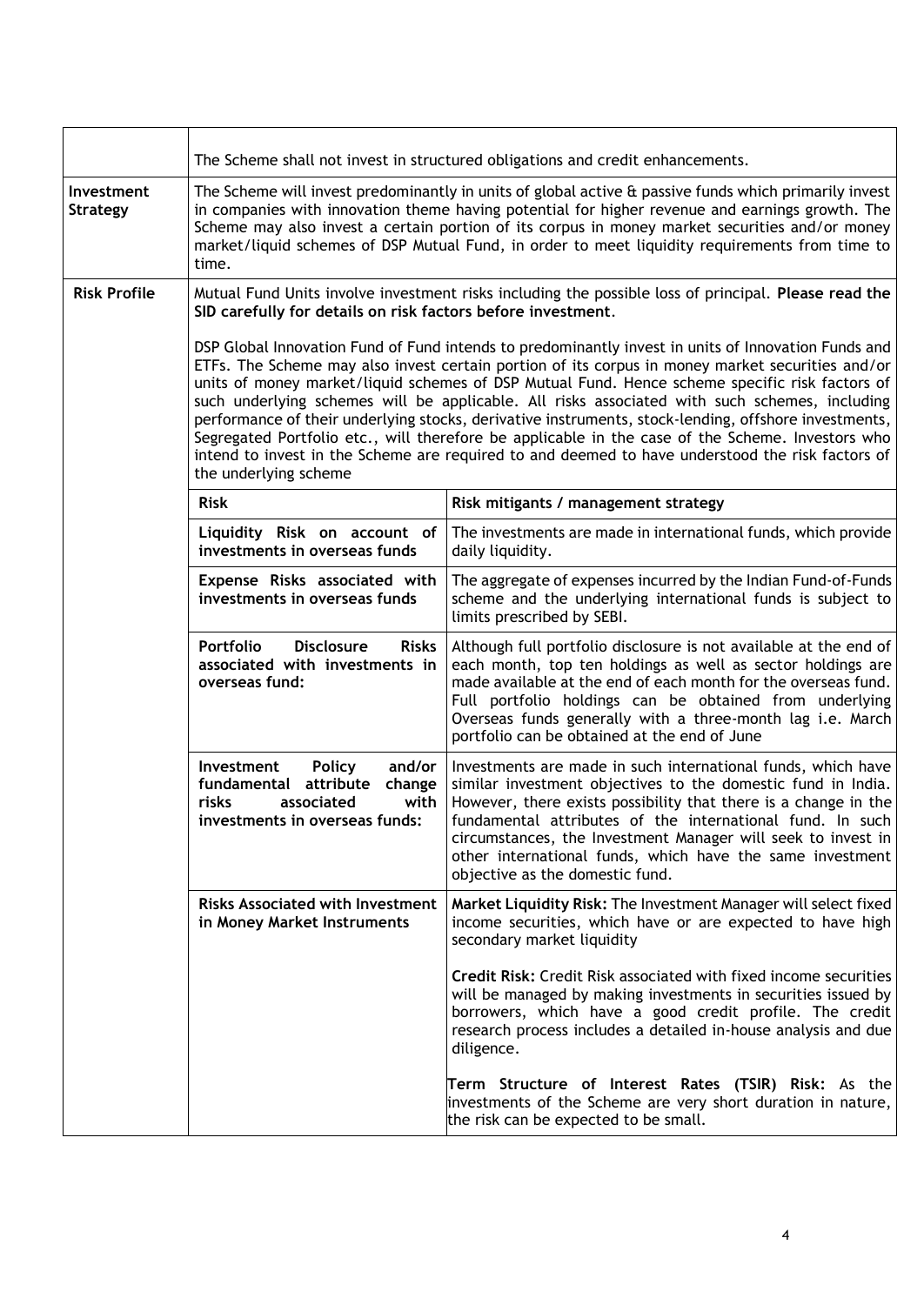| <b>Plans Available</b><br>under the<br><b>Schemes</b>                                                                                | Regular Plan<br>Direct Plan                                                                                                                                                                                                                                 |     |                                                                                                                                        |                                                                       |                                                                                                                                                                                                |  |
|--------------------------------------------------------------------------------------------------------------------------------------|-------------------------------------------------------------------------------------------------------------------------------------------------------------------------------------------------------------------------------------------------------------|-----|----------------------------------------------------------------------------------------------------------------------------------------|-----------------------------------------------------------------------|------------------------------------------------------------------------------------------------------------------------------------------------------------------------------------------------|--|
|                                                                                                                                      | Processing of Application Form/Transaction Request: The below table summarizes the procedures<br>which would be adopted while processing application form/transaction request by the AMC.                                                                   |     |                                                                                                                                        |                                                                       |                                                                                                                                                                                                |  |
|                                                                                                                                      | Sr                                                                                                                                                                                                                                                          | No. | <b>AMFI Registration Number</b><br>(ARN) Code/Direct/Blank as<br>mentioned<br>in<br>the<br>form/<br>application<br>transaction request | Plan as selected<br>in the application<br>form/transaction<br>request | Transaction shall be<br>processed and Units<br>shall be allotted under                                                                                                                         |  |
|                                                                                                                                      | 1                                                                                                                                                                                                                                                           |     | Not mentioned                                                                                                                          | Not mentioned                                                         | <b>Direct Plan</b>                                                                                                                                                                             |  |
|                                                                                                                                      | $\overline{2}$                                                                                                                                                                                                                                              |     | Not mentioned                                                                                                                          | <b>Direct</b>                                                         | Direct Plan                                                                                                                                                                                    |  |
|                                                                                                                                      | 3                                                                                                                                                                                                                                                           |     | Not mentioned                                                                                                                          | Regular                                                               | Direct Plan                                                                                                                                                                                    |  |
|                                                                                                                                      | 4                                                                                                                                                                                                                                                           |     | Mentioned                                                                                                                              | Direct                                                                | <b>Direct Plan</b>                                                                                                                                                                             |  |
|                                                                                                                                      | 5                                                                                                                                                                                                                                                           |     | Direct                                                                                                                                 | Not Mentioned                                                         | Direct Plan                                                                                                                                                                                    |  |
|                                                                                                                                      | 6                                                                                                                                                                                                                                                           |     | Direct                                                                                                                                 | Regular                                                               | <b>Direct Plan</b>                                                                                                                                                                             |  |
|                                                                                                                                      | 7                                                                                                                                                                                                                                                           |     | Mentioned                                                                                                                              | Regular                                                               | Regular Plan                                                                                                                                                                                   |  |
|                                                                                                                                      | 8                                                                                                                                                                                                                                                           |     | Mentioned                                                                                                                              | Not Mentioned                                                         | <b>Regular Plan</b>                                                                                                                                                                            |  |
|                                                                                                                                      | any notice.                                                                                                                                                                                                                                                 |     |                                                                                                                                        |                                                                       | In cases of wrong/ invalid/ incomplete / suspended / cancelled ARN codes mentioned on the<br>application form, the application shall be processed under Direct Plan or may be rejected without |  |
| <b>Options</b><br>(under both<br>the plans)                                                                                          | Growth*<br>$\bullet$<br>Income Distribution cum Capital Withdrawal option (IDCW)<br>$\bullet$<br>1. Payout of Income Distribution cum Capital Withdrawal (IDCW)<br>2. Reinvestment of Income Distribution cum Capital Withdrawal (IDCW)<br>* Default Option |     |                                                                                                                                        |                                                                       |                                                                                                                                                                                                |  |
| Minimum<br><b>Application</b><br>Amount<br>and<br>(Purchase<br><b>Additional</b><br>Purchase)                                        | Rs. 500/-<br>(The minimum application amount will not be applicable for investment made in the Scheme in line<br>with SEBI circulars on Alignment of interest of Designated Employees of AMC.)                                                              |     |                                                                                                                                        |                                                                       |                                                                                                                                                                                                |  |
| Minimum<br>installment for<br>Systematic<br>Investment<br>Plan (SIP)                                                                 | Rs. 500/-                                                                                                                                                                                                                                                   |     |                                                                                                                                        |                                                                       |                                                                                                                                                                                                |  |
| <b>Minimum</b><br>installment for<br>Systematic<br>Withdrawal<br>Plan<br>$(SWP)$ /<br>Systematic<br><b>Transfer</b><br>Plan<br>(STP) | Rs. 500/-                                                                                                                                                                                                                                                   |     |                                                                                                                                        |                                                                       |                                                                                                                                                                                                |  |
| <b>Benchmark</b><br><b>Index</b>                                                                                                     |                                                                                                                                                                                                                                                             |     | MSCI All Country World Index - Net Total Return                                                                                        |                                                                       |                                                                                                                                                                                                |  |
| <b>IDCW Policy for</b><br>Regular Plan &<br><b>Direct Plan</b>                                                                       | The Trustee intends to declare annual IDCW comprising substantially of net income and net capital<br>gains. The Trustee, in its sole discretion, may also declare interim IDCWs. It should be noted that                                                    |     |                                                                                                                                        |                                                                       |                                                                                                                                                                                                |  |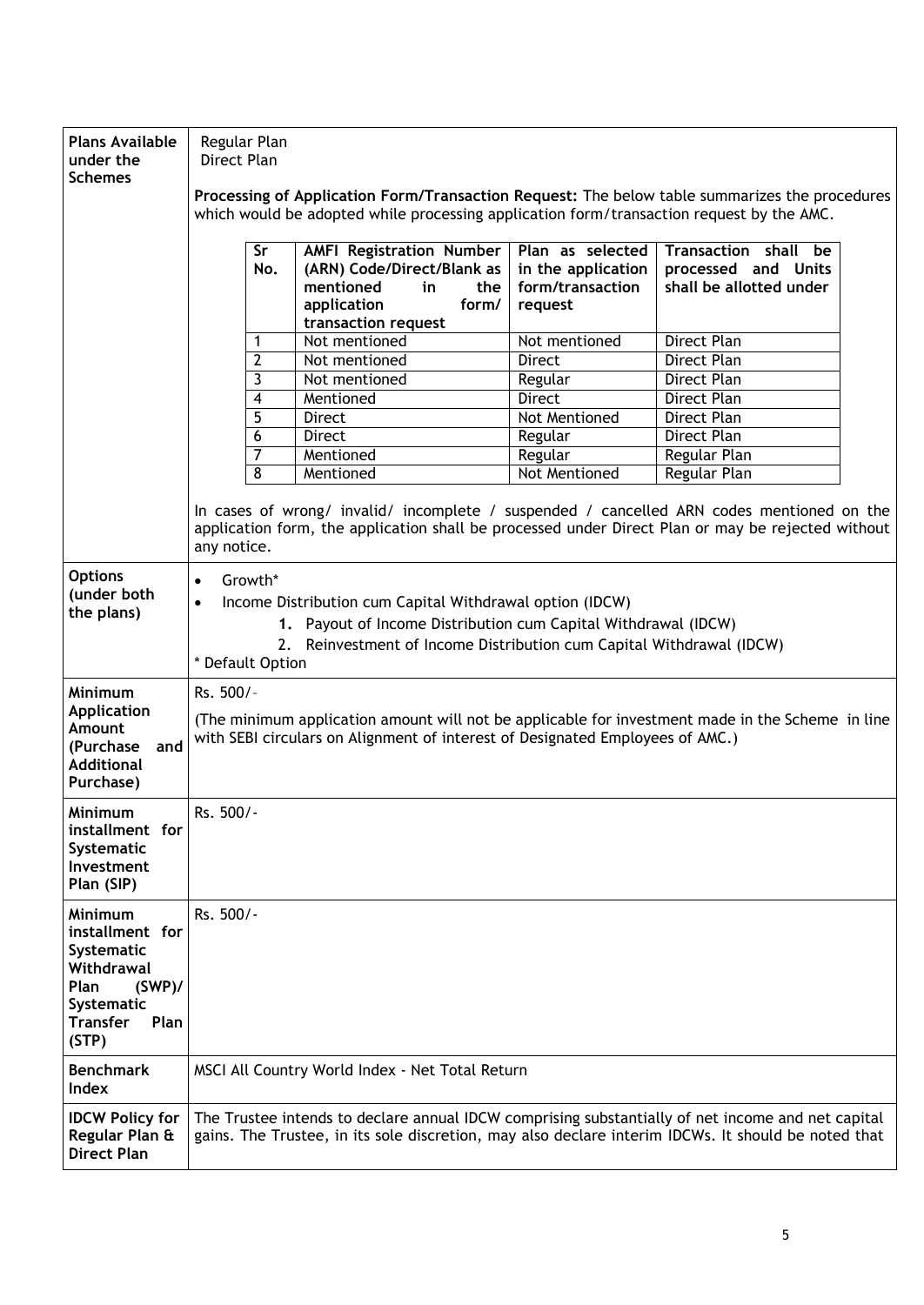|                                                   | actual distribution of IDCWs and the frequency of distribution indicated above are provisional and<br>will be entirely at the discretion of the Trustee.                                                                                                                                                             |                                                                |             |                                                               |  |  |  |
|---------------------------------------------------|----------------------------------------------------------------------------------------------------------------------------------------------------------------------------------------------------------------------------------------------------------------------------------------------------------------------|----------------------------------------------------------------|-------------|---------------------------------------------------------------|--|--|--|
| Name of the<br><b>Fund Manager</b>                | Mr. Jay Kothari, 41 years (Dedicated Fund Manager for overseas investments); Tenure Nil<br>Mr. Kedar Karnik, 40 years; Tenure - Nil                                                                                                                                                                                  |                                                                |             |                                                               |  |  |  |
| Name of the<br><b>Trustee</b>                     | <b>DSP Trustee Private Limited</b>                                                                                                                                                                                                                                                                                   |                                                                |             |                                                               |  |  |  |
| Performance<br>of the Scheme                      | This is a new Scheme being launched and hence, there is no performance track record.                                                                                                                                                                                                                                 |                                                                |             |                                                               |  |  |  |
|                                                   | SCHEME PORTFOLIO HOLDING (TOP 10 HOLDINGS)                                                                                                                                                                                                                                                                           |                                                                |             |                                                               |  |  |  |
|                                                   | Top 10 Holdings issuer wise<br>% of Scheme                                                                                                                                                                                                                                                                           |                                                                |             |                                                               |  |  |  |
|                                                   | This being a new Scheme, this is not available.                                                                                                                                                                                                                                                                      |                                                                |             |                                                               |  |  |  |
|                                                   | Link to the scheme's latest monthly portfolio holding: NA                                                                                                                                                                                                                                                            |                                                                |             |                                                               |  |  |  |
|                                                   | Note: The portfolio shall be available, once the portfolio has been constructed.                                                                                                                                                                                                                                     |                                                                |             |                                                               |  |  |  |
|                                                   | <b>SECTOR ALLOCATION</b>                                                                                                                                                                                                                                                                                             |                                                                |             |                                                               |  |  |  |
|                                                   | Sector wise break up                                                                                                                                                                                                                                                                                                 |                                                                |             |                                                               |  |  |  |
|                                                   | Sector                                                                                                                                                                                                                                                                                                               |                                                                | % of Scheme |                                                               |  |  |  |
|                                                   | This being a new Scheme, this is not available.                                                                                                                                                                                                                                                                      |                                                                |             |                                                               |  |  |  |
|                                                   | Portfolio Turnover Ratio: This being a new Scheme, this is not available.                                                                                                                                                                                                                                            |                                                                |             |                                                               |  |  |  |
|                                                   | Aggregate investment in the scheme by AMC's Board of Directors, scheme's Fund Manager(s)<br>and Other key managerial personnel: This is a new scheme, hence this is not available.                                                                                                                                   |                                                                |             |                                                               |  |  |  |
| <b>Expenses of</b>                                |                                                                                                                                                                                                                                                                                                                      |                                                                |             |                                                               |  |  |  |
| the Scheme<br>(i) Load                            | <b>Entry Load</b><br>Not Applicable<br>(Applicable during New Fund Offer and Continuous<br>Offer)                                                                                                                                                                                                                    |                                                                |             |                                                               |  |  |  |
| <b>Structure</b>                                  | Exit Load #(as a % of Applicable NAV)                                                                                                                                                                                                                                                                                |                                                                | Nil         |                                                               |  |  |  |
|                                                   | #Applicable for investments made through normal purchase and SIP/STP/SWP transactions.<br>Note: No exit load shall be levied in case of switch of investment from Regular Plan to Direct Plan<br>and vice versa.                                                                                                     |                                                                |             |                                                               |  |  |  |
| <b>Actual</b><br><b>Expenses for</b><br>2021-2022 | Direct Plan: N.A being new scheme<br>Regular Plan: N.A being new scheme                                                                                                                                                                                                                                              |                                                                |             |                                                               |  |  |  |
| (ii) Recurring<br>expenses                        | <b>Particulars</b>                                                                                                                                                                                                                                                                                                   | As a % of daily net assets as<br>per Regulation 52(6) (a) (ii) |             | Additional TER as per<br>Regulation 52 (6A) (b) $\textdegree$ |  |  |  |
|                                                   | On total assets                                                                                                                                                                                                                                                                                                      | 2.25%                                                          | 0.30%       |                                                               |  |  |  |
|                                                   | Provided that the total expense ratio to be charged over and above the weighted average of the<br>total expense ratio of the underlying scheme shall not exceed two times the weighted average of<br>the total expense ratio levied by the underlying scheme(s), subject to the overall ceilings as stated<br>above. |                                                                |             |                                                               |  |  |  |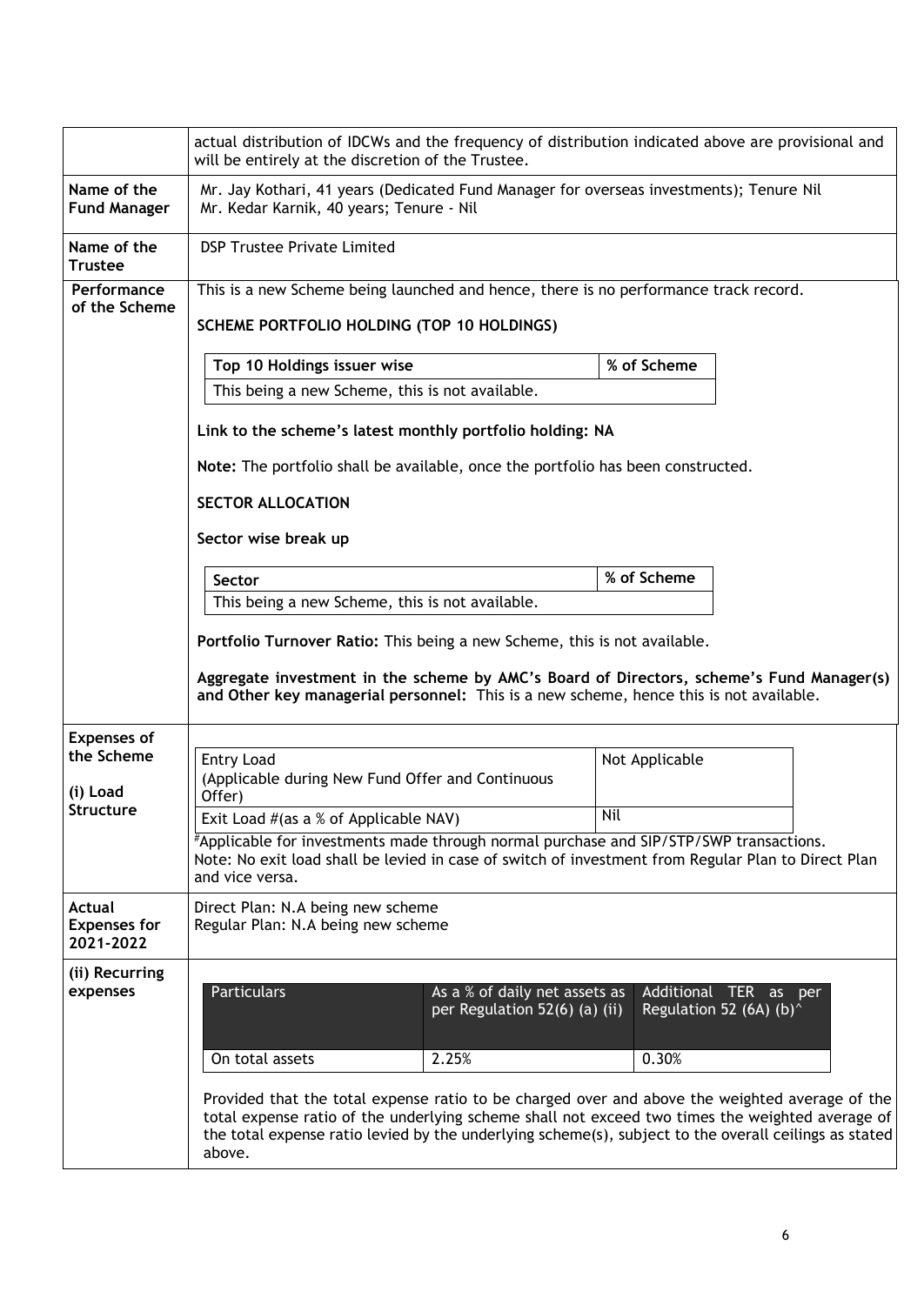| Notes to Table 1:                                                                                                                                                                                                                                                                                                                                                                                                                                                                                |
|--------------------------------------------------------------------------------------------------------------------------------------------------------------------------------------------------------------------------------------------------------------------------------------------------------------------------------------------------------------------------------------------------------------------------------------------------------------------------------------------------|
| $\textdegree$ In addition to expenses as permissible under Regulation 52(6)(a)(ii), the AMC may also charge the<br>following to the Scheme of the Fund under Regulation 52 (6A):                                                                                                                                                                                                                                                                                                                 |
| a. Brokerage and transaction costs which are incurred for the purpose of execution of trade<br>and is included in the cost of investment, not exceeding 0.12 per cent in case of cash market<br>transactions.                                                                                                                                                                                                                                                                                    |
| It is clarified that the brokerage and transaction cost incurred for the purpose of execution<br>of trade over and above the said 0.12 percent for cash market transactions may be charged<br>to the Scheme within the maximum limit of Total Expense Ratio (TER) as prescribed under<br>regulation 52 of the SEBI (Mutual Funds) Regulations, 1996.                                                                                                                                             |
| b. Additional expenses up to 0.30 per cent of daily net assets of the concerned Schemes of the<br>Fund if new inflows from such cities as may be specified by Regulations from time to time<br>are at least:                                                                                                                                                                                                                                                                                     |
| i. 30 per cent of gross new inflows from retail investors* in the concerned Scheme, or;<br>ii. 15 per cent of the average assets under management (year to date) of the concerned<br>Scheme, whichever is higher.                                                                                                                                                                                                                                                                                |
| Provided that if inflows from such cities is less than the higher of (i) or (ii) mentioned above,<br>such expenses on daily net assets of the concerned Scheme shall be charged on proportionate<br>basis.                                                                                                                                                                                                                                                                                       |
| *Inflows of amount upto Rs 2,00,000/- per transaction, by individual investors shall be considered<br>as inflows from "retail investors.                                                                                                                                                                                                                                                                                                                                                         |
| The additional expenses charged shall be utilized for distribution expenses incurred for bringing<br>inflows from such cities. The additional expense charged to the Scheme on account of inflows<br>from such cities shall be credited back to the concerned Scheme in case such inflows are<br>redeemed within a period of one year from the date of investment.                                                                                                                               |
| GST on investment and advisory fees:                                                                                                                                                                                                                                                                                                                                                                                                                                                             |
| a) AMC may charge GST on investment and advisory fees of the Scheme in addition to the<br>maximum limit of TER as per the Regulation 52(6) and (6A).                                                                                                                                                                                                                                                                                                                                             |
| b) GST on expenses other than investment and advisory fees: AMC may charge GST on expenses<br>other than investment and advisory fees of the Scheme, if any within the maximum limit of<br>TER as per the Regulation under 52(6) and (6A).                                                                                                                                                                                                                                                       |
| c) GST on brokerage & transaction cost: GST on brokerage and transaction costs which are<br>incurred for the purpose of execution of trade, will be within the limit of expenses as per<br>the Regulation 52(6) and (6A).                                                                                                                                                                                                                                                                        |
| Expense Structure for Direct Plan -.                                                                                                                                                                                                                                                                                                                                                                                                                                                             |
| Direct Plan will have lower expense ratio than Regular Plan of the Scheme. The expenses under<br>Direct Plan shall exclude the distribution and commission expenses and additional expenses for gross<br>new flows from specified cities under regulation 52(6A)(b). All fees and expenses charged in a direct<br>plan (in percentage terms) under various heads including the investment and advisory fee shall not<br>exceed the fees and expenses charged under such heads in a Regular Plan. |
|                                                                                                                                                                                                                                                                                                                                                                                                                                                                                                  |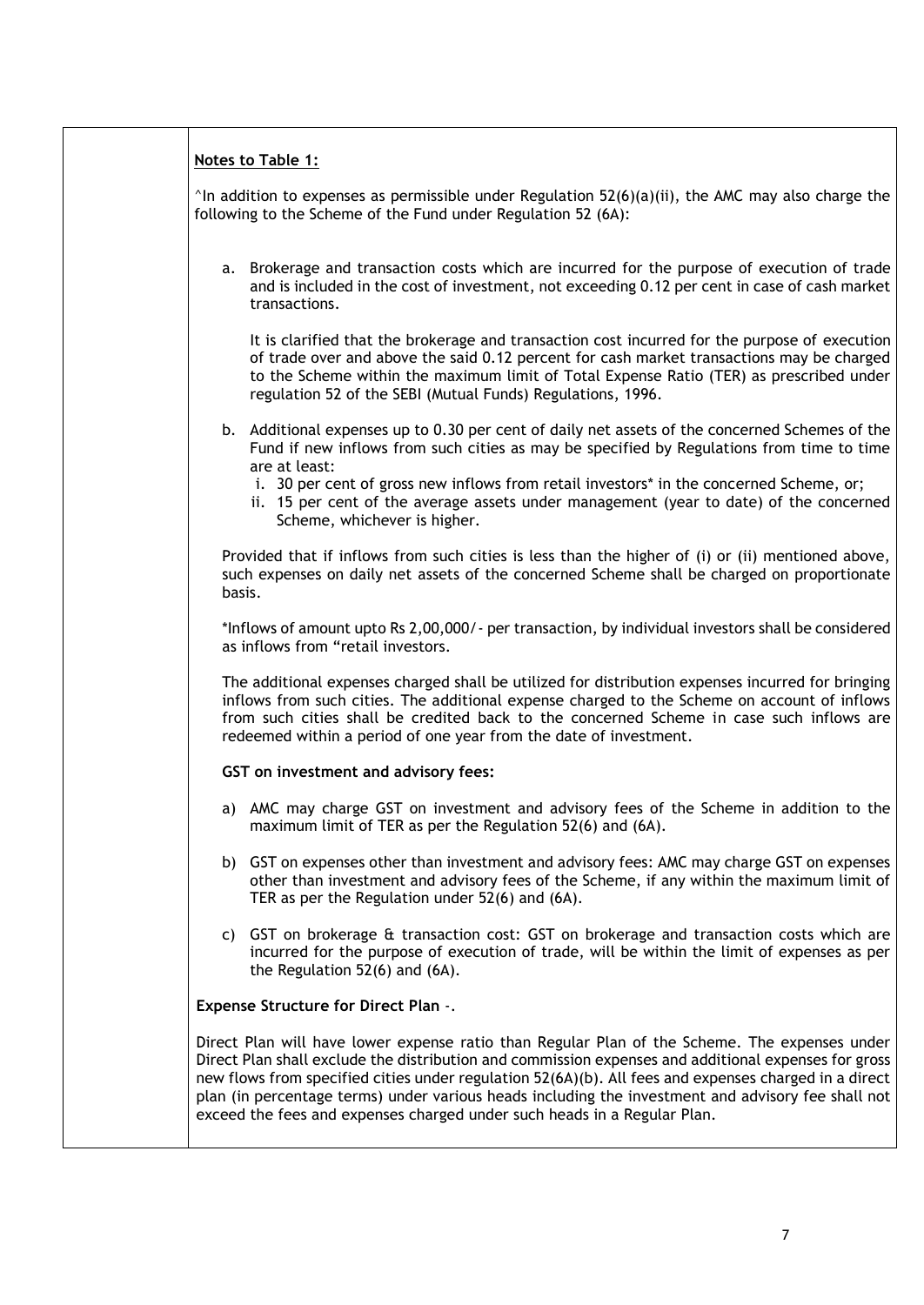|                                                                       | The maximum limit of recurring expenses that can be charged to the Scheme would be as per<br>Regulation 52 of the SEBI (MF) Regulation, 1996. Investors are requested to read "Section VII -<br>FEES and EXPENSES" in the SID.                                                                                                                                                                                                                                                                                                                                                                                                |                                                                                                      |  |  |  |  |
|-----------------------------------------------------------------------|-------------------------------------------------------------------------------------------------------------------------------------------------------------------------------------------------------------------------------------------------------------------------------------------------------------------------------------------------------------------------------------------------------------------------------------------------------------------------------------------------------------------------------------------------------------------------------------------------------------------------------|------------------------------------------------------------------------------------------------------|--|--|--|--|
|                                                                       | For the actual current expenses being charged, the investor should refer to the website of the<br><b>Mutual Fund.</b>                                                                                                                                                                                                                                                                                                                                                                                                                                                                                                         |                                                                                                      |  |  |  |  |
| <b>Waiver of Load</b><br>for Direct<br><b>Applications</b>            | Not Applicable                                                                                                                                                                                                                                                                                                                                                                                                                                                                                                                                                                                                                |                                                                                                      |  |  |  |  |
| <b>Tax treatment</b><br>for the<br><b>Investors (Unit</b><br>Holders) | Investors are advised to refer to the details in the Statement of Additional Information. In view of<br>the individual nature of tax benefits, each investor is also advised to consult his or her own tax<br>consultant with respect to the specific tax implications arising out of his or her participation in the<br>scheme concerned.                                                                                                                                                                                                                                                                                    |                                                                                                      |  |  |  |  |
| <b>Applicable NAV</b>                                                 |                                                                                                                                                                                                                                                                                                                                                                                                                                                                                                                                                                                                                               |                                                                                                      |  |  |  |  |
|                                                                       | (a) Purchase and Switch-in                                                                                                                                                                                                                                                                                                                                                                                                                                                                                                                                                                                                    |                                                                                                      |  |  |  |  |
|                                                                       | <b>Particulars</b>                                                                                                                                                                                                                                                                                                                                                                                                                                                                                                                                                                                                            | <b>Applicable NAV</b>                                                                                |  |  |  |  |
|                                                                       | Where the valid application is received upto cut-off time of 3.00<br>p.m. on a business day at the official point(s) of acceptance and<br>funds for the entire amount of subscription/purchase are<br>available for utilization upto 3.00 p.m. on the same Business Day.                                                                                                                                                                                                                                                                                                                                                      | Closing NAV of same<br>Business Day shall be<br>applicable                                           |  |  |  |  |
|                                                                       | Where the valid application is received upto cut-off time of 3.00 Closing NAV of such<br>p.m. on a business day at the official point(s) of acceptance and<br>funds for the entire amount of subscription/purchase are<br>available for utilization after 3.00 p.m. on the same Business Day<br>or on any subsequent Business Day                                                                                                                                                                                                                                                                                             | subsequent Business Day<br>on which the funds are<br>available for utilization<br>prior to 3.00 p.m. |  |  |  |  |
|                                                                       | Where the valid application is received after cut-off time of $3.00$ Closing<br>p.m. on a business day at the official point(s) of acceptance and<br>funds for the entire amount of subscription/purchase/switch-in<br>are available for utilization upto 3.00 p.m. on the same Business<br>Day.                                                                                                                                                                                                                                                                                                                              | <b>NAV</b><br>of<br>subsequent Business Day<br>shall be applicable                                   |  |  |  |  |
|                                                                       | (b) Redemption and Switch-out                                                                                                                                                                                                                                                                                                                                                                                                                                                                                                                                                                                                 |                                                                                                      |  |  |  |  |
|                                                                       | <b>Particulars</b>                                                                                                                                                                                                                                                                                                                                                                                                                                                                                                                                                                                                            | <b>Applicable NAV</b>                                                                                |  |  |  |  |
|                                                                       | Where the application is received on any Business Day at the NAV of the same day<br>official points of acceptance of transactions upto 3.00 p.m.                                                                                                                                                                                                                                                                                                                                                                                                                                                                              |                                                                                                      |  |  |  |  |
|                                                                       | Where the application is received after 3.00 p.m.                                                                                                                                                                                                                                                                                                                                                                                                                                                                                                                                                                             | NAV of the next Business<br>Day.                                                                     |  |  |  |  |
|                                                                       | When the application is received on a non-business day, it will be treated as if received on next<br>business day.<br>All transactions as per conditions mentioned below shall be aggregated and closing NAV of the day<br>on which funds for respective transaction (irrespective of source of funds) are available for utilization<br>will be applied where the aggregated amount of investment is for Rs.2.00 lakhs (Two lakhs) and<br>above.<br>All transactions received on same Business Day (as per cut-off timing and Time stamping rule).<br>1.<br>2. Aggregation of transactions shall be applicable to the Scheme. |                                                                                                      |  |  |  |  |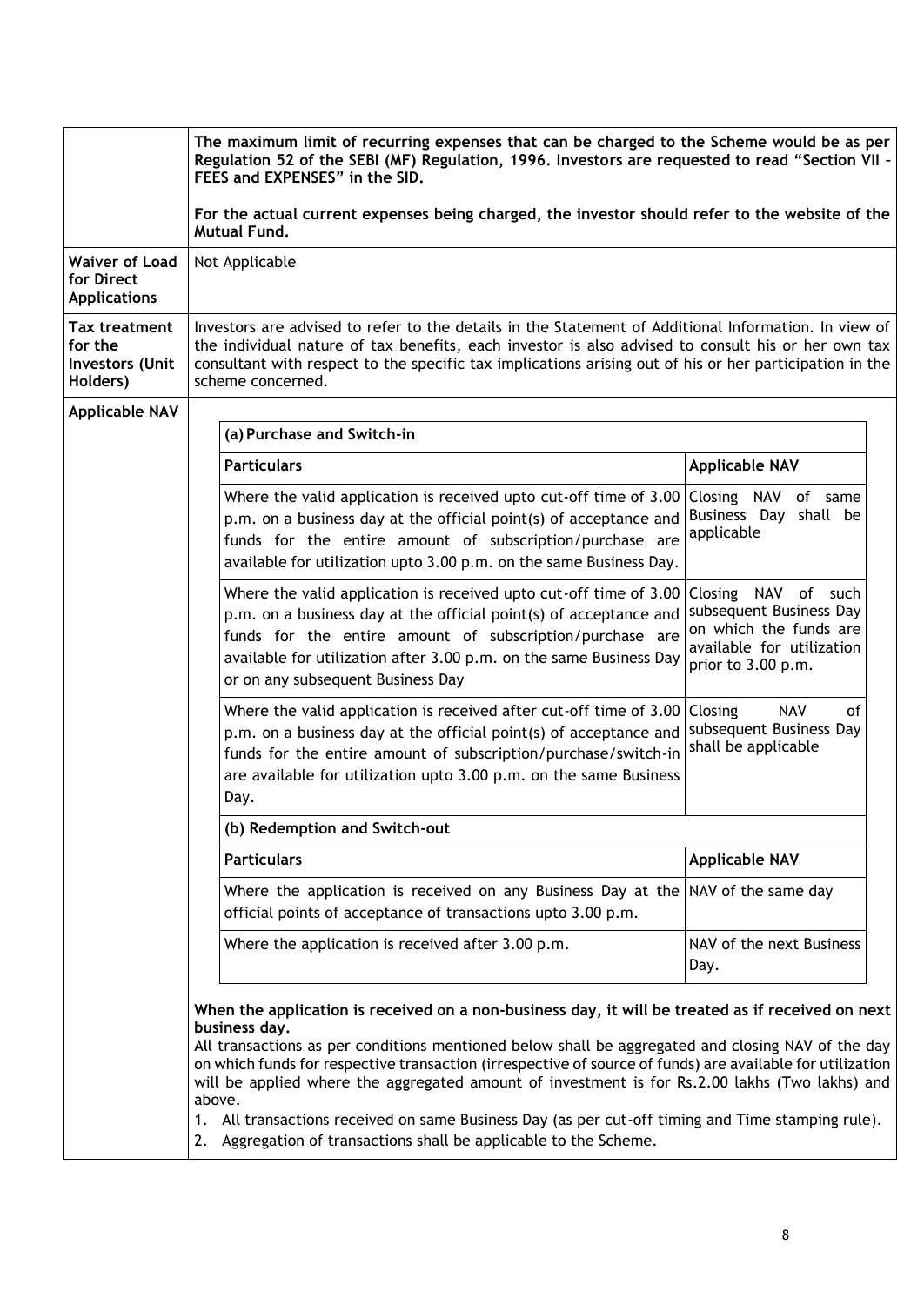|                           | 3. Transactions shall include purchases, additional purchases and exclude Switches, SIP/STP and<br>trigger transactions.                                                                                                                                                                                                                                                                                                                                                                                                                                                                                                                                                                                                                                                                                                                                                                                                                                                                                                                                                                                                                                                                                                                                                                                 |
|---------------------------|----------------------------------------------------------------------------------------------------------------------------------------------------------------------------------------------------------------------------------------------------------------------------------------------------------------------------------------------------------------------------------------------------------------------------------------------------------------------------------------------------------------------------------------------------------------------------------------------------------------------------------------------------------------------------------------------------------------------------------------------------------------------------------------------------------------------------------------------------------------------------------------------------------------------------------------------------------------------------------------------------------------------------------------------------------------------------------------------------------------------------------------------------------------------------------------------------------------------------------------------------------------------------------------------------------|
|                           | 4. Aggregation of transactions shall be done on the basis of investor/s/Unit Holder/s Permanent<br>Account Number (PAN). In case of joint holding in folios, transactions with similar holding pattern<br>will be aggregated. The principle followed for such aggregation will be similar as applied for<br>compilation of Consolidated Account Statement (CAS).                                                                                                                                                                                                                                                                                                                                                                                                                                                                                                                                                                                                                                                                                                                                                                                                                                                                                                                                         |
|                           | 5. All transactions will be aggregated where investor holding pattern is same as stated in point no.4<br>above.                                                                                                                                                                                                                                                                                                                                                                                                                                                                                                                                                                                                                                                                                                                                                                                                                                                                                                                                                                                                                                                                                                                                                                                          |
|                           | 6. Only transactions in the same Scheme of the Fund shall be clubbed. It will include transactions<br>at Plans/Options level (i.e. Regular Plan, Direct Plan, IDCW Option, Growth Option, etc).                                                                                                                                                                                                                                                                                                                                                                                                                                                                                                                                                                                                                                                                                                                                                                                                                                                                                                                                                                                                                                                                                                          |
|                           | Transactions in the name of minor received through guardian will not be aggregated with the<br>7.<br>transaction in the name of same guardian. However, two or more transactions in folios of a minor<br>received through same guardian will be considered for aggregation.                                                                                                                                                                                                                                                                                                                                                                                                                                                                                                                                                                                                                                                                                                                                                                                                                                                                                                                                                                                                                              |
|                           | In the case funds are received on separate days and are available for utilization on different<br>8.<br>business days before the cut off time, the applicable NAV shall be of the Business day/s on which<br>the cleared funds are available for utilization for the respective application amount.                                                                                                                                                                                                                                                                                                                                                                                                                                                                                                                                                                                                                                                                                                                                                                                                                                                                                                                                                                                                      |
|                           | Irrespective the date and time of debit to the customer bank accounts, the date and time of<br>9.<br>actual credit in the Scheme's bank account, which could be different due settlement cycle in<br>the banking industry, would be considered for applicability of NAV.                                                                                                                                                                                                                                                                                                                                                                                                                                                                                                                                                                                                                                                                                                                                                                                                                                                                                                                                                                                                                                 |
|                           | 10. Investors are advised to make use of digital/electronic payment to transfer the funds to the<br>Scheme's bank account.                                                                                                                                                                                                                                                                                                                                                                                                                                                                                                                                                                                                                                                                                                                                                                                                                                                                                                                                                                                                                                                                                                                                                                               |
|                           | In the case funds are received on separate days and are available for utilization on different business<br>days before the cut off time, the applicable NAV shall be of the Business day/s on which the cleared<br>funds are available for utilization for the respective application amount.<br>Further it is clarified that switches will be considered as redemption in the switch-out scheme and<br>purchase / subscription in the switch-in scheme. Unit holders are requested to note that application<br>for redemption/switch-out for units for which funds are not realized via purchase or switch-in in the<br>scheme of the Fund shall be liable to be rejected. In other words, redemption or switch out of units<br>will be processed only if the funds for such units are realized in the scheme by a way of payment<br>instructions/transfer or switch-in funding process. Further, all switch funding shall be in line with<br>redemption funding timelines adopted by the concerned scheme i.e. if a scheme follows T+3 payout<br>for redemption, the switch out funding should also be made on the T+3 and not earlier or later than<br>T+3, where T is the day of transaction.<br>With respect to investors who transact through the stock exchange, Applicable NAV shall be reckoned |
|                           | on the basis of the time stamping as evidenced by confirmation slip given by stock exchange<br>mechanism.                                                                                                                                                                                                                                                                                                                                                                                                                                                                                                                                                                                                                                                                                                                                                                                                                                                                                                                                                                                                                                                                                                                                                                                                |
| Payment<br><b>Details</b> | The cheque or demand draft should be drawn in favour of the 'Scheme Name', as the case may be,<br>and should be crossed Account Payee Only.                                                                                                                                                                                                                                                                                                                                                                                                                                                                                                                                                                                                                                                                                                                                                                                                                                                                                                                                                                                                                                                                                                                                                              |
|                           | Applications not specifying Schemes/Plans/Options and/or accompanied by cheque/demand<br>drafts/account to account transfer instructions favouring Schemes/Plans/Options other than those<br>specified in the application form are liable to be rejected.                                                                                                                                                                                                                                                                                                                                                                                                                                                                                                                                                                                                                                                                                                                                                                                                                                                                                                                                                                                                                                                |
|                           | Further, where the Scheme name as written on the application form and on the payment instrument<br>differs, the proceeds may, at the discretion of the AMC be allotted in the Scheme as mentioned on<br>the application form.                                                                                                                                                                                                                                                                                                                                                                                                                                                                                                                                                                                                                                                                                                                                                                                                                                                                                                                                                                                                                                                                            |
| <b>Direct Plan</b>        | Direct Plan is a separate plan for direct investments i.e. investments not routed through a distributor.<br>The investment objective, portfolio, asset allocation, risk factors, investment restrictions, where<br>the scheme will invest, applicable Net Asset Value and cut-off timings, exit load structure and other<br>terms under Direct Plan will be same as applicable to existing plans under each of the Schemes.                                                                                                                                                                                                                                                                                                                                                                                                                                                                                                                                                                                                                                                                                                                                                                                                                                                                              |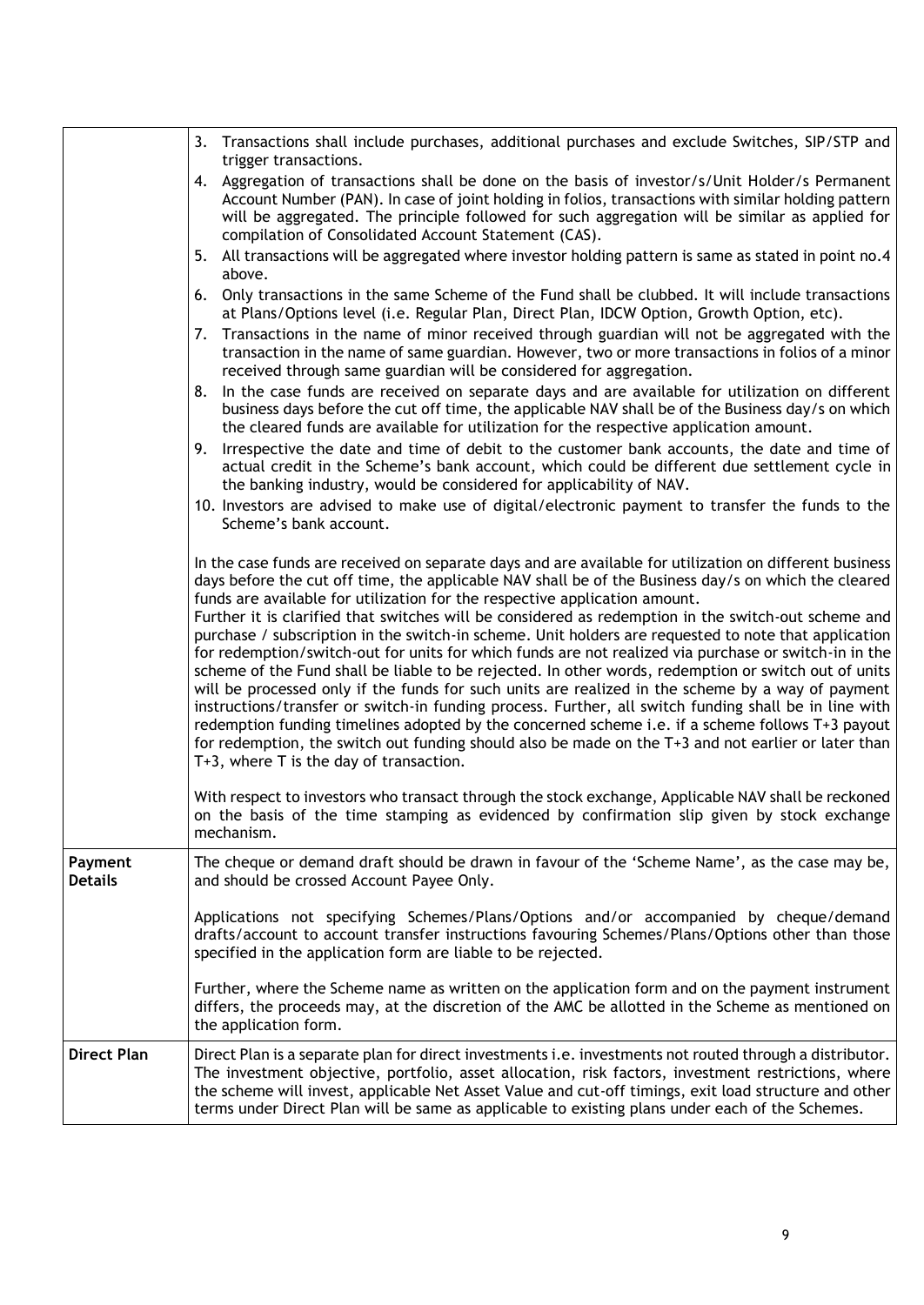| Waiver of Entry<br>Load                                                                                         | In accordance with the requirements specified by SEBI circular no. SEBI/IMD/CIR No.4/168230/09<br>dated June 30, 2009 no entry load will be charged with respect to applications for<br>purchase/additional purchase/switch-in accepted by DSP Mutual Fund with effect from August 01,<br>2009. Similarly, no entry load will be charged with respect to applications for registrations of<br>Systematic Investment Plans (SIP) /Systematic Transfer Plans (STP), with effect from August 01,<br>2009.                                                                                                                                                                                            |
|-----------------------------------------------------------------------------------------------------------------|---------------------------------------------------------------------------------------------------------------------------------------------------------------------------------------------------------------------------------------------------------------------------------------------------------------------------------------------------------------------------------------------------------------------------------------------------------------------------------------------------------------------------------------------------------------------------------------------------------------------------------------------------------------------------------------------------|
| Dispatch of<br>Repurchase<br>(Redemption)<br><b>Proceeds</b><br>on<br>Maturity                                  | Within 10 working days of the acceptance of the redemption request at any of the authorised centres<br>of DSP Mutual Fund. In case of delay, the AMC will be liable to pay interest to the Unit Holders at<br>such rate as may be specified by SEBI for the period of such delay (currently @ 15% per annum).                                                                                                                                                                                                                                                                                                                                                                                     |
| Suspension<br>Subscriptions/S<br>witches<br>&<br>Termination of<br>SIP/STP<br>under<br>special<br>circumstances | of The AMC/Trustee reserves the right to temporarily suspend subscriptions/ switches into the Scheme,<br>or terminate the SIP/STP into the Scheme without any notice, if the limit prescribed by SEBI for<br>overseas investments by the schemes of the Mutual Fund is expected to be exceeded.                                                                                                                                                                                                                                                                                                                                                                                                   |
| Listing                                                                                                         | The Units are not proposed to be listed on any stock exchange. The Units will however, be available<br>for purchase/sale through the Stock Exchange mechanism/Trading Platforms (MFSS (platform offered<br>by NSE), BSE StAR MF (platform offered by BSE), ICEX or any other recognised stock exchange trading<br>platform).                                                                                                                                                                                                                                                                                                                                                                      |
| (NAV)                                                                                                           | Net Asset Value   The NAVs of the Scheme/plans will be calculated by the Mutual Fund on each Business Day and will<br>be made available by 10 a.m. of the immediately succeeding Business Day                                                                                                                                                                                                                                                                                                                                                                                                                                                                                                     |
|                                                                                                                 | The information on NAVs of the Scheme/plans may be obtained by the Unit Holders, on any day, by<br>calling the office of the AMC or any of the Investor Service Centres at various locations. The NAV of<br>the Scheme will also be updated on the AMFI website www.amfiindia.com and on www.dspim.com.                                                                                                                                                                                                                                                                                                                                                                                           |
|                                                                                                                 | Latest available NAVs shall be available to unitholders through SMS, upon receiving a specific request<br>in this regard. Refer relevant disclosures mentioned in the SAI available on AMC website i.e.<br>www.dspim.com.                                                                                                                                                                                                                                                                                                                                                                                                                                                                         |
| For Investor<br><b>Grievances</b><br>please contact                                                             | Investors may contact any of the Investor Service Centers (ISCs) of the AMC for any queries /<br>clarifications, may call on 1800-208-4499 or 1800-200-4499 (toll free), e-mail: service@dspim.com.<br>Mr. Gaurav Nagori has been appointed as the Investor Relations Officer. He can be contacted at DSP<br>Investment Managers Private Limited Natraj, Office Premises No. 302, 3rd Floor, M V Road Junction.<br>W. E. Highway, Andheri - East, Mumbai - 400069, Tel.: 022 - 67178000. For any grievances with<br>respect to transactions through stock exchange mechanism, Unit Holders must approach either stock<br>broker or the investor grievances cell of the respective stock exchange. |
|                                                                                                                 | Investors may contact the customer care of MFUI on 1800-266-1415 (during the business hours on all<br>days except Sunday and Public Holidays) or send an email to clientservices@mfuindia.com for any<br>service required or for resolution of their grievances for their transactions with MFUI.                                                                                                                                                                                                                                                                                                                                                                                                 |
| Unit<br><b>Holders</b>                                                                                          | <b>Account Statements/Allotment Confirmation:</b>                                                                                                                                                                                                                                                                                                                                                                                                                                                                                                                                                                                                                                                 |
| <b>Information</b>                                                                                              | Allotment confirmation specifying the number of Units allotted shall be sent to the Unit holders<br>at their registered e-mail address and/or mobile number by way of email and/or SMS within 5<br>Business Days from the close of the New Fund Offer (NFO) Period or from the date of receipt of<br>transaction request.                                                                                                                                                                                                                                                                                                                                                                         |
|                                                                                                                 | Account statements for transactions in units of the Fund by investors will be dispatched to<br>investors in following manner:                                                                                                                                                                                                                                                                                                                                                                                                                                                                                                                                                                     |
|                                                                                                                 | Investors who do not hold Demat Account                                                                                                                                                                                                                                                                                                                                                                                                                                                                                                                                                                                                                                                           |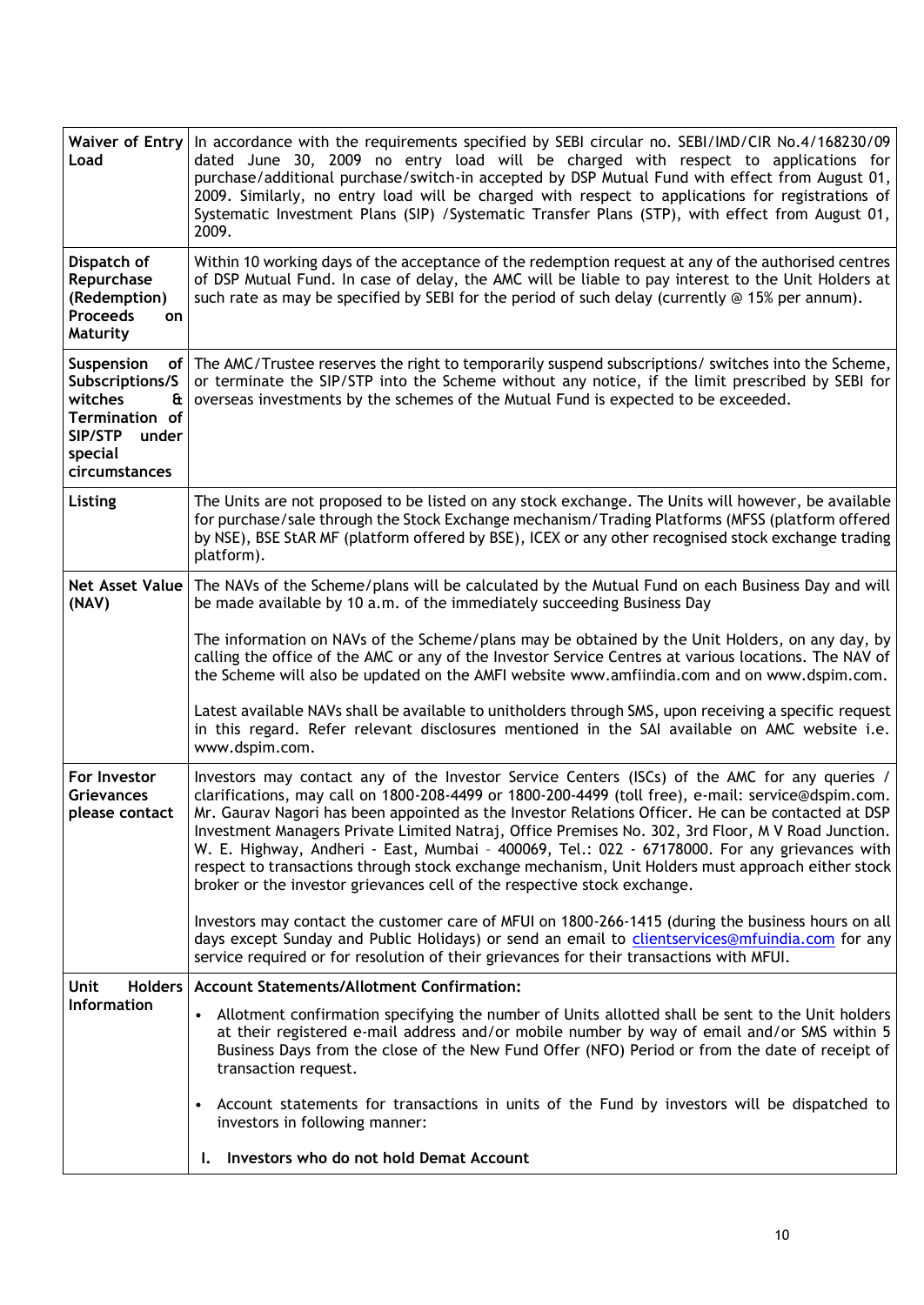investors not holding demat account, for each calendar month within 15th day of the succeeding month to the investors in whose folios transactions have taken place during that month. Consolidated account statement shall be sent every half yearly (September/ March), on or before 21st day of succeeding month, detailing holding at the end of the six month, to all such investors in whose folios there have been no transactions during that period. ^Consolidated account statement sent by AMC/RTA is a statement containing details relating to all financial transactions made by an investor across all mutual funds viz. purchase, redemption, switch, IDCW payout, IDCW reinvestment, systematic investment plan, systematic withdrawal plan, systematic transfer plan, bonus etc. (including transaction charges paid to the distributor) and holding at the end of the month. II. **Investors who hold Demat Account** Consolidated Account Statement^^, based on PAN of the holders, shall be sent by Depositories to investors holding demat account, for each calendar month within 15th day of the succeeding month to the investors in whose folios transactions have taken place during that month. Consolidated account statement shall be sent every half yearly (September/ March), on or before 21st day of succeeding month, detailing holding at the end of the six month, to all such investors in whose folios and demat accounts there have been no transactions during that period. In case of demat accounts with nil balance and no transactions in securities and in mutual fund folios, the depository shall send account statement in terms of regulations applicable to the depositories. ^^Consolidated account statement sent by Depositories is a statement containing details relating to all financial transactions made by an investor across all mutual funds viz. purchase, redemption, switch, IDCW payout, IDCW reinvestment, systematic investment plan, systematic withdrawal plan, systematic transfer plan, bonus etc. (including transaction charges paid to the distributor) and transaction in dematerialised securities across demat accounts of the investors and holding at the end of the month.

Consolidated account statement^, based on PAN of the holders, shall be sent by AMC/ RTA to

Investors are requested to note that for folios which are not included in the consolidated account statement, AMC shall henceforth issue monthly account statement to the unit holders, pursuant to any financial transaction done in such folios; the monthly statement will be sent on or before tenth day of succeeding month. Such statements shall be sent in physical form if no email id is provided in the folio.

In case of a specific request received from the unit holders, the AMC shall provide the account statement to the unit holders within 5 business days from the receipt of such request. For more details, please refer the SID.

**Half yearly portfolio disclosure:** In case of unit holders whose email address is registered with the Fund, the AMC shall send half yearly portfolio via email within 10 days from the end of each halfyear. The half yearly portfolio of the Scheme shall also be available in a user-friendly and downloadable spreadsheet format on the AMFI's website www.amfiindia.com and website of AMC viz. www.dspim.com on or before the 10th day of succeeding month.

The advertisement in this reference will be published by the Fund in all India edition of atleast two daily newspapers, one each in English and Hindi.

The AMC shall provide a physical copy of the statement of the Scheme portfolio, without charging any cost, on specific request received from a unitholder.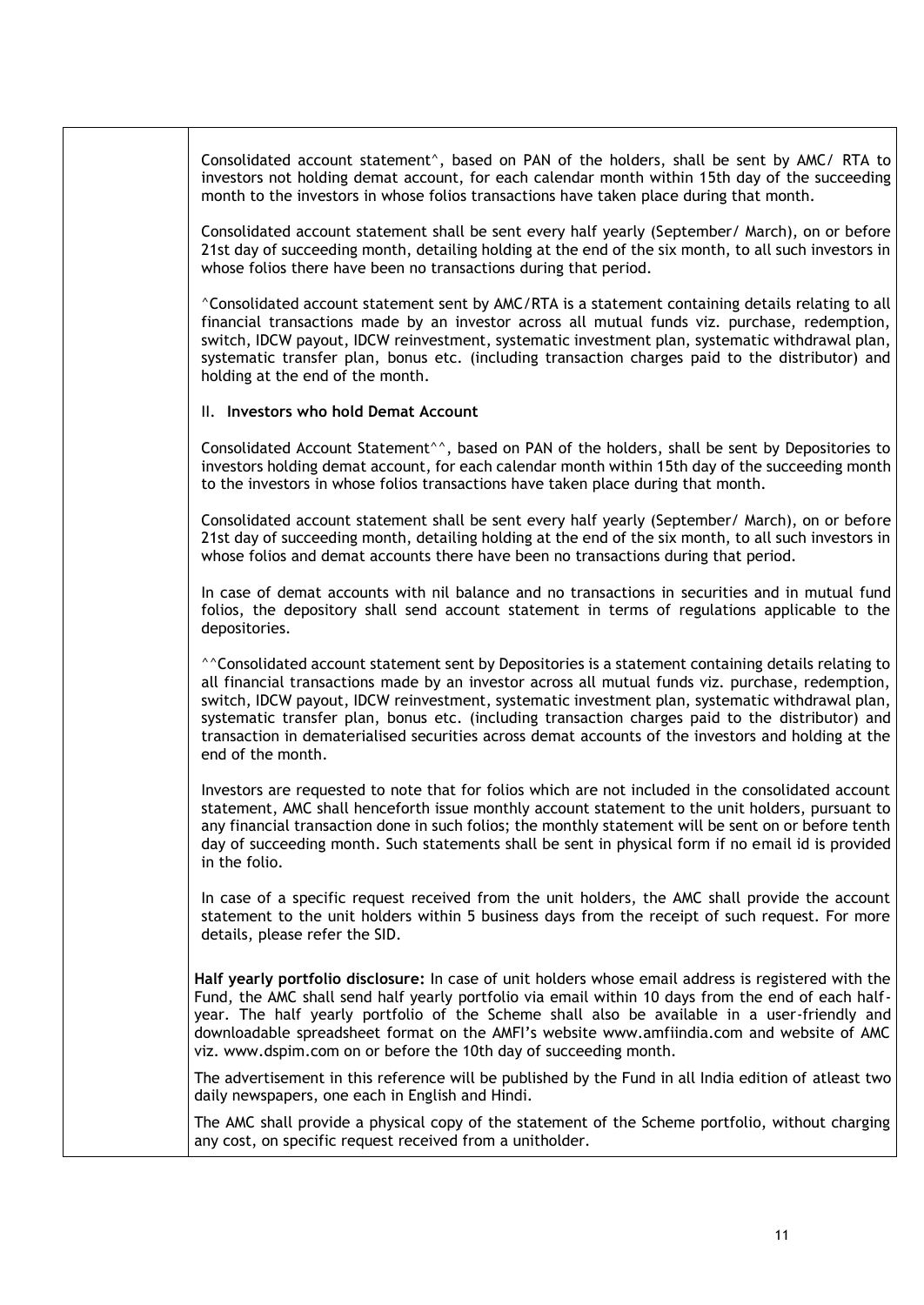|                                                                                                               | Annual Financial results: Annual report or Abridged Summary, in the format prescribed by SEBI, will<br>be hosted on AMC's website www.dspim.com and on the website of AMFI www.amfiindia.com. Annual<br>Report or Abridged Summary will also be sent by way of e-mail to the investors who have registered<br>their email address with the Fund not later than four months from the date of the closure of the<br>relevant financial year i.e. March 31 each year.                                                                                                                                                                                                                  |
|---------------------------------------------------------------------------------------------------------------|-------------------------------------------------------------------------------------------------------------------------------------------------------------------------------------------------------------------------------------------------------------------------------------------------------------------------------------------------------------------------------------------------------------------------------------------------------------------------------------------------------------------------------------------------------------------------------------------------------------------------------------------------------------------------------------|
|                                                                                                               | In case of unit holders whose email addresses are not available with the Fund, the AMC shall send<br>physical copies of scheme annual reports or abridged summary to those unitholders who have 'opted-<br>in' to receive physical copies. The opt-in facility to receive physical copy of the scheme-wise annual<br>report or abridged summary thereof shall be provided in the application form for new subscribers.                                                                                                                                                                                                                                                              |
|                                                                                                               | Unitholders who still wish to receive physical copies of the annual report/abridged summary<br>notwithstanding their registration of e-mail addresses with the Fund, may indicate their option to<br>the AMC in writing and AMC shall provide abridged summary of annual report without charging any<br>cost. Physical copies of the report will also be available to the unitholders at the registered offices<br>at all times. For request on physical copy refer relevant disclosures mentioned in the SAI available<br>on AMC website i.e. www.dspim.com                                                                                                                        |
|                                                                                                               | The advertisement in this reference will be published by the Fund in all India edition of atleast two<br>daily newspapers, one each in English and Hindi.                                                                                                                                                                                                                                                                                                                                                                                                                                                                                                                           |
|                                                                                                               | Investors are requested to register their e-mail addresses with Mutual Fund.                                                                                                                                                                                                                                                                                                                                                                                                                                                                                                                                                                                                        |
| <b>Stamp Duty</b>                                                                                             | Investors / Unit Holders of all the scheme(s) of DSP Mutual Fund are advised to take note that,<br>pursuant to notification no. S.O. 4419(E) dated December 10, 2019 read with notification no. S.O.<br>115(E) dated January 08, 2020 and notification no. S.O. 1226(E) dated March 30, 2020 issued by<br>Department of Revenue, Ministry of Finance, Government of India, read with Part I of Chapter IV of<br>Notification dated February 21, 2019 issued by Legislative Department, Ministry of Law and Justice,<br>Government of India on the Finance Act, 2019, applicable stamp duty would be levied on mutual<br>fund investment transactions with effect from July 1, 2020. |
|                                                                                                               | Accordingly, pursuant to levy of stamp duty, the number of units allotted on purchases, switch-ins,<br>SIP/STP installments (including reinvestment of IDCW) to the unit holders would be reduced to that<br>extent.                                                                                                                                                                                                                                                                                                                                                                                                                                                                |
| Risk-o-Meter                                                                                                  | In accordance with SEBI circular no. SEBI/HO/IMD/IMD-II DOF3/P/CIR/2021/555 dated April 29, 2021<br>and SEBI/HO/IMD/IMD-II DOF3/P/CIR/2021/621 dated August 31, 2021, AMC shall disclose the<br>following in all disclosures, including promotional material or that stipulated by SEBI:<br>a. risk-o-meter of the scheme wherever the performance of the scheme is disclosed.<br>b. risk-o-meter of the scheme and benchmark wherever the performance of the scheme vis-à-vis<br>that of the benchmark is disclosed.                                                                                                                                                               |
|                                                                                                               | Further, the portfolio disclosure shall also include the scheme risk-o-meter, name of benchmark and<br>risk-o-meter of benchmark.                                                                                                                                                                                                                                                                                                                                                                                                                                                                                                                                                   |
| <b>Facility</b><br>to I<br>transact<br>in<br>units of<br>the<br><b>Schemes</b><br>through<br><b>MFCentral</b> | MFCentral is created with an intent to be a one stop portal / mobile app for all Mutual fund<br>investments and service-related needs that significantly reduces the need for submission of physical<br>documents by enabling various digital / physical services to Mutual fund investors across fund houses<br>subject to applicable Terms & Conditions of the Platform from time to time. MFCentral will be<br>enabling various features and services in a phased manner. MFCentral may be accessed using<br>https://mfcentral.com/ and a Mobile App in future.                                                                                                                  |

**COMPARISON WITH THE EXISTING SCHEMES OF THE MUTUAL FUND:**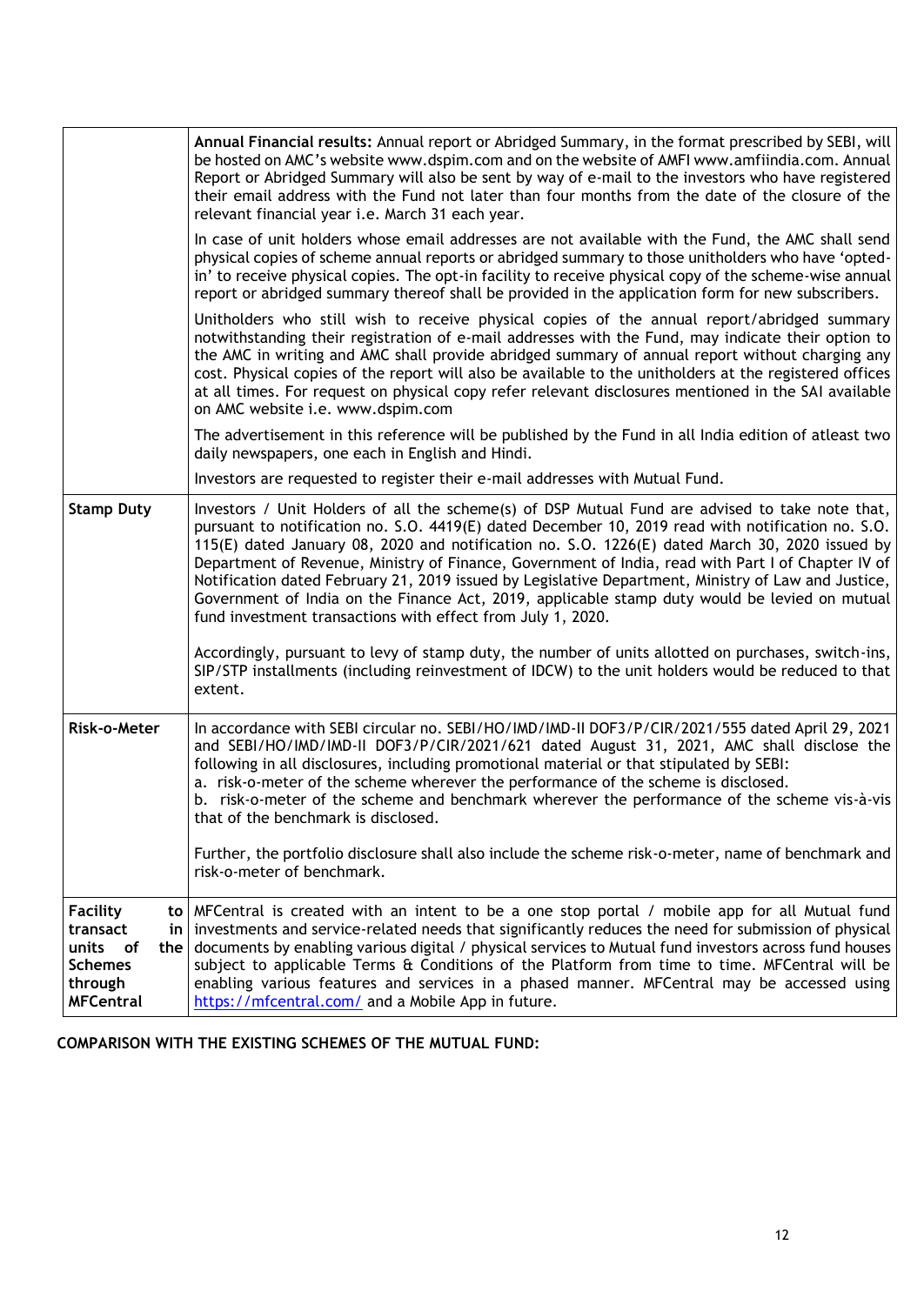| <b>Scheme</b><br><b>Name</b>              | <b>Investment Objective</b>                                                                                                                                                                                                                                                                                                                                                                                                                                                                                                                                                                                                                                                                                                                                                                                                                                               | <b>Asset Allocation</b>                                                                                                                                                                                                                                                                                                                                                                                                         | <b>Number of Folios</b><br>(December 31,<br>2021) |       | <b>Direct</b><br><b>Direct</b><br><b>Regular</b> |        |  | AUM as on<br>December 31,<br>2021<br>(Rs. in crores)<br><b>Regular</b> |  |
|-------------------------------------------|---------------------------------------------------------------------------------------------------------------------------------------------------------------------------------------------------------------------------------------------------------------------------------------------------------------------------------------------------------------------------------------------------------------------------------------------------------------------------------------------------------------------------------------------------------------------------------------------------------------------------------------------------------------------------------------------------------------------------------------------------------------------------------------------------------------------------------------------------------------------------|---------------------------------------------------------------------------------------------------------------------------------------------------------------------------------------------------------------------------------------------------------------------------------------------------------------------------------------------------------------------------------------------------------------------------------|---------------------------------------------------|-------|--------------------------------------------------|--------|--|------------------------------------------------------------------------|--|
|                                           |                                                                                                                                                                                                                                                                                                                                                                                                                                                                                                                                                                                                                                                                                                                                                                                                                                                                           |                                                                                                                                                                                                                                                                                                                                                                                                                                 | Plan                                              | Plan  | <b>Plan</b>                                      | Plan   |  |                                                                        |  |
| <b>DSP World</b><br><b>Gold Fund</b>      | The<br>primary<br>investment<br>objective of the Scheme is to<br>seek capital appreciation by<br>investing predominantly in<br>units of Black- Rock Global<br>Funds - World Gold Fund (BGF<br>- WGF). The Scheme may, at<br>discretion<br>of<br>the<br>the<br>Investment Manager,<br>also<br>invest in the units of other<br>similar overseas mutual fund<br>which<br>schemes,<br>may<br>constitute a significant part<br>of its corpus.<br>There is no assurance that<br>the investment objective of<br>the Scheme will be realized.                                                                                                                                                                                                                                                                                                                                     | Units of BGF - WGF#<br>other<br>similar<br><b>or</b><br>overseas mutual fund<br>scheme(s) - $95\%$ to<br>100%<br>Money<br>market<br>and/or<br>securities<br>units<br>of<br>money<br>market/liquid<br>schemes<br>of<br><b>DSP</b><br>Mutual Fund - 0% to<br>5%<br>#in the shares<br>-of<br>BGF-WGF,<br>an<br>Undertaking<br>for<br>Collective<br>Investment<br>in<br>Transferable<br>Securities (UCITS) III<br>Fund.             | 26241                                             | 32801 | 446.33                                           | 487.77 |  |                                                                        |  |
| <b>DSP World</b><br><b>Energy</b><br>Fund | An open ended Fund of Funds<br>Scheme<br>investing<br>in.<br>international funds and the<br>primary<br>investment<br>objective of the Scheme is to<br>seek capital appreciation by<br>investing predominantly in<br>the units of BlackRock Global<br>Funds - World Energy Fund<br>(BGF - WEF) and Global Funds<br>Sustainable Energy Fund<br>(BGF - SEF). The Scheme<br>may, at the discretion of the<br>Investment Manager, also<br>invest in the units of other<br>similar overseas mutual fund<br>schemes,<br>which<br>may<br>constitute a significant part<br>of its corpus. The Scheme<br>may also invest a certain<br>portion of its corpus in money<br>market<br>securities and/or<br>market/liquid<br>money<br>schemes of DSP Mutual Fund,<br>in order to meet liquidity<br>requirements from time to<br>time. There is no assurance<br>the<br>that<br>investment | Units of Units of BGF<br>- WEF# and BGF-SEF#<br>other<br>similar<br>or<br>overseas mutual fund<br>scheme(s) - $95\%$ to<br>100%<br>Money<br>market<br>and/or<br>securities<br>of<br>units<br>money<br>market/liquid<br>Schemes of DSP<br>Mutual Fund - 0% to<br>5%<br># in the shares of BGF<br>- WEF and BGF - SEF,<br>an Undertaking for<br>Collective<br>Investment<br>in<br>Transferable<br>Securities (UCITS) III<br>fund. | 2937                                              | 3012  | 121.21                                           | 57.35  |  |                                                                        |  |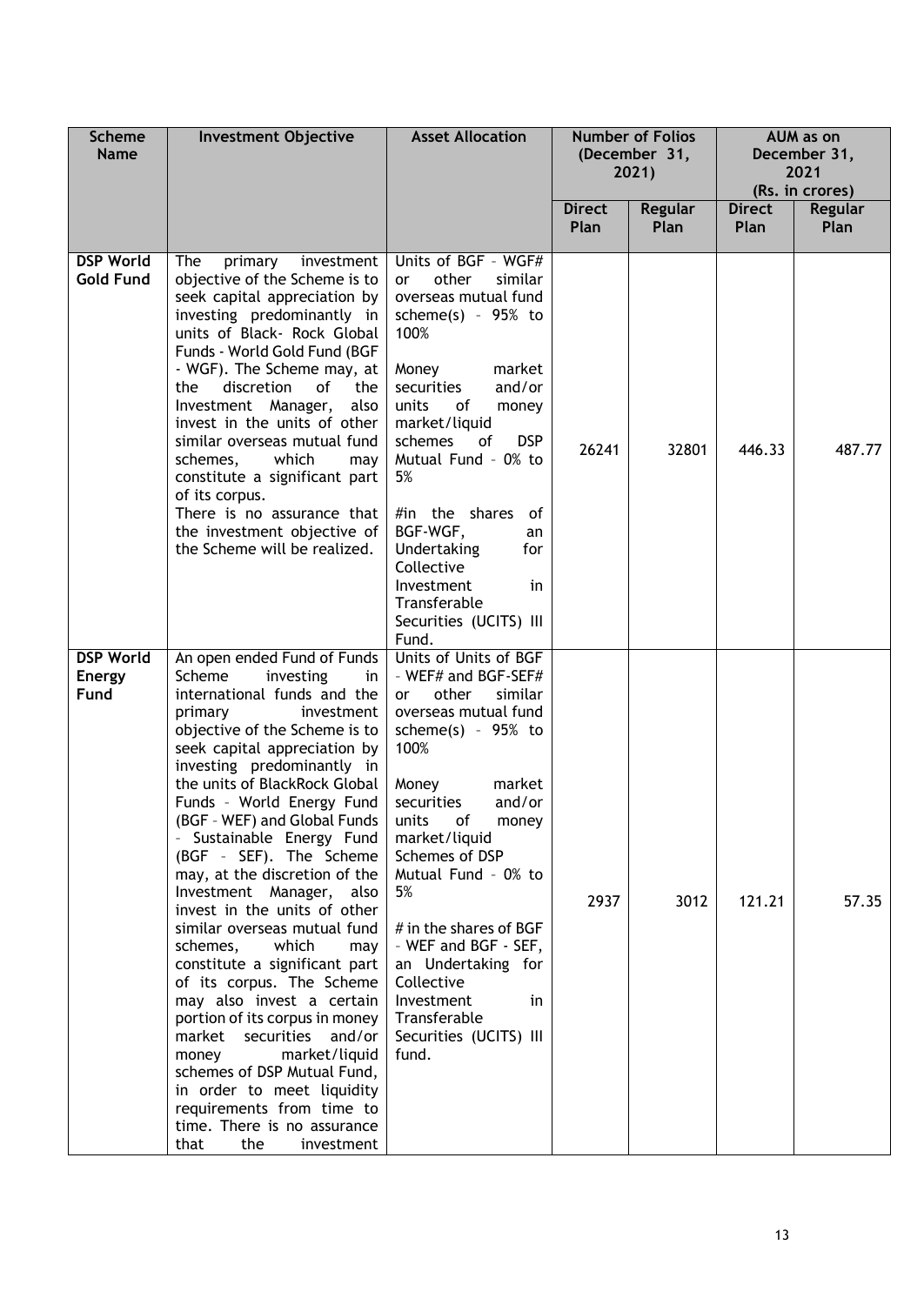| <b>Scheme</b><br><b>Name</b>                   | <b>Investment Objective</b>                                                                                                                                                                                                                                                                                                                                                                                                                                                                                                                                                                                                                                                                                                                                                                                                                                                                                                                                                                                                                                  | <b>Asset Allocation</b><br><b>Number of Folios</b><br>(December 31,<br>2021)                                                                                                                                                                                                                                                                                                                              |                       |                 |                              |                        |  | AUM as on<br>December 31,<br>2021<br>(Rs. in crores) |
|------------------------------------------------|--------------------------------------------------------------------------------------------------------------------------------------------------------------------------------------------------------------------------------------------------------------------------------------------------------------------------------------------------------------------------------------------------------------------------------------------------------------------------------------------------------------------------------------------------------------------------------------------------------------------------------------------------------------------------------------------------------------------------------------------------------------------------------------------------------------------------------------------------------------------------------------------------------------------------------------------------------------------------------------------------------------------------------------------------------------|-----------------------------------------------------------------------------------------------------------------------------------------------------------------------------------------------------------------------------------------------------------------------------------------------------------------------------------------------------------------------------------------------------------|-----------------------|-----------------|------------------------------|------------------------|--|------------------------------------------------------|
|                                                |                                                                                                                                                                                                                                                                                                                                                                                                                                                                                                                                                                                                                                                                                                                                                                                                                                                                                                                                                                                                                                                              |                                                                                                                                                                                                                                                                                                                                                                                                           | <b>Direct</b><br>Plan | Regular<br>Plan | <b>Direct</b><br><b>Plan</b> | <b>Regular</b><br>Plan |  |                                                      |
|                                                | objective of the Scheme will<br>be realized.                                                                                                                                                                                                                                                                                                                                                                                                                                                                                                                                                                                                                                                                                                                                                                                                                                                                                                                                                                                                                 |                                                                                                                                                                                                                                                                                                                                                                                                           |                       |                 |                              |                        |  |                                                      |
| <b>DSP Global</b><br><b>Allocation</b><br>Fund | The<br>primary<br>investment<br>objective of the Scheme is to<br>seek capital appreciation by<br>investing predominantly in<br>units of BlackRock Global<br>Funds - Global Allocation<br>Fund (BGF - GAF). The<br>Scheme may also invest in<br>the units of other similar<br>fund<br>mutual<br>overseas<br>which<br>schemes<br>may<br>constitute a significant part<br>of its corpus. The Scheme<br>may also invest a certain<br>portion of its corpus in money<br>market securities and/or<br>market/liquid<br>money<br>schemes of DSP Mutual Fund,<br>in order to meet liquidity<br>requirements from time to<br>time. However, there is no<br>that<br>the<br>assurance<br>investment objective of the<br>Scheme will be realized. It<br>'similar<br>shall<br>be<br>noted<br>mutual<br>fund<br>overseas<br>shall<br>schemes'<br>have<br>objective,<br>investment<br>investment strategy and risk<br>profile/ consideration similar<br>to those of BGF - GAF.<br>There is no assurance that<br>the investment objective of<br>the Schemes will be realized. | Units of BGF - GAF#<br>other<br>similar<br>or<br>overseas mutual fund<br>scheme(s) - $95\%$ to<br>100%<br>Money<br>market<br>and/or<br>securities<br>units<br>of<br>money<br>market/liquid<br><b>DSP</b><br>schemes<br>of<br>Mutual Fund - 0% to<br>5%<br>#in the shares of BGF<br>GAF,<br>an<br>Undertaking<br>for<br>Collective<br>Investment<br>in.<br>Transferable<br>Securities (UCITS) III<br>fund. | 1630                  | 1765            | 86.76                        | 29.05                  |  |                                                      |
| <b>DSP World</b><br>Agriculture<br>Fund        | The<br>primary investment<br>objective of the Scheme is to<br>seek capital appreciation by<br>investing predominantly in<br>units of BlackRock Global<br>Funds Nutrition Fund (BGF -<br>NF). The Scheme may, at the<br>discretion of the Investment<br>Manager, also invest in the<br>units<br>of<br>other<br>similar<br>fund<br>overseas<br>mutual<br>which<br>schemes,<br>may<br>constitute a significant part<br>of its corpus. The Scheme                                                                                                                                                                                                                                                                                                                                                                                                                                                                                                                                                                                                                | Units of BGF - NF# or<br>other<br>similar<br>overseas mutual fund<br>scheme(s) $-95%$ to<br>100%<br>Money<br>market<br>securities<br>and/or<br>units<br>0f<br>money<br>market/<br>liquid<br><b>DSP</b><br>schemes<br>of<br>Mutual Fund - 0% to<br>5%                                                                                                                                                      | 1125                  | 1007            | 31.29                        | 34.92                  |  |                                                      |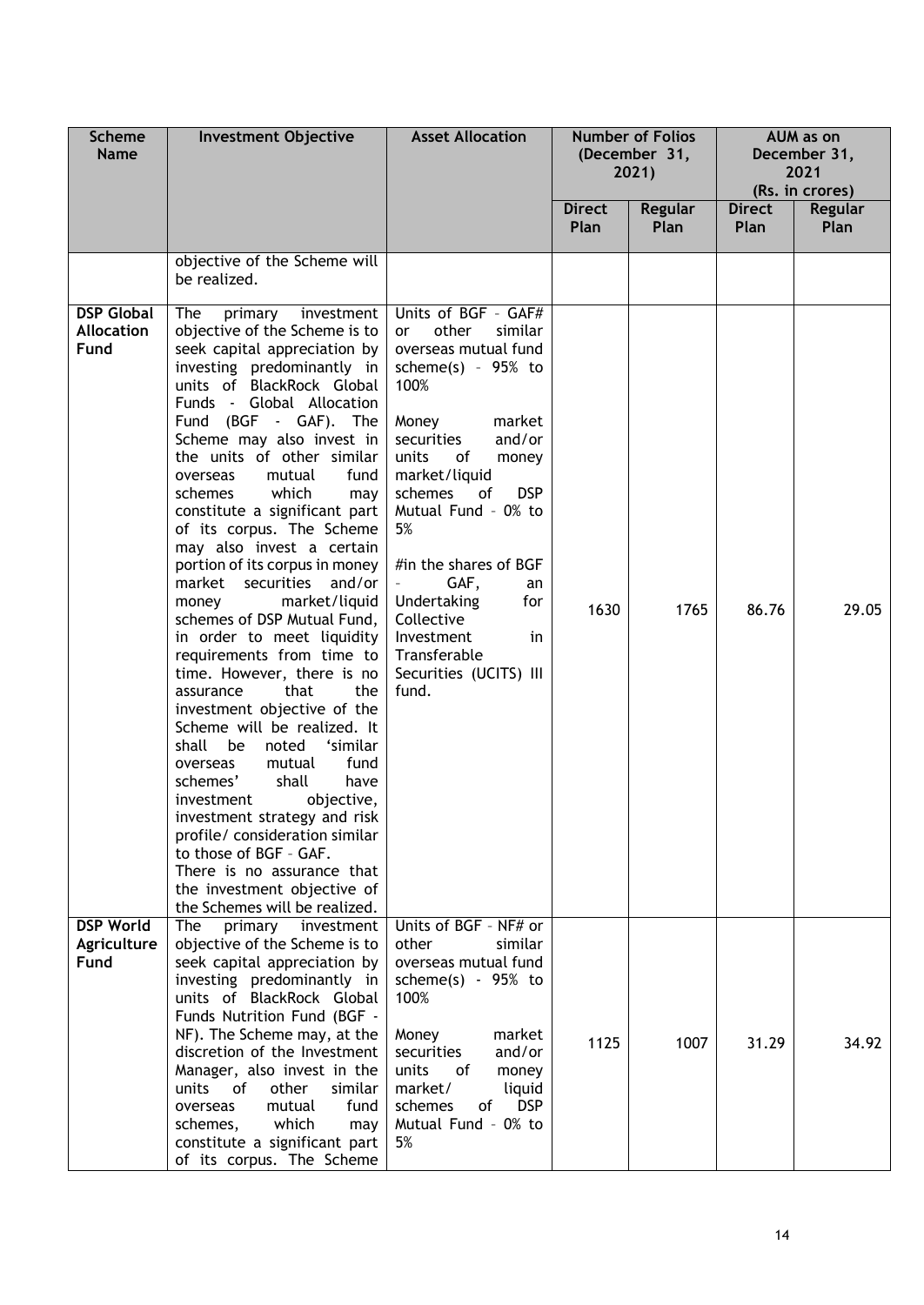| <b>Scheme</b><br><b>Name</b>                                    | <b>Investment Objective</b>                                                                                                                                                                                                                                                                                                                                                                                                                                                                                                                                                                                                                                                                                                                                                                                                                                                       | <b>Asset Allocation</b>                                                                                                                                                                                                                                                                                                                                                                                        | <b>Number of Folios</b><br>(December 31,<br>2021)<br><b>Direct</b><br>Regular |       | AUM as on<br>December 31,<br>2021<br>(Rs. in crores)<br><b>Direct</b><br><b>Regular</b><br>Plan<br>Plan |        |
|-----------------------------------------------------------------|-----------------------------------------------------------------------------------------------------------------------------------------------------------------------------------------------------------------------------------------------------------------------------------------------------------------------------------------------------------------------------------------------------------------------------------------------------------------------------------------------------------------------------------------------------------------------------------------------------------------------------------------------------------------------------------------------------------------------------------------------------------------------------------------------------------------------------------------------------------------------------------|----------------------------------------------------------------------------------------------------------------------------------------------------------------------------------------------------------------------------------------------------------------------------------------------------------------------------------------------------------------------------------------------------------------|-------------------------------------------------------------------------------|-------|---------------------------------------------------------------------------------------------------------|--------|
|                                                                 | may also invest a certain<br>portion of its corpus in money<br>market securities and/ or<br>market/liquid<br>money<br>schemes of DSP Mutual Fund,<br>in order to meet liquidity<br>requirements from time to<br>time. However, there is no<br>that<br>the<br>assurance<br>investment objective of the<br>Scheme will be realized.<br>It shall be noted 'similar<br>mutual<br>fund<br>overseas<br>schemes'<br>have<br>shall<br>investment<br>objective,                                                                                                                                                                                                                                                                                                                                                                                                                            | # in the shares of BGF<br>- NF, an Undertaking<br>Collective<br>for<br>Investment<br>in<br>Transferable<br>Securities (UCITS) III<br>fund.                                                                                                                                                                                                                                                                     | Plan                                                                          | Plan  |                                                                                                         |        |
| <b>DSP World</b><br>Mining<br>Fund                              | investment strategy and risk<br>profile/consideration similar<br>to those of BGF - NF.<br>The<br>primary investment<br>objective of the Scheme is to<br>seek capital appreciation by<br>investing predominantly in<br>the units of BlackRock Global<br>Funds - World Mining Fund.<br>The Scheme may, at the<br>discretion of the Investment<br>Manager, also invest in the<br>of<br>similar<br>units<br>other<br>fund<br>mutual<br>overseas<br>which<br>schemes,<br>may<br>constitute a significant part<br>of its corpus. The Scheme<br>may also invest a certain<br>portion of its corpus in money<br>market<br>securities<br>and/or<br>market/<br>liquid<br>money<br>schemes of DSP Mutual Fund,<br>in order to meet liquidity<br>requirements from time to<br>time.<br>There can be no assurance<br>the<br>investment<br>that<br>objective of the Scheme will<br>be realized. | Units of BGF - WMF#<br>other<br>similar<br><b>or</b><br>overseas mutual fund<br>scheme(s) - $95%$ to<br>100%<br>market<br>Money<br>and/or<br>securities<br>units<br>of<br>money<br>market/liquid<br>schemes<br><b>DSP</b><br>0f<br>Mutual Fund - 0% to<br>5%<br>#in the shares of BGF<br>WMF,<br>an<br>Undertaking<br>for<br>Collective<br>Investment<br>in<br>Transferable<br>Securities (UCITS) III<br>fund. | 9129                                                                          | 4515  | 106.77                                                                                                  | 65.62  |
| <b>DSP US</b><br>Flexible <sup>^</sup><br><b>Equity</b><br>Fund | primary<br>investment<br><b>The</b><br>objective of the Scheme is to<br>seek capital appreciation by<br>investing predominantly in<br>units of Global Funds US<br>Flexible Equity Fund (BGF -                                                                                                                                                                                                                                                                                                                                                                                                                                                                                                                                                                                                                                                                                     | Units of BGF - USFEF#<br>other<br>similar<br>or<br>overseas mutual fund<br>scheme $(s)$ - 95% to<br>100%                                                                                                                                                                                                                                                                                                       | 15270                                                                         | 28368 | 366.44                                                                                                  | 345.25 |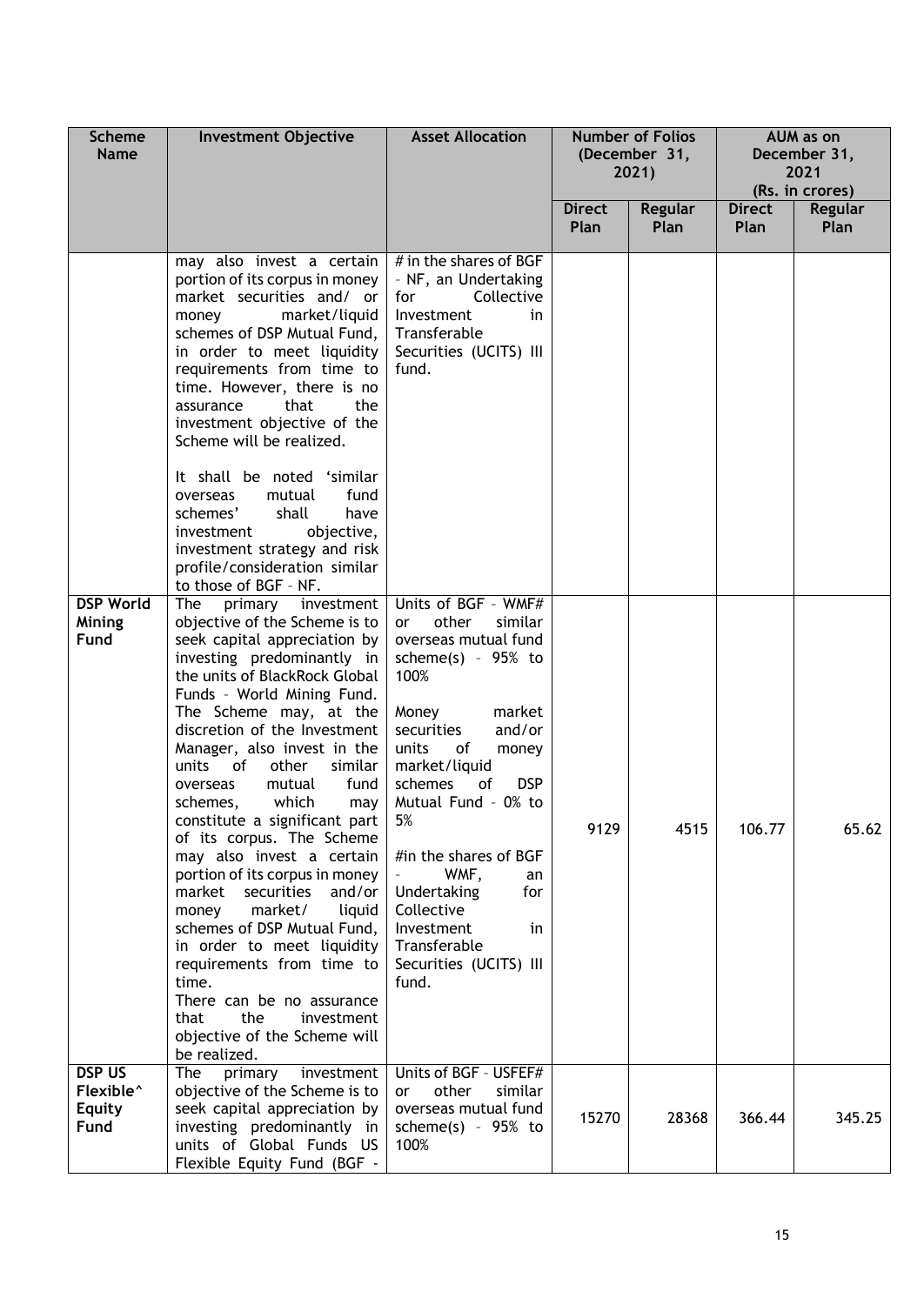| <b>Scheme</b><br><b>Name</b>                                                                                                                                                                                                                                                                                                                         | <b>Investment Objective</b>                                                                                                                                                                                                                                                                                                                                                                                                                                                                                                                                                                                                                                                                                                                                                          | <b>Asset Allocation</b>                                                                                                                                                                                                                                                                          |                       | <b>Number of Folios</b><br>(December 31,<br>2021) |                              | AUM as on<br>December 31,<br>2021<br>(Rs. in crores) |
|------------------------------------------------------------------------------------------------------------------------------------------------------------------------------------------------------------------------------------------------------------------------------------------------------------------------------------------------------|--------------------------------------------------------------------------------------------------------------------------------------------------------------------------------------------------------------------------------------------------------------------------------------------------------------------------------------------------------------------------------------------------------------------------------------------------------------------------------------------------------------------------------------------------------------------------------------------------------------------------------------------------------------------------------------------------------------------------------------------------------------------------------------|--------------------------------------------------------------------------------------------------------------------------------------------------------------------------------------------------------------------------------------------------------------------------------------------------|-----------------------|---------------------------------------------------|------------------------------|------------------------------------------------------|
|                                                                                                                                                                                                                                                                                                                                                      |                                                                                                                                                                                                                                                                                                                                                                                                                                                                                                                                                                                                                                                                                                                                                                                      |                                                                                                                                                                                                                                                                                                  | <b>Direct</b><br>Plan | Regular<br>Plan                                   | <b>Direct</b><br><b>Plan</b> | Regular<br>Plan                                      |
| <sup>^</sup> The term<br>"Flexible"<br>in the name<br>οf<br>the<br>Scheme<br>signifies<br>that<br>the<br>Investment<br>Manager of<br>the<br>Underlying<br>Fund<br>can<br>invest<br>either<br>in<br>growth<br><b>or</b><br>value<br>investment<br>characteris<br>tic<br>securities<br>placing an<br>emphasis as<br>the market<br>outlook<br>warrants. | USFEF). The Scheme may, at<br>discretion<br>of<br>the<br>the<br>Investment Manager,<br>also<br>invest in the units of other<br>similar overseas mutual fund<br>which<br>schemes,<br>may<br>constitute a significant part<br>of its corpus. The Scheme<br>may also invest a certain<br>portion of its corpus in money<br>market securities and/ or<br>market/liquid<br>money<br>schemes of DSP Mutual Fund,<br>in order to meet liquidity<br>requirements from time to<br>time. It shall be noted<br>'similar overseas mutual fund<br>schemes'<br>shall<br>have<br>investment<br>objective,<br>investment strategy and risk<br>profile/consideration similar<br>to those of BGF - USFEF.<br>There is no assurance that<br>the investment objective of<br>the Scheme will be realized. | Money<br>market<br>and/or<br>securities<br>units<br>0f<br>money<br>market/liquid<br>schemes<br><b>DSP</b><br>of<br>Mutual Fund - 0% to<br>5%<br>#in the shares of BGF<br>USFEF,<br>an<br>Undertaking<br>for<br>Collective<br>Investment<br>in<br>Transferable<br>Securities (UCITS) III<br>fund. |                       |                                                   |                              |                                                      |

For detailed of asset allocation of the aforesaid schemes you may refer its Scheme Information documents available on www.dspim.com.

^The term "Flexible" in the name of the Scheme signifies that the Investment Manager of the Underlying Fund can invest either in growth or value investment characteristic securities placing an emphasis as the market outlook warrants

Date: January 06, 2022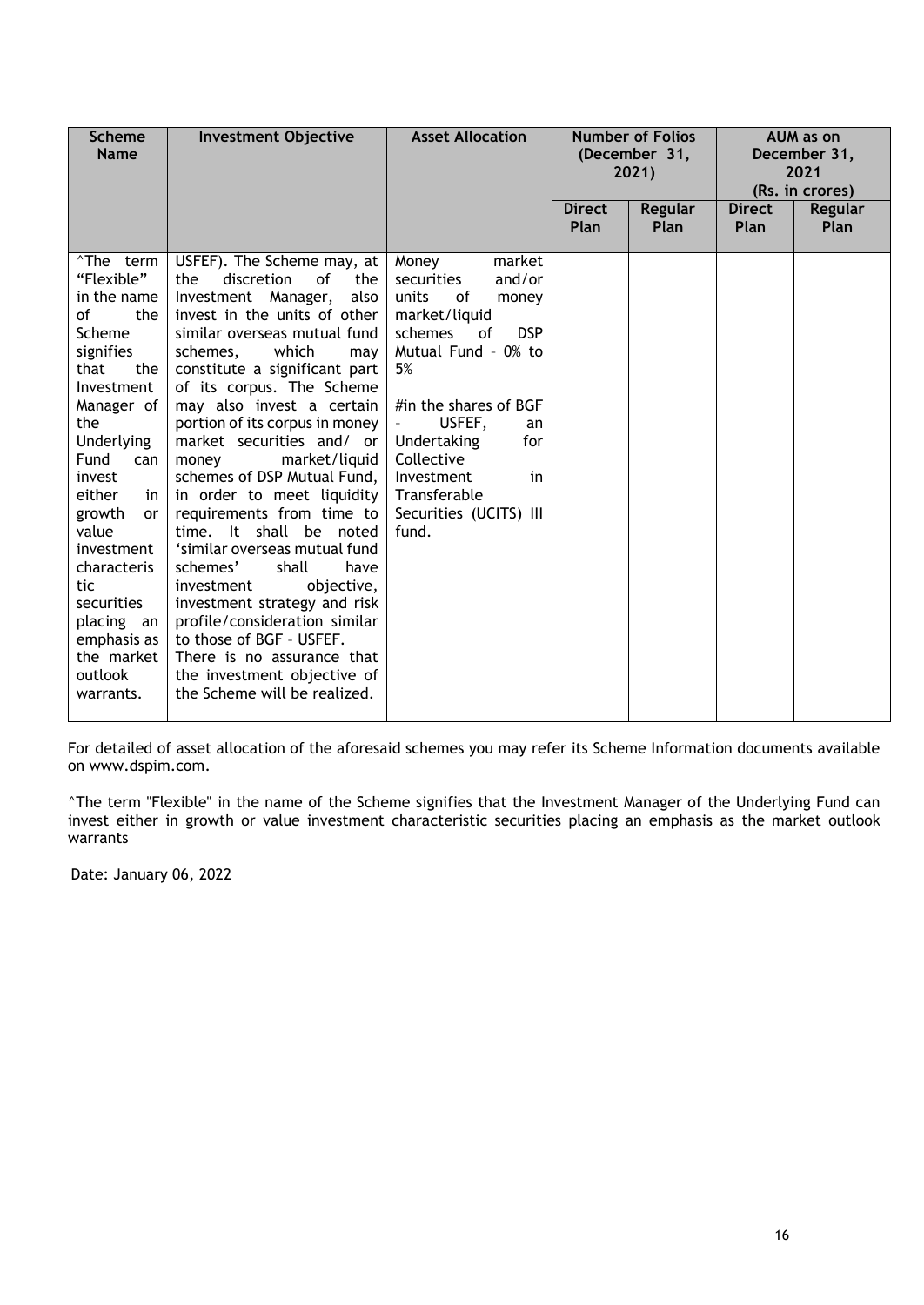# **DSP Global Innovation Fund Of Fund**<br>An open ended fund of fund scheme investing in Innovation theme

**NFO OPENS: January 24, 2022 NFO CLOSES: February 07, 2022**

 $\overline{\phantom{a}}$ 

# **ASBA APPLICATION FORM**

**DATE**

**APPLICATION NO.** 

Investors must read the Scheme Information Document/Key Information Memorandum Instructions, Terms and Conditions and Product Suitability before completing this Form. **APPLICATION SUPPORTED BY BLOCKED AMOUNT (ASBA)**

|                                     | Please refer page no. 2, for product labelling and riskometer.                                                                                                                                                                                                                                                |                                                  |  |                                    |                                                                                  |                                                     |      |                                | Investors must read the Scheme Information Document/Key Information Memorandum,<br>Instructions, Terms and Conditions and Product Suitability before completing this Form. |                        |                       |
|-------------------------------------|---------------------------------------------------------------------------------------------------------------------------------------------------------------------------------------------------------------------------------------------------------------------------------------------------------------|--------------------------------------------------|--|------------------------------------|----------------------------------------------------------------------------------|-----------------------------------------------------|------|--------------------------------|----------------------------------------------------------------------------------------------------------------------------------------------------------------------------|------------------------|-----------------------|
|                                     | <b>BROKER/AGENT INFORMATION</b>                                                                                                                                                                                                                                                                               |                                                  |  |                                    | FOR OFFICE USE ONLY                                                              |                                                     |      |                                |                                                                                                                                                                            |                        |                       |
|                                     | Distributor / RIA / PMRN Name and ARN / Code                                                                                                                                                                                                                                                                  | Sub Broker ARN & Name                            |  | Sub Broker/Branch/RM Internal Code | EUIN (Refer note below)                                                          |                                                     | SCSB | <b>SCSB IFSC Code</b>          | Syndicate Member Stamp & Code                                                                                                                                              |                        | SCSB Branch Sr. No.   |
|                                     |                                                                                                                                                                                                                                                                                                               |                                                  |  |                                    |                                                                                  |                                                     |      |                                |                                                                                                                                                                            |                        |                       |
|                                     | I/We confirm that the EUIN box is intentionally left blank by me/us as this is an "execution-only" transaction without any interaction<br>or advice by the distributor personnel concerned.                                                                                                                   |                                                  |  |                                    |                                                                                  |                                                     |      |                                |                                                                                                                                                                            |                        |                       |
|                                     | Commission shall be paid directly by the investor to the AMFI registered Distributors based on the investors' assessment of various factors<br>including the service rendered by the distributor.                                                                                                             |                                                  |  |                                    |                                                                                  |                                                     |      |                                | Sole / FirstApplicant's Signature Mandatory                                                                                                                                |                        |                       |
|                                     | <b>DECLARATION</b>                                                                                                                                                                                                                                                                                            |                                                  |  |                                    |                                                                                  |                                                     |      |                                |                                                                                                                                                                            |                        |                       |
|                                     | Having read and understood the contents of the Scheme Information Document and Statement of Additional Information, Key Information Memorandum and Instructions. I / We, hereby apply to the Trustee of DSP Mutual Fund for Un                                                                                |                                                  |  |                                    |                                                                                  |                                                     |      |                                |                                                                                                                                                                            |                        |                       |
|                                     |                                                                                                                                                                                                                                                                                                               |                                                  |  |                                    |                                                                                  |                                                     |      |                                |                                                                                                                                                                            |                        |                       |
|                                     | my / our Non-Resident External / Ordinary Account/FCNR Account(s).<br><b>TRANSACTION CHARGES (Please refer instruction and tick any one)</b>                                                                                                                                                                  |                                                  |  |                                    |                                                                                  |                                                     |      |                                |                                                                                                                                                                            |                        |                       |
|                                     | Applicable for transactions routed through a distributor who has 'opted in' for transaction charges.                                                                                                                                                                                                          |                                                  |  |                                    |                                                                                  |                                                     |      |                                |                                                                                                                                                                            |                        |                       |
|                                     | I am a First Time Investor in Mutual Fund Industry.<br>(Rs 150 will be deducted.)                                                                                                                                                                                                                             |                                                  |  |                                    | I am an Existing Investor in Mutual Fund Industry.<br>(Rs 100 will be deducted.) |                                                     |      |                                |                                                                                                                                                                            |                        |                       |
|                                     | <b>APPLICANT'S DETAILS</b>                                                                                                                                                                                                                                                                                    |                                                  |  |                                    |                                                                                  |                                                     |      |                                |                                                                                                                                                                            |                        |                       |
|                                     | Name of First Applicant (as available in Demat Account)                                                                                                                                                                                                                                                       |                                                  |  |                                    |                                                                                  |                                                     |      |                                | Existing Folio if any                                                                                                                                                      |                        |                       |
|                                     |                                                                                                                                                                                                                                                                                                               |                                                  |  |                                    |                                                                                  |                                                     |      |                                |                                                                                                                                                                            |                        |                       |
|                                     | Name of Second Applicant (as available in Demat Account)                                                                                                                                                                                                                                                      |                                                  |  |                                    |                                                                                  |                                                     |      |                                | Mode of Holding                                                                                                                                                            |                        |                       |
|                                     |                                                                                                                                                                                                                                                                                                               |                                                  |  |                                    |                                                                                  |                                                     |      |                                | $\Box$ Single                                                                                                                                                              | $\Box$ Joint (default) |                       |
|                                     | Name of Third Applicant (as available in Demat Account)                                                                                                                                                                                                                                                       |                                                  |  |                                    |                                                                                  |                                                     |      |                                | Either or Survivor                                                                                                                                                         |                        |                       |
|                                     |                                                                                                                                                                                                                                                                                                               |                                                  |  |                                    |                                                                                  |                                                     |      |                                |                                                                                                                                                                            |                        |                       |
|                                     | DEPOSITORY ACCOUNT DETAILS: [mandatory] [Refer Instruction k ]<br>Depository Name [Please√ tick]                                                                                                                                                                                                              | National Securities Depository Ltd               |  |                                    |                                                                                  |                                                     |      |                                | Central Depository Services [India] Limited                                                                                                                                |                        |                       |
|                                     | Depository Participant Name                                                                                                                                                                                                                                                                                   |                                                  |  |                                    |                                                                                  |                                                     |      |                                |                                                                                                                                                                            |                        |                       |
|                                     | DP-ID                                                                                                                                                                                                                                                                                                         | Ν                                                |  |                                    |                                                                                  |                                                     |      |                                |                                                                                                                                                                            |                        |                       |
|                                     | Beneficiary Account Number                                                                                                                                                                                                                                                                                    |                                                  |  |                                    |                                                                                  |                                                     |      |                                | (16 digit beneficiary account no. to be mentioned above)                                                                                                                   |                        |                       |
|                                     |                                                                                                                                                                                                                                                                                                               |                                                  |  |                                    |                                                                                  |                                                     |      |                                |                                                                                                                                                                            |                        |                       |
|                                     | INVESTMENT DETAILS [Default plan/option/sub option will be applied in case of no information, ambiguity or discrepancy in scheme details]                                                                                                                                                                     |                                                  |  |                                    |                                                                                  |                                                     |      |                                |                                                                                                                                                                            |                        |                       |
|                                     | <b>DSP Global Innovation Fund Of Fund</b><br>Scheme                                                                                                                                                                                                                                                           |                                                  |  |                                    | Plan                                                                             |                                                     |      | Option/Sub Option              |                                                                                                                                                                            |                        |                       |
|                                     | BANK ACCOUNT FOR BLOCKING OF FUNDS [Refer Instruction d] [Bank Account should be in the name of First Applicant only]                                                                                                                                                                                         |                                                  |  |                                    |                                                                                  |                                                     |      |                                |                                                                                                                                                                            |                        |                       |
|                                     | <b>Bank Account Number</b>                                                                                                                                                                                                                                                                                    |                                                  |  |                                    |                                                                                  |                                                     |      |                                |                                                                                                                                                                            |                        |                       |
|                                     | Bank Name & Branch Address                                                                                                                                                                                                                                                                                    |                                                  |  |                                    |                                                                                  |                                                     |      |                                |                                                                                                                                                                            |                        |                       |
|                                     | Total Amount [Rs. In figures]                                                                                                                                                                                                                                                                                 |                                                  |  | [Rs. In words].                    |                                                                                  |                                                     |      |                                |                                                                                                                                                                            |                        |                       |
|                                     | UNDERTAKING BY ASBA INVESTOR                                                                                                                                                                                                                                                                                  |                                                  |  |                                    |                                                                                  |                                                     |      |                                |                                                                                                                                                                            |                        |                       |
|                                     | I/We hereby undertake that I/We am/are an ASBA Investor as per the applicable provisions of the SEBI (Issue of Capital and Disclosure Requirements),<br>Regulations 2009 ('SEBI Regulations') as amended from time to time. In accordance with ASBA process provided in the SEBI Regulations and as disclosed |                                                  |  |                                    |                                                                                  |                                                     |      |                                | <b>CONTACT DETAILS OF 1ST APPLICANT</b>                                                                                                                                    |                        |                       |
|                                     | in this application, UVNe authorize (a) the SCSB to do all necessary acts including blocking of application money towards the Subscription of Units of<br>in this application, UVNe authorize (a) the SCSB to do all necessary ac                                                                             |                                                  |  |                                    |                                                                                  |                                                     |      |                                | Tel. No. (with STD code)                                                                                                                                                   |                        |                       |
|                                     | and Transfer Agent after the allotment of the Units entitling me/us to receive Units on such transfer of funds, etc. (b) Registrar and Transfer Agent to                                                                                                                                                      |                                                  |  |                                    |                                                                                  |                                                     |      | Mobile                         |                                                                                                                                                                            |                        |                       |
|                                     | and I ransfer Agent arter the automent of the Units entitling me/us to receive units on such transfer of things, etc. (b) registrar and I ransfer and the SuSB to remove the block on the funds in the bank account specified                                                                                 |                                                  |  |                                    |                                                                                  |                                                     |      | Email:                         |                                                                                                                                                                            |                        |                       |
|                                     | of the Sole/First Applicant, NFO Application Number, ASBA Application Number, Depositary Account details, Amount applied for and the Account                                                                                                                                                                  |                                                  |  |                                    |                                                                                  |                                                     |      |                                |                                                                                                                                                                            |                        |                       |
|                                     | Number from where NFO amount was blocked.                                                                                                                                                                                                                                                                     |                                                  |  |                                    |                                                                                  |                                                     |      |                                |                                                                                                                                                                            |                        |                       |
| PAN SIGNATURE                       | Sole / First Applicant / Guardian                                                                                                                                                                                                                                                                             |                                                  |  |                                    | Second Applicant                                                                 |                                                     |      |                                | Third Applicant                                                                                                                                                            |                        |                       |
|                                     |                                                                                                                                                                                                                                                                                                               |                                                  |  |                                    |                                                                                  |                                                     |      |                                |                                                                                                                                                                            |                        |                       |
|                                     | PAN MANDATORY                                                                                                                                                                                                                                                                                                 |                                                  |  |                                    | PAN MANDATORY                                                                    |                                                     |      |                                | PAN MANDATORY                                                                                                                                                              |                        |                       |
|                                     |                                                                                                                                                                                                                                                                                                               | ————————————————— Tear here ———————————————————— |  |                                    |                                                                                  |                                                     |      |                                |                                                                                                                                                                            |                        |                       |
|                                     | <b>DSP Global Innovation Fund Of Fund</b>                                                                                                                                                                                                                                                                     |                                                  |  |                                    |                                                                                  |                                                     |      | <b>ASBA Application No.:</b>   |                                                                                                                                                                            |                        |                       |
|                                     | Plan/Option/sub option                                                                                                                                                                                                                                                                                        |                                                  |  |                                    |                                                                                  |                                                     |      |                                | Date                                                                                                                                                                       |                        |                       |
|                                     | Received from 1st Applicant                                                                                                                                                                                                                                                                                   |                                                  |  |                                    |                                                                                  |                                                     |      | PAN.                           |                                                                                                                                                                            |                        |                       |
|                                     | Depository Name [Please √tick]   National Securities Depository Ltd   Central Depository Services [India] Limited                                                                                                                                                                                             |                                                  |  |                                    |                                                                                  |                                                     |      |                                |                                                                                                                                                                            |                        |                       |
|                                     | Depository Participant Name                                                                                                                                                                                                                                                                                   |                                                  |  |                                    |                                                                                  |                                                     |      |                                |                                                                                                                                                                            |                        |                       |
|                                     | DP-ID                                                                                                                                                                                                                                                                                                         | N<br>I.                                          |  |                                    |                                                                                  |                                                     |      |                                |                                                                                                                                                                            |                        |                       |
|                                     | Beneficiary Account Number                                                                                                                                                                                                                                                                                    |                                                  |  |                                    |                                                                                  |                                                     |      |                                | (16 digit beneficiary account no to be mentioned above)                                                                                                                    |                        |                       |
| ACKNOWLEDGEMENT FOR SCSB            | SCSB ACCOUNT DETAILS: Bank A/c No.                                                                                                                                                                                                                                                                            |                                                  |  |                                    | Bank Name & Branch                                                               |                                                     |      |                                |                                                                                                                                                                            |                        |                       |
| $\overline{\phantom{0}}$            |                                                                                                                                                                                                                                                                                                               | $- - - - - - - - - - - - -$ Tear here -          |  |                                    |                                                                                  |                                                     |      |                                |                                                                                                                                                                            |                        |                       |
|                                     | <b>DSP Global Innovation Fund Of Fund</b>                                                                                                                                                                                                                                                                     |                                                  |  |                                    |                                                                                  |                                                     |      | <b>ASBA Application No.: -</b> |                                                                                                                                                                            | M                      |                       |
|                                     | Plan/Option/sub option                                                                                                                                                                                                                                                                                        |                                                  |  | <b>SCSB Account details</b>        |                                                                                  |                                                     |      |                                | Date                                                                                                                                                                       |                        | SCSB Stamp, Signature |
|                                     | Received from Mr./Ms./Mrs./M/s.:                                                                                                                                                                                                                                                                              |                                                  |  | A/c No.                            |                                                                                  | <b>Total Amount to be Blocked</b><br>Rs. in figures |      |                                | Date & time of receipt                                                                                                                                                     |                        |                       |
| <b>ACKNOWLEDGEMENT FOR INVESTOR</b> | Address:                                                                                                                                                                                                                                                                                                      |                                                  |  | <b>Bank Name</b>                   |                                                                                  | Rs. in words                                        |      |                                |                                                                                                                                                                            |                        |                       |
|                                     |                                                                                                                                                                                                                                                                                                               |                                                  |  | Branch Name                        |                                                                                  |                                                     |      |                                |                                                                                                                                                                            |                        |                       |
|                                     |                                                                                                                                                                                                                                                                                                               |                                                  |  |                                    |                                                                                  |                                                     |      |                                |                                                                                                                                                                            |                        |                       |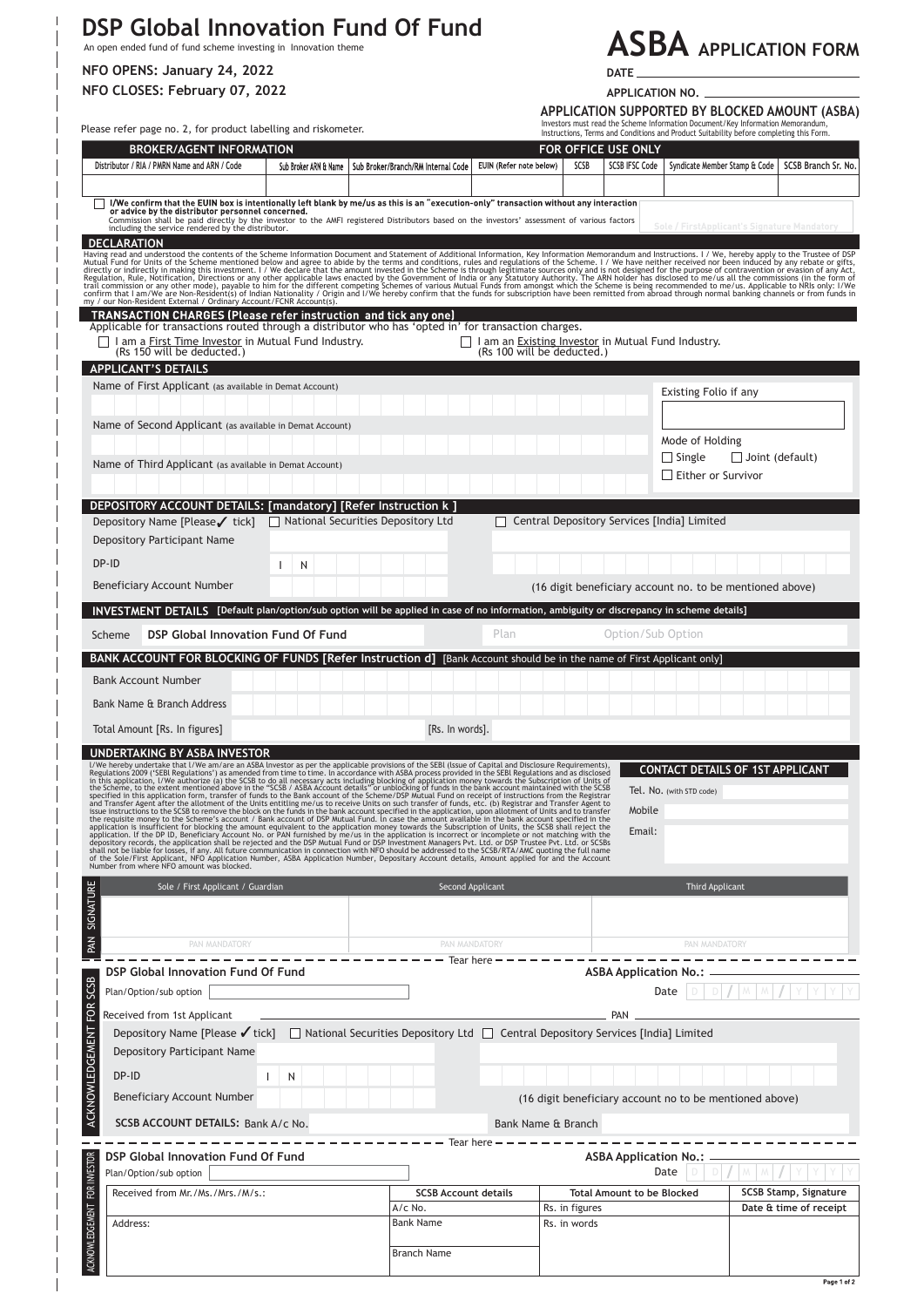#### **ASBA Forms should be submitted only with an authorized branch of designated SCSBs. Not to be submitted at any offices of DSP Mutual Fund or its Registrar, CAMS**

#### **Application Supported by Blocked Amount (ASBA)**

ASBA provides an alternative mode of payment whereby the application money remains in the investor's account till allotment of units. ASBA process facilitates investors to apply through Self Certified Syndicate Banks (SCSBs), in which the investors have their bank accounts. SCSBs are those banks which satisfy the conditions laid by SEBI. SCSBs would accept the applications, verify the application, block the fund to the extent of investment amount, unblock once the allotment is finalized and debit the investor's account.

#### **Instructions and Terms and Conditions**

Please read Scheme Information Document (SID), Statement of Additional Information (SAI), Key Information Memorandum (KIM), all relevant Addenda available with DSP Mutual Fund offices and instructions carefully before filling up the application form. Investors are deemed to have read, understood and accepted the terms subject to which these offers are being made and bind themselves to the terms upon signing the application form

- a. This application form may be used by both resident and non-resident investors. U.S. Person and Residents of Canada should not invest in any of the Schemes of DSP Mutual Fund. For more details, please read the Notice and addenda issued in this reference.
- b. ASBA facility is currently available only to those investors who wish to hold the units in dematerialized form.
- c. An ASBA investor shall submit a duly filled up ASBA Application form, physically or electronically to the SCSB with whom the investors holds the bank account which is to be blocked
	- i. In case of ASBA application in physical mode, the investor shall submit the ASBA form at the bank branch of SCSB, which is designated for the purpose and the investor must be holding a bank account with such SCSB.
	- ii. In case of ASBA application in electronic form, the investor shall submit the ASBA form either through the internet banking facility available with the SCSB, or such other electronically enabled mechanism for subscribing to units of Mutual Fund schemes authorising to block the subscription money in a bank account.
- d. The Bank Account Number in the form should necessarily be of the first applicant only. In case where the bank account is jointly held, the first applicant should be one of the joint holders.
- e. ASBA application form will not be accepted by any of the offices of DSP Mutual Fund or its Registrar & Transfer Agent, i. e Computer Age Management Services (P) Ltd. (CAMS).
- f. Investors shall ensure that the bank account details mentioned in the ASBA application form is correct and the funds are available in the account for the SCSB to block the amount.
- g. Upon submission of an ASBA form with the SCSB, investor shall be deemed to have agreed to block the entire subscription amount specified and authorized the designated branch to block such amount in the Bank account.
- h. The SCSBs shall block the subscription money based on the authorization given by the account holder in the ASBA application form. The subscription money shall remain blocked in the Bank account till allotment of units under the scheme or till rejection of the application, as the case may be.
- i. The SCSBs may at any time before the closure of the NFO reject the ASBA application and inform the investor accordingly.
- j. During processing of the application by the RTA, if the applications is found to be incomplete or incorrect, the SCSB will be informed on the same who will than unblock the investor account with appropriate remarks in the investor account
- k. The names of the applicants, the manner of holding, the mode of holding in the application form should be exactly matching with the information available in the demat account. In case of any mismatch, incorrect or incomplete information, the application may be rejected by the SCSB or the Registrar & Transfer Agent.
- l. All investor related details for allotment of units such as names of the applicants, manner of holding, mode of holding, bank account, etc will be updated as per the demat account.
- m. The investors should check their demat account for allotment of units within 10 working days of the NFO closure. No physical account statement will be sent to the investors by DSP Mutual Fund or its registrar, CAMS.
- All grievances relating to the ASBA facility may be addressed to the AMC / RTA to the issue, with a copy to the SCSB, giving full details such as name, address of the applicants, subscription amount blocked on application, bank account number and the designated branch or the collection centre of the SCSB where the ASBA from was submitted by the investor.
- o. On the closure date of the NFO, the ASBA form should be submitted to the SCSBs before the 3.00 p.m. or such other time as may be decided by respective SCSBs.
- p. DSP Mutual Fund or its Registrar, CAMS shall not be liable for any negligence or mistake committed by the SCSBs.
- q. Further, Investors may please note that the Fund/ AMC and its empanelled brokers has not given and shall not give any indicative portfolio and indicative yield in any communication, in any manner whatsoever. Investors are advised not to rely on any communication regarding indicative yield/portfolio with regard to the scheme. r. Transaction Charges:
	- i. SEBI has allowed mutual funds to deduct transaction charge per subscription of Rs. 10,000 and above and be paid to the distributors. Transaction Charge shall be deducted only for transaction routed through such distributors who have opted to receive such charges as follows: (i) Rs. 150/- with respect to transactions from a first time mutual fund investor; (ii) Rs. 100/- with respect to transactions from an existing investor. Units will be issued against the balance amount. Please note that transaction charge shall not be deducted for subscription received 'DIRECTLY', i.e. not routed through any distributor and transactions other than purchase, viz. switch, systematic transfer into any scheme, etc.
	- ii. Please tick the appropriate box as applicable to you. Please tick the first box only if you are a first time ever mutual fund investor, i.e. you are investing in a scheme of mutual fund for the first time. However, even if an applicant ticks as new investor, the mutual fund reserves a right to check with investments in other mutual funds to ascertain new or existing investors.
	- iii. If no option is ticked, it is deemed that the applicant is an existing investor in the mutual fund industry.
	- Note on EUIN: Investors should mention the EUIN of the person who has advised the investor. If left blank, the fund will assume following declaration by the investor "I/We hereby confirm that the EUIN box has been intentionally left blank by me/us as this is an "execution-only" transaction without any interaction or advice by the employee/relationship manager/sales person of the above distributor or notwithstanding the advice of in-appropriateness, if any, provided by the employee/relationship manager/sales person of the distributor and the distributor has not charged any advisory fees on this transaction.

#### PRODUCT LABELLING AND RISKOMETER



#### **List of Self Certified Syndicate Banks (SCBs)**

List of Self Certified Syndicate Banks (SCBs)

Please visit www.sebi.gov.in/pmd/scsb.html or www.nseindia.com (IPO Section) for list of currently available Self Certified Syndicate Banks offering ASBA facility with their designated branches.

(Investors should check with their bank branch to confirm whether the branch is offering ASBA facility.)

**Email: service@dspim.com Website: www.dspim.com**

#### **Contact Centre: 1800 200 4499**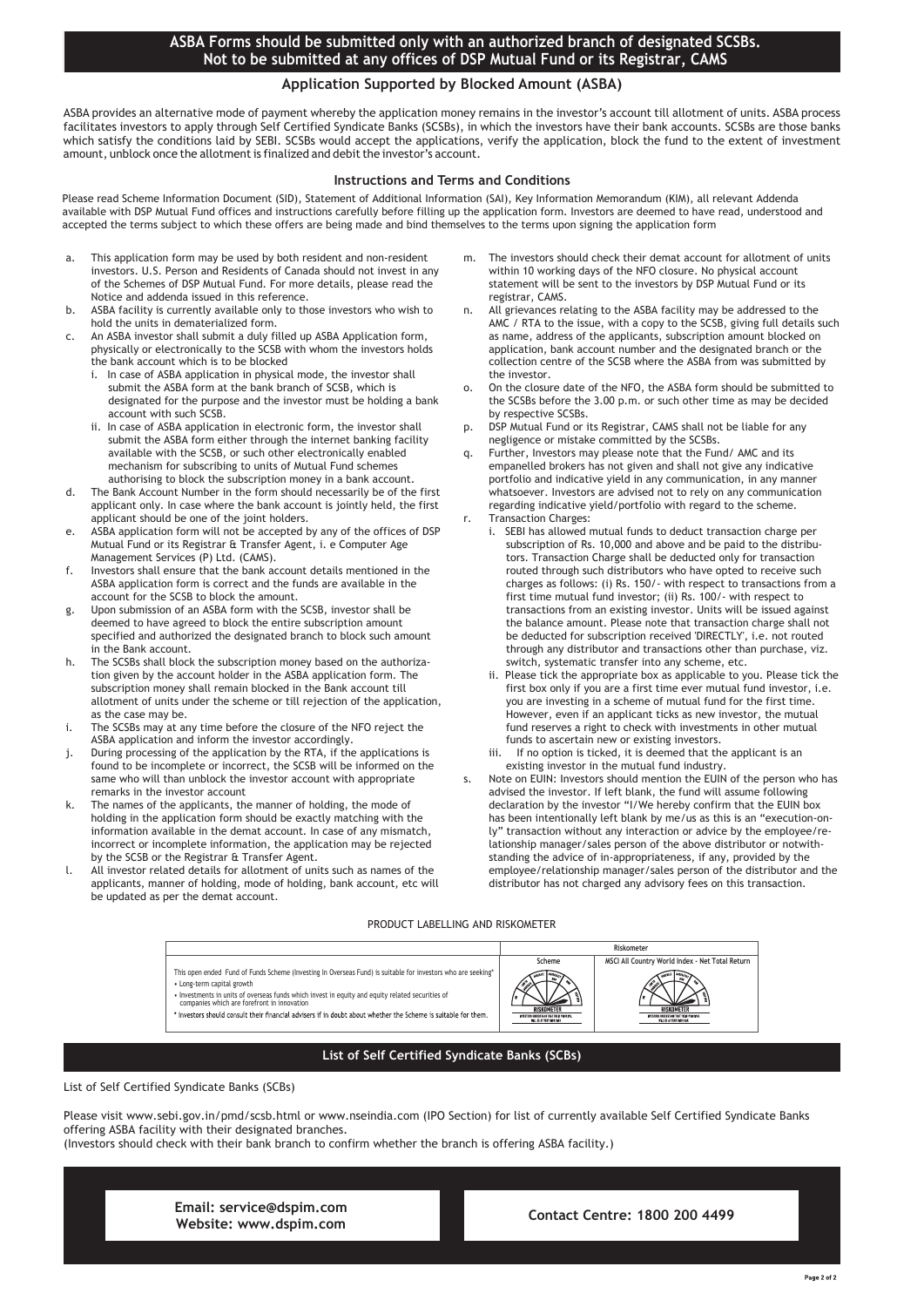# **List of Official Points of Acceptance of Transactions\* DSP Investment Managers Private Limited - Investor Service Centres**

| <b>HEAD OFFICE - Mumbai</b> | Mafatlal Centre, 10th & 11th Floor, Nariman Point, Mumbai - 400 021.                                                                                  |
|-----------------------------|-------------------------------------------------------------------------------------------------------------------------------------------------------|
| Mumbai Andheri              | NATRAJ, Office No. 302, 3rd Floor, Plot No - 194, MV Road Junction, Western Express Highway, Andheri (East), Mumbai - 400069.                         |
| Agra                        | Shanta Tower, Office No. 12, 1st Floor, Block No. E-14, 16, Sanjay Place, Agra - 282 002.                                                             |
| Ahmedabad                   | 3rd EYE ONE, Office No. 301, 3rd Floor, Opposite Havmor Restaurant, C.G. Road, Panchvati, Ahmedabad - 380 006.                                        |
| Ahmedabad - SEZ Office      | Pragya Towers, 4th floor, Office no. 417-A, Building no. 15A, Zone 1, Gift SEZ, Road 1C, Gift City, Gandhinagar - 382355.                             |
| <b>Bangalore</b>            | Raheja Towers, West Wing, Office No. 104 -106, 1st floor, 26-27, M.G. Road, Bengaluru - 560 001.                                                      |
| <b>Bhopal</b>               | Star Arcade, Office No. 302, 3rd Floor, Plot No. 165 A and 166, Zone-1, M.P Nagar, Bhopal - 462 011.                                                  |
| <b>Bhubneshwar</b>          | Lotus House, Office No. 3, 2nd Floor, 108 - A, Kharvel Nagar, Unit III, Master Canteen Square, Bhubaneshwar - 751 001.                                |
| Chandigarh                  | SCO 2471 - 72, 1st Floor, Sector 22 - C, Chandigarh - 160 022.                                                                                        |
| Chennai                     | Raheja Towers, 7th Floor, Office No. 712, Alpha Wing of Block 'A', Anna Salai, Mount Road, Chennai, Tamil Nadu – 600 002                              |
| Coimbatore                  | A.M.I. Midtown, Office No. 25A4, 3rd Floor, D.B. Road, R.S. Puram, Coimbatore - 641002.                                                               |
| Dehradun                    | NCR Plaza, Ground floor, Office No. G 12/A, (No. 24-A) (New No. 112/28, Ravindranath Tagore Marg), New Cantt Road, Hathibarhkala, Dehradun - 248 001. |
| Goa                         | Cedmar Apartments, Block D-A, 3rd Floor, Next to Hotel Arcadia, M.G. Road, Panjim, Goa - 403 001                                                      |
| Guwahati                    | Bibekananda Complex, Office No. 3, 2nd Floor, Near ABC Bus Stop, G S Road, Guwahati - 781 005.                                                        |
| Hyderabad                   | RVR Towers, Office No. 1-B, 1st Floor, Door No.6-3-1089/F, Rajbhavan Road, Somajiguda, Hyderabad - 500 082                                            |
| Indore                      | Starlit Tower, Office No. 206, 2nd Floor, 29/1, Y.N Road, Opp. S.B I Indore Head Office, Indore - 452 001.                                            |
| Jaipur                      | Green House, Office No. 308, 3rd Floor, Ashok Marg, Jaipur - 302 001                                                                                  |
| Jamshedpur                  | Shantiniketan, 2nd Floor, Main Road, P.O. Bistupur, Jamshedpur - 831 001.                                                                             |
| Jodhpur                     | LOTUS Tower, Block No E, 1st Floor, Plot No 238, Sardarpura, 3rd B Road, Opposite Gandhi Maidan, Jodhpur - 342003                                     |
| Kanpur                      | KAN Chambers, Office No. 701 & 702, 7th Floor, 14/113, Civil Lines, Kanpur - 208 001.                                                                 |
| Kochi                       | Amrithaa Towers, Office No. 40 / 1045 H1, 6th Floor, Opp. Maharajas College Ground, M.G. Road, Kochi - 682 011.                                       |
| Kolkata                     | Legacy Building, 4th Floor, Office no. 41B, 25A Shakespeare Sarani, Kolkata - 700 017.                                                                |
| Lucknow                     | Capital House, 3rd Floor, 2, Tilak Marg, Hazratganj, Lucknow - 226 001.                                                                               |
| Ludhiana                    | SCO-29, 1st Floor, Feroze Gandhi Market, Pakhowal Road, Ludhiana -141 001.                                                                            |
| Mangalore                   | Maximus Commercial Complex, Office No. UGI - 5, Upper Ground Floor, Light House Hill Road, Opp. KMC, Mangalore - 575 001.                             |
| Nagpur                      | Milestone, Office No. 108 & 109, 1st Floor, Ramdaspeth, Wardha Road, Nagpur - 440 010.                                                                |
| Nashik                      | Bedmutha's Navkar Heights, Office No 1 & 2, 3rd Floor, New Pandit Colony, Sharanpur Road, Nashik - 422 002.                                           |
| <b>New Delhi</b>            | Narian Manzil, 219 to 224, 2nd Floor, 23 Barakhamba Road, New Delhi - 110011                                                                          |
| Gurgaon                     | Vipul Agora Mall, Office No 227 & 228, Near Sahara Mall, Mehrauli-Gurgaon Rd, Sector 28, Gurugram, Haryana 122001                                     |
| Patna                       | Dumraon Place, L309 & L310, 3rd Floor, Frazer Road, Patna 800 001.                                                                                    |
| Pune                        | City Mall, 1st Floor, Office No. 109 (B&C) University Square, University Road, Pune-411 007.                                                          |
| Raipur                      | Raheja Towers, Office No. SF 18, 2nd Floor, Near Hotel Celebration, Fafadih, Raipur - 492 001                                                         |
| Rajkot                      | Hem Arcade, Office No. 303, 3rd Floor, Opposite Swami Vivekanand Statue, Dr. Yagnik Road, Rajkot - 360 001.                                           |
| Ranchi                      | Shrilok Complex, Office No 106 to 109, 1st Floor, Plot No - 1999 & 2000, 4, Hazaribagh Road, Ranchi - 834 001.                                        |
| Surat                       | International Trade Centre (ITC), B-Wing, Office No. G-28, Ground Floor, Majura Gate Crossing, Ring Road, Surat - 395 002.                            |
| Trivandrum                  | Menathottam Chambers, TC-2442(6), 2nd Floor, Pattom PO, Thiruvananthapuram – 695 004.                                                                 |
| Vadodara                    | Naman House, Ground Floor, 1/2 - B, Haribhakti Colony, Opp. Race Course Post Office, Race Course, Near Bird Circle, Vadodara - 390 007.               |
| Vapi                        | Bhikaji Regency, Office No. 3, 1st Floor, Opposite DCB Bank, Vapi - Silvasa Road, Vapi - 396 195.                                                     |
| Varanasi                    | Arihant Complex, 7th Floor, D-64/127, C-H, Sigra, Varanasi - 221 010                                                                                  |
| Vizag                       | VRC complex, Office No. 304B, 47-15-14/15, Rajajee Nagar, Dwaraka Nagar, Visakhapatnam – 530 016.                                                     |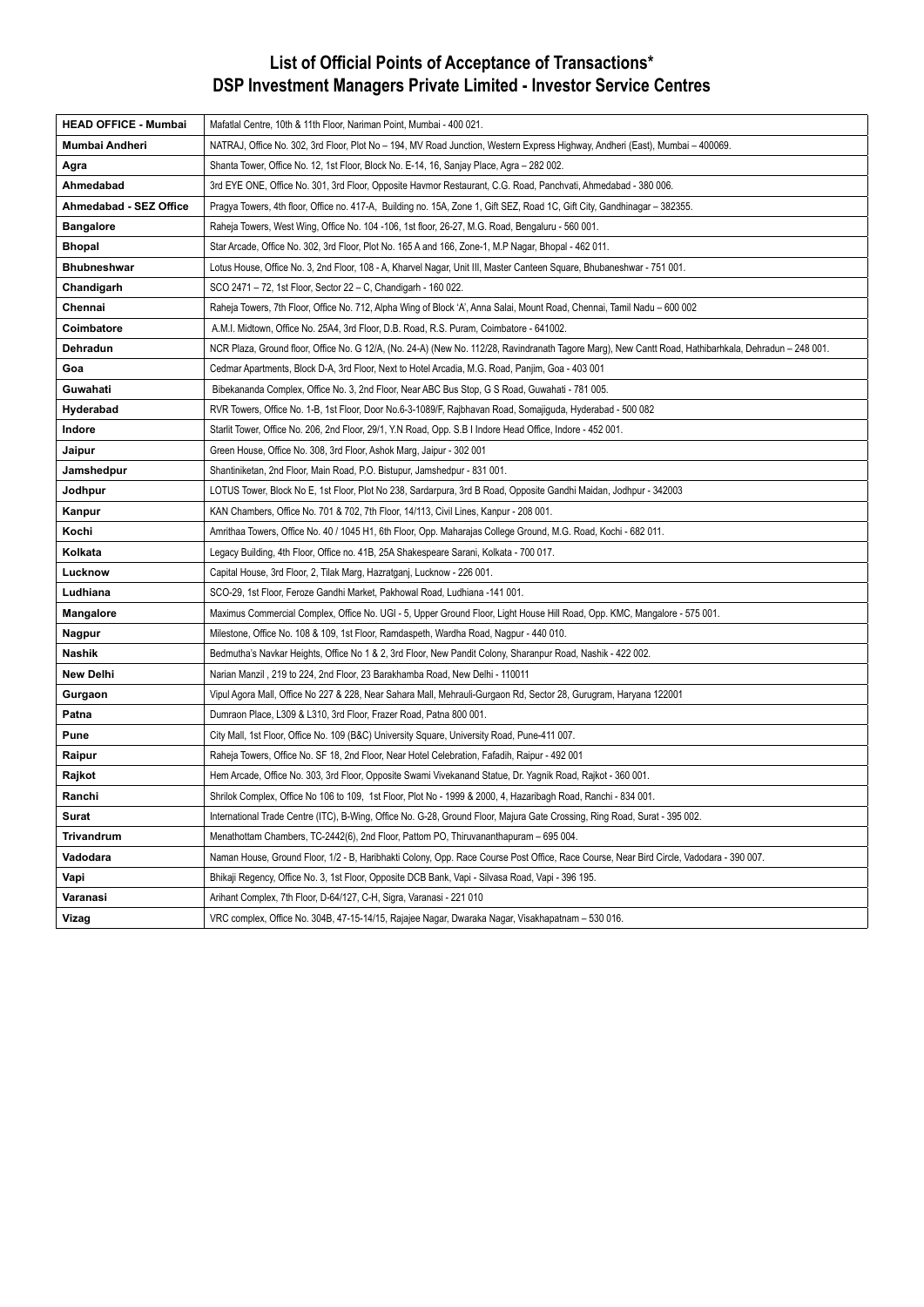# **CAMS Investor Service Centres and Transaction Points**

| Agartala                                           | Advisor Chowmuhani (Ground Floor), KrishnanagarAgartala, Tripura, 799001                                                                                                                                                                                                              |
|----------------------------------------------------|---------------------------------------------------------------------------------------------------------------------------------------------------------------------------------------------------------------------------------------------------------------------------------------|
| Agra                                               | No. 8. Il Floor Maruti Tower Saniav Place .Agra .Uttarpradesh-282002<br>111-113,1 st Floor- Devpath Building Off C G Road Behind Lal Bungalow, Ellis Bridge, Ahmedabad Gujarat 380006                                                                                                 |
| Ahmedabad<br>Ahmednagar                            | CAMS SERVICE CENTER, Office No.3.1st Floor, Shree Parvati, Plot No.1/175, Opp. Mauli Sabhagruh, Zopadi Canteen, Savedi, Ahmednagar-414003                                                                                                                                             |
| Ajmer                                              | AMC No. 423/30 Near ChurchOpp T B Hospital, Jaipur Road, Ajmer, Rajasthan, 305001                                                                                                                                                                                                     |
| Akola                                              | Opp. RLT Science CollegeCivil Lines, Akola, Maharashtra, 444001                                                                                                                                                                                                                       |
| Aligarh<br>Allahabad                               | City Enclave, Opp. Kumar Nursing Home Ramghat Road Aligarh Uttarpradesh-202001<br>30/2, A&B, Civil Lines Station Besides, Vishal Mega Mart Strachey Road, Allahabad, Uttarpradesh-211001                                                                                              |
| Alleppey                                           | Doctor's Tower Building, Door No. 14/2562, 1st floor, North of Iorn Bridge, Near Hotel Arcadia Regency, AlleppeyKerala, 688001                                                                                                                                                        |
| Alwar                                              | 256A, Scheme No:1, Arya Nagar, Alwar, Rajasthan, 301001                                                                                                                                                                                                                               |
| Amaravati<br>Ambala                                | 81, Gulsham Tower, 2nd Floor, Near Panchsheel Talkies, Amaravati, Maharashtra, 444601<br>CAMS SERVICE CENTRE, SCO 48-49, Ground Floor, opp peer, Bal Bhawan Road, Near HDFC Bank, Ambala City, Haryana - 134 003                                                                      |
| Amritsar                                           | CAMS SERVICE CENTER, 3rd Floor, Bearing Unit No-313, Mukut House, Amritsar-143001                                                                                                                                                                                                     |
| Anand                                              | 101, A.P. Tower, B/H, Sardhar Gunj, Next to Nathwani Chambers, Anand Gujarat 388001                                                                                                                                                                                                   |
| Anantapur<br>Andheri                               | 15-570-33, I FloorPallavi Towers, Subash RoadOpp:Canara Bank, Anantapur, AndhraPradesh, 515001<br>CAMS Pvt Ltd, No.351, Icon, 501, 5th Floor, Western Express Highway, Andheri East, Mumbai-400069                                                                                    |
| Ankleshwar                                         | Shop No - F-56First Floor, Omkar ComplexOpp Old Colony, Nr Valia Char Rasta, GIDC, Ankleshwar, Gujarat, 393002                                                                                                                                                                        |
| Asansol                                            | Block – G 1st Floor,P C Chatterjee Market Complex Rambandhu Talab PO, Ushagram Asansol Westbengal Pin No 713303                                                                                                                                                                       |
| Aurangabad<br><b>Balasore</b>                      | CAMS SERVICE CENTRE,2nd Floor,Block No.D-21-D-22,Motiwala Trade Centre,Nirala Bazar,New Samarth Nagar,Opp.HDFC Bank,Aurangabad-431001<br>B C Sen Road, Balasore, Orissa, 756001                                                                                                       |
| Ballari                                            | CAMS SERVICE CENTER, No.18/47/A, Govind Nilaya, Ward No.20, Sangankal Moka Road, Gandhinagar, Ballari-583102                                                                                                                                                                          |
| <b>Bangalore</b>                                   | Trade Centre,1st Floor45, Dikensen Road (Next to Manipal Centre), Bangalore, Karnataka, 560042                                                                                                                                                                                        |
| <b>Bangalore</b> (Wilson Garden)<br><b>Bankura</b> | CAMS SERVICE CENTER, First Floor, No.17/1,-(272) 12Th Cross Road, Wilson Garden, Bangalore-560027<br>Cinema Road, Nutanganj, Beside Mondal Bakery, PO & District Bankura, Bankura, West Bengal, 722101                                                                                |
| <b>Bareilly</b>                                    | CAMS SERVICE CENTER, F-62-63, 2nd Floor, Butler Plaza Commercial Complex Civil Lines Bareilly Uttarpradesh-243001                                                                                                                                                                     |
| Basti                                              | CAMS C/O RAJESH MAHADEV & CO SHOP NO 3,1st Floor JAMIA COMLEX STATION ROAD BASTI PIN 272002                                                                                                                                                                                           |
| Belgaum<br>Berhampur                               | CAMS SERVICE CENTRE, Classic Complex, Block No.104, 1st Floor, Saraf Colony, Khanapur Road, Tilakwadi, Belgaum-590006<br>CAMS SERVICE CENTER, Kalika temple Street, Ground Floor, Beside SBI BAZAR Branch, Berhampur-760002                                                           |
| <b>Bhagalpur</b>                                   | CAMS SERVICE CENTRE, Ground Floor, Gurudwara Road, Near Old Vijaya Bank, Bhagalpur - 812001                                                                                                                                                                                           |
| <b>Bharuch</b>                                     | CAMS SERVICE CENTRE, A-111, First Floor, R K Casta, Behind Patel Super Market, Station Road, Bharuch-392001                                                                                                                                                                           |
| <b>Bhatinda</b><br>Bhavnagar                       | 2907 GH, GT Road, Near Zila Parishad, Bhatinda, Punjab, 151001<br>305-306, Sterling Point, Waghawadi RoadOpp. HDFC BANK, BhavnagarGujarat364002                                                                                                                                       |
| <b>Bhilai</b>                                      | CAMS SERVICE CENTRE,1st Floor,Plot No.3,Block No.1,Priyadarshini Pariswar west,Behind IDBI Bank,Nehru Nagar,Bhilai-490020                                                                                                                                                             |
| <b>Bhilwara</b>                                    | C/o Kodwani Associtates Shope No 211-213 2nd floor Indra Prasth Tower syam Ki Sabji Mandi Near Mukerjee Garden Bhilwara-311001 (Rajasthan)                                                                                                                                            |
| Bhopal<br><b>Bhubaneswar</b>                       | Plot no 10, 2nd Floor, Alankar Complex, Near ICICI Bank, MP Nagar, Zone II, Bhopal, Madhya Pradesh 462011<br>Plot No -111, Varaha Complex Building3rd Floor, Station Square, Kharvel Nagar, Unit 3-Bhubaneswar-Orissa-751001                                                          |
| Bhui                                               | CAMS SERVICE CENTRE, Office No.4-5, First Floor, RTO Relocation Commercial Complex-B, Opp. Fire Station, Near RTO Circle, Bhuj-Kutch-370001                                                                                                                                           |
| Bhusawal (Parent: Jalgaon TP)                      | 3, Adelade Apartment, Christain Mohala, Behind Gulshan-E-Iran Hotel, Amardeep Talkies Road, Bhusawal, Maharashtra, 425201                                                                                                                                                             |
| <b>Bikaner</b><br>Bilaspur                         | Behind rajasthan patrika In front of vijaya bank 1404, amar singh pura Bikaner.334001<br>CAMS SERVICE CENTRE, Shop No.B-104, First Floor, Narayan Plaza, Link Road, Bilaspur(C.G)-495001                                                                                              |
| Bokaro                                             | Mazzanine FloorF-4, City Centre, Sector 4, Bokaro Steel City, Bokaro, Jharkhand, 827004                                                                                                                                                                                               |
| Borivali                                           | CAMS PVT LTD, Hirji Heritage, 4th Floor, Office No.402, L.T. Road, Borivali, Mumbai-400092                                                                                                                                                                                            |
| <b>Burdwan</b><br>Calicut                          | CAMS SERVICE CENTER, No.399, G T Road, 1st floor, Above exide show room, , BurdwanWestbangal713101<br>29/97G 2nd Floor, S A Arcade, Mavoor Road, Arayidathupalam, CalicutKerala-673016                                                                                                |
| Chandigarh                                         | Deepak TowerSCO 154-155,1st Floor-Sector 17-Chandigarh-Punjab-160017                                                                                                                                                                                                                  |
| Chennai                                            | Ground Floor No.178/10, Kodambakkam High RoadOpp. Hotel Palmgrove, Nungambakkam-Chennai-Tamilnadu-600034                                                                                                                                                                              |
| <b>Chennai-Satelite ISC</b><br>Chhindwara          | No.158, Rayala Tower-1, Anna salai, Chennai-600002<br>CAMS SERVICE CENTER,2nd Floor,Parasia Road,Near Surya Lodge,Sood Complex,Above Nagpur CT Scan, Chhindwara,MadhyaPradesh 480001                                                                                                  |
| Chittorgarh                                        | 3, Ashok Nagar, Near Heera Vatika, Chittorgarh, Rajasthan 312001                                                                                                                                                                                                                      |
|                                                    |                                                                                                                                                                                                                                                                                       |
| Cochin                                             | CAMS SERVICE CENTER, Building Name Modayil, Door No. 39/2638 DJ, 2nd Floor 2A M.G. Road, Cochin - 682 016                                                                                                                                                                             |
| Coimbatore                                         | CAMS SERVICE CENTRE, No.1334, Thadagam Road, Thirumurthy Layout, R.S. Puram, Behind Venketeswara Bakery, Coimbatore-641002                                                                                                                                                            |
| Coochbehar<br>Cuttack                              | Nipendra Narayan Road (N.N Road) Opposite Udichi Market Near – Banik Decorators PO & Dist, Cooch Behar, Pin 736101, West Bengal<br>Near Indian Overseas BankCantonment Road, Mata Math, Cuttack, Orissa, 753001                                                                       |
| Darbhanga                                          | Ground Floor, Belbhadrapur, Near Sahara Office, Laheriasarai Tower Chowk, Laheriasarai, Darbhanga- 846001.                                                                                                                                                                            |
| Davangere                                          | 13, Ist Floor, Akkamahadevi Samaj Complex Church Road, P.J. Extension, Davangere, Karnataka, 577002                                                                                                                                                                                   |
| Dehradun<br>Deoghar                                | 204/121 Nari Shilp Mandir Marg(Ist Floor) Old Connaught Place, Chakrata Road, Dehradun, Uttarakhand, 248001<br>S S M Jalan RoadGround floorOpp. Hotel Ashoke, Caster Town, Deoghar, Jharkhand, 814112                                                                                 |
| Dhanbad                                            | Urmila Towers, Room No: 111 (1st Floor) Bank More, Dhanbad, Jharkhand, 826001                                                                                                                                                                                                         |
| Dharmapuri                                         | 16A/63A, Pidamaneri Road, Near Indoor Stadium, Dharmapuri, Tamilnadu 636701                                                                                                                                                                                                           |
| <b>Dhule</b><br>Durgapur                           | House No 3140. Opp Liberty Furniture Jamnalal Baiai Road. Near Tower Garden Dhule Maharashtra 424001<br>CAMS SERVICE CENTRE. Plot No.3601. Nazrul Sarani. City Centre. Durgapur-713216                                                                                                |
| Erode                                              | 197, Seshaiyer Complex, Agraharam Street, Erode, Tamilnadu, 638001                                                                                                                                                                                                                    |
| Faizabad<br>Faridabad                              | CAMS SERVICE CENTRE, 1/13/196, A, Civil Lines, Behind Tripati Hotel, Faizabad, Uttarpradesh-224001<br>B-49, 1st Floor, Nehru Ground, Behind Anupam Sweet House NIT, Faridabad, Haryana, 121001                                                                                        |
| Gandhidham                                         | CAMS SERVICE CENTER, Shyam Sadan, First Floor, Plot No. 120, Sector 1/A, Gandhidham-370201                                                                                                                                                                                            |
| Gaya                                               | CAMS SERVICE CENTER, North Bisar Tank, Upper Ground Floor, Near-I.M.A. Hall, Gaya-823001                                                                                                                                                                                              |
| Ghatkopar<br>Ghaziabad                             | CAMS SERVICE CENTRE, Platinum Mall, Office No.307, 3rd Floor, Jawahar Road, Ghatkopar East, Mumbai-400077<br>CAMS SERVICE CENTER, 1st Floor, C-10 RDC Rajnagar, Opp Kacheri Gate No.2, Ghaziabad-201002                                                                               |
| Goa                                                | CAMS SERVICE CENTER, Office No.103, 1st Floor, Unitech City Centre, M.G. Road, Panaji Goa, Goa-403001                                                                                                                                                                                 |
| <b>Gondal (Parent Rajkot)</b>                      | A/177, Kailash Complex Opp. Khedut Decor Gondal, Gujarat, 360311                                                                                                                                                                                                                      |
| Gorakhpur<br>Gulbarga                              | CAMS SERVICE CENTRE, Shop No.5 & 6,3Rd Floor, Cross Road The mall, A D Tiraha, bank Road, Gorakhpur-273001<br>Pal Complex, Ist Floor, Opp. City Bus Stop, SuperMarket, Gulbarga, Karnataka 585101                                                                                     |
| Guntur                                             | CAMS SERVICE CENTER, Door No.31-13-1158, 1st floor, 13/1, Arundelpet, Ward No.6, Guntur-522002                                                                                                                                                                                        |
| Gurgaon                                            | SCO - 16. Sector - 14, First floor, Gurgaon, Haryana, 122001                                                                                                                                                                                                                          |
| Guwahati<br><b>Gwalior</b>                         | CAMS SERVICE CENTRE, Piyali Phukan Road, K.C. Path, House No.1, Rehabari, Guwahati-781008<br>G-6 Global Apartment, Kailash Vihar Colony, Opp. Income Tax Office, City Centre Gwalior Madhya Pradesh-474002                                                                            |
| Haldia                                             | MOUZA-BASUDEVPUR, J.L. NO. 126, Haldia Municipality, Ward No 10, Durgachak, Haldia - 721602                                                                                                                                                                                           |
| Haldwani                                           | Durga City Centre, Nainital Road, Haldwani, Uttarakhand-263139                                                                                                                                                                                                                        |
| Haridwar<br>Hazaribag                              | F - 3, Hotel Shaurya, New Model Colony, Haridwar, Uttarkhand - 249408<br>Municipal MarketAnnanda Chowk, Hazaribag, Jharkhand, 825301                                                                                                                                                  |
| Himmatnagar                                        | D-78, First Floor, New Durga Bazar, Near Railway Crossing, Himmatnagar, Gujarat 383001                                                                                                                                                                                                |
| Hisar                                              | CAMS SERVICE CENTRE, No-12, Opp. HDFC Bank, Red Square Market, Hisar, Haryana, 125001                                                                                                                                                                                                 |
| Hoshiarpur<br>Hosur                                | Near Archies Gallery, Shimla Pahari Chowk, Hoshiarpur, Punjab 146001<br>CAMS SERVICE CENTER, Survey No.25/204, Attibele Road, HCF Post, Mathigiri, Above Time Kids School, Oppsite To Kuttys Frozen Foods, Hosur-635110                                                               |
| Hubli                                              | No.204 - 205,1st Floor' B ' Block, Kundagol ComplexOpp. Court, Club Road, Hubli, Karnataka, 580029                                                                                                                                                                                    |
| Indore                                             | 101, Shalimar Corporate Centre8-B, South Tukogunj, Opp. Greenpark, Indore, MadhyaPradesh, 452001                                                                                                                                                                                      |
| Jabalpur<br>Jaipur                                 | 8, Ground Floor, Datt Towers, Behind Commercial Automobiles, Napier Town, Jabalpur, MadhyaPradesh, 482001<br>R-7, Yudhisthir Marg C-SchemeBehind Ashok Nagar Police Station, Jaipur, Rajasthan, 302001                                                                                |
| Jalandhar                                          | CAMS SERVICE CENTER, 144, Vijay Nagar, Near Capital Small Finance Bank, Football Chowk, Jalandar City-144001                                                                                                                                                                          |
| Jalgaon                                            | Rustomji Infotech Services70, NavipethOpp. Old Bus StandJalgaon, Maharashtra, 425001                                                                                                                                                                                                  |
| Jalna<br>Jammu<br>Jamnagar                         | Shop No 6, Ground Floor, Anand Plaza Complex, Bharat Nagar, Shivaji Putla Road, Jalna, Maharashtra, 431203<br>JRDS Heights, Lane Opp. S&S Computers Near RBI Building, Sector 14, Nanak Nagar Jammu, Jammu & Kashmir, 180004<br>207, Manek Centre, PN Marg, Jamnagar, Gujarat, 361001 |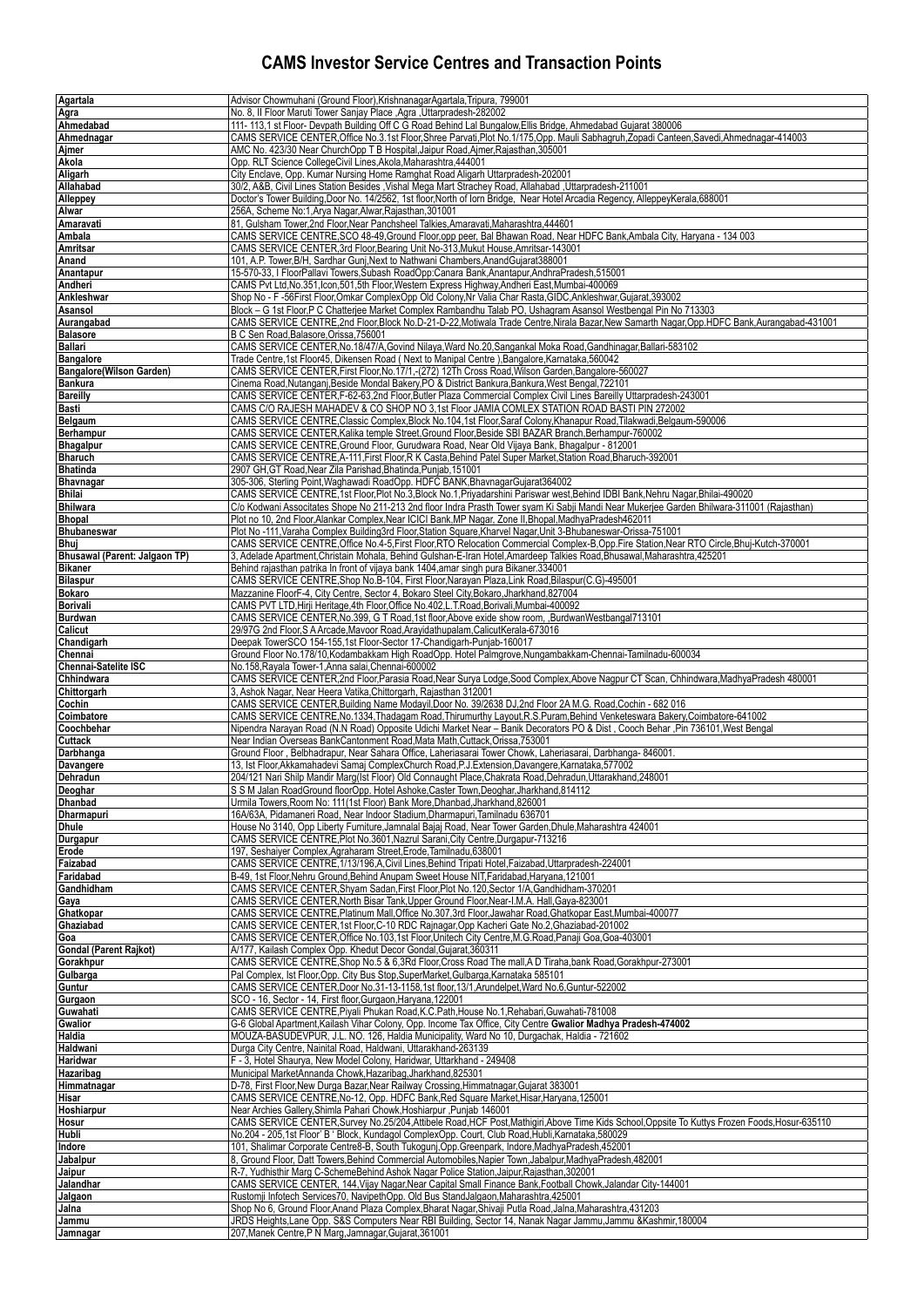| Jamshedpur                   | Millennium Tower, "R" RoadRoom No:15 First Floor, Bistupur, Jamshedpur, Jharkhand, 831001                                                            |
|------------------------------|------------------------------------------------------------------------------------------------------------------------------------------------------|
| Janakpuri                    | CAMS SERVICE CENTER, No.306, 3Rd Floor, DDA-2 Building, District Center, Janakpuri, New Delhi-110058                                                 |
| Jaunpur                      | 248, Fort Road Near Amber Hotel, Jaunpur Uttarpradesh-222001                                                                                         |
| Jhansi                       | No.372/18D,1st Floor Above IDBI Bank, Beside V-Mart, Near RAKSHAN, Gwalior Road, Jhansi-284001                                                       |
|                              |                                                                                                                                                      |
| Jodhpur                      | 1/5, Nirmal Tower, 1st Chopasani Road, Jodhpur, Rajasthan, 342003                                                                                    |
| Junagadh                     | "Aastha Plus", 202-A, 2nd FloorSardarbag Road, Nr. AlkapuriOpp. Zansi Rani Statue, Junagadh Gujarat-362001                                           |
| Kadapa                       | Bandi Subbaramaiah Complex, D.No: 3/1718, Shop No: 8, Raja Reddy Street, Kadapa, Andhra Pradesh, 516001                                              |
| Kakinada                     | CAMS SERVICE CENTRE,D No.25-4-29,1St floor,Kommireddy vari street,Beside Warf Road,Opp swathi medicals,Kakinada-533001                               |
| Kalyani                      | A - 1/50, Block A Kalyani - Nadia Dt, PIN- 741235                                                                                                    |
| Kannur                       | Room No.PP.14/435Casa Marina Shopping CentreTalap, Kannur, Kerala, 670004                                                                            |
|                              |                                                                                                                                                      |
| Kanpur                       | I Floor 106 to 108City Centre Phase II,63/2, The Mall Kanpur Uttarpradesh-208001                                                                     |
| Karimnagar                   | HNo.7-1-257, Upstairs S B H mangammathota, Karimnagar, Telangana, 505001                                                                             |
| Karnal                       | No.29, Avtar Colony, Behind vishal mega mart, Karnal-132001                                                                                          |
| Karur                        | 126 G, V.P. Towers, Kovai Road, Basement of Axis BankKarur, Tamilnadu, 639002                                                                        |
| Katni                        | 1st Floor, Gurunanak dharmakanta, Jabalpur Road, Bargawan, Katni, MadhyaPradesh 483501                                                               |
| Khammam                      | Shop No: 11 - 2 - 31/3, 1st floor,Philips Complex,Balajinagar, Wyra Road,Near Baburao Petrol Bunk,Khammam,Telangana 507001                           |
|                              |                                                                                                                                                      |
| Kharagpur                    | CAMS SERVICE CENTRE,"Silver Palace" OT Road, Inda-Kharagpur, G-P-Barakola, P.S.Kharagpur Local, Dist West Midnapore-721305                           |
| Kolhapur                     | 2 B, 3rd Floor, Ayodhya Towers, Station Road, Kolhapur, Maharashtra, 416001                                                                          |
| Kolkata                      | CAMS SERVICE CENTER, 2/1, Russell Street, 2nd Floor, Kankaria Centre, Kolkata-700071                                                                 |
| Kolkata-CC (Kolkata Central) | 2A, Ganesh Chandra AvenueRoom , No.3A, Commerce House"(4th Floor), Kolkata, Westbangal 700013                                                        |
| Kollam                       | CAMS SERVICE CENTRE, Uthram Chanmbers (Ground Floor), Thamarakulam, Kollam-691006                                                                    |
| Kota                         | B-33 'Kalyan Bhawan, Triangle Part, Vallabh Nagar, Kota, Rajasthan, 324007                                                                           |
|                              |                                                                                                                                                      |
| Kottayam                     | CAMS SERVICE CENTER, 1307 B, Puthenparambil Building, KSACS Road, Opp. ESIC Office, Behind Malayala Manorama Muttambalam PO, Kottayam-686501         |
| Kukatpally                   | CAMS SERVICE CENTRE, No.15-31-2M-1/4, 1st floor, 14-A, MIG, KPHB colony, Kukatpally, Hyderabad-500072                                                |
| Kumbakonam                   | No.28/8 1st Floor, Balakrishna Colony, Pachaiappa Street, Near VPV Lodge, Kumbakonam - 612001                                                        |
| Kurnool                      | CAMS SERVICE CENTRE, Shop No.26 and 27, Door No.39/265A and 39/265B, Second Floor, Skanda Shopping Mall, Old Chad Talkies, Vaddageri, 39th           |
|                              | Ward, Kurnool-518001                                                                                                                                 |
|                              | CAMS SERVICE CENTER, Office No.107, 1St Floor, Vaisali Arcade Building, Plot No 11, 6 Park Road, Lucknow-226001                                      |
| Lucknow                      |                                                                                                                                                      |
| Ludhiana                     | U/ GF, Prince Market, Green Field, Near Traffic Lights, Sarabha Nagar Pulli, Pakhowal Road, Ludhiana, Punjab, 141002                                 |
| Madurai                      | Shop No 3 2nd Floor Surya Towers, No 272/273 Goodshed Street, Madurai - 625001 view map                                                              |
| Malda                        | Daxhinapan Abasan, Opp Lane of Hotel Kalinga, SM Pally, Malda, Westbangal 732101                                                                     |
| Mangalore                    | No. G 4 & G 5, Inland MonarchOpp. Karnataka Bank Kadri Main Road, Kadri, Mangalore, Karnataka, 575003                                                |
| <b>Manipal</b>               | CAMS SERVICE CENTER, Shop No-A2, Basement floor, Academy Tower, Opposite Corporation Bank, Manipal, Karnataka 576104                                 |
| Mapusa (Parent ISC: Goa)     | CAMS COLLECTION CENTRE, Office No.503, Buildmore Business Park, New Canca By pass Road, Ximer, Mapusa Goa-403507                                     |
|                              |                                                                                                                                                      |
| Margao                       | CAMS SERVICE CENTRE, F4-Classic Heritage, Near Axis Bank, Opp. BPS Club, Pajifond, Margao, Goa-403601                                                |
| <b>Mathura</b>               | 159/160 Vikas Bazar Mathura Uttarpradesh-281001                                                                                                      |
| Meerut                       | 108 Ist Floor Shivam Plaza, Opp: Eves Cinema, Hapur Road, Meerut, Uttarpradesh, 250002                                                               |
| Mehsana                      | 1st Floor, Subhadra ComplexUrban Bank RoadMehsana, Gujarat, 384002                                                                                   |
| Moga                         | CAMS SERVICE CENTRE, No.9, New Town, Opp. Jaswal Hotel, Daman Building, Moga-142001                                                                  |
|                              |                                                                                                                                                      |
| Moradabad                    | H 21-22, Ist Floor, Ram Ganga Vihar Shopping Complex, Opposite Sale Tax Office, Moradabad-244001                                                     |
| Mumbai                       | Rajabahdur Compound, Ground FloorOpp Allahabad Bank, Behind ICICI Bank30, Mumbai Samachar Marg, FortMumbai, Maharashtra, 400023                      |
| <b>Muzaffarpur</b>           | Brahman Toli, Durgasthan Gola Road, Muzaffarpur, Bihar, 842001                                                                                       |
| <b>Mysore</b>                | No.1,1st Floor, CH.26 7th Main, 5th Cross (Above Trishakthi Medicals), Saraswati Puram, Mysore, Karnataka, 570009                                    |
| Nadiad                       | F 134, First Floor, Ghantakarna Complex Gunj Bazar, Nadiad, Gujarat, 387001                                                                          |
| Nagpur                       | 145, Lendra, New Ramdaspeth, Nagpur, Maharashtra, 440010                                                                                             |
| Namakkal                     |                                                                                                                                                      |
|                              | 156A / 1, First Floor, Lakshmi Vilas BuildingOpp. To District Registrar Office, Trichy Road, Namakkal, Tamilnadu 637001                              |
| Nasik                        | CASM SERVICE CENTRE,1st Floor,"Shraddha Niketan", Tilak Wadi, Opp Hotel City Pride, Sharanpur Road, Nasik-422002                                     |
| Navsari                      | CAMS Service Centre, 214-215, 2nd floor, Shivani Park, Opp. Shankheswar Complex, Kaliawadi, Navsari -396445, Gujarat                                 |
| Nellore                      | 97/56, I Floor, Immadisetty TowersRanganayakulapet Road, Santhapet, Nellore, AndhraPradesh, 524001                                                   |
| <b>New Delhi</b>             | 7-E, 4th FloorDeen Dayaal Research Institute BuildingSwami Ram Tirath Nagar,Near Videocon Tower Jhandewalan Extension,New Delhi,NewDelhi,110055      |
| New Delhi-CC                 | Flat no.512, Narian Manzil, 23 Barakhamba Road Connaught Place, New Delhi, 110001                                                                    |
|                              |                                                                                                                                                      |
| Noida                        | CAMS SERVICE CENTER, E-3, Ground Floor, Sector 3, Near Fresh Food factory, Noida-201301                                                              |
| Palakkad                     | 10 / 688, Sreedevi Residency, Mettupalayam Street, Palakkad, Kerala, 678001                                                                          |
| Palanpur                     | CAMS SERVICE CENTER, Gopal Trade center, Shop No.13-14, 3Rd Floor, Nr.BK Mercantile bank, Opp.Old Gunj, Palanpur-385001                              |
| Panipat                      | SCO 83-84, First Floor, Devi Lal Shopping Complex, Opp RBL Bank, G.T.Road, Panipat, Haryana, 132103                                                  |
| Patiala                      | CAMS SERVICE CENTRE, No.35 New Lal Bagh, Opp. Polo Ground, Patiala-147001                                                                            |
| Patna                        | G-3, Ground Floor, OM ComplexNear Saket Tower, SP Verma Road, Patna, Bihar, 800001                                                                   |
|                              | CAMS SERVICE CENTRE, Aggarwal Cyber Plaza-II, Commercial Unit No-371, 3rd Floor, Plot No C-7, Netaji Subhash Palace, Pitampura-110034                |
| Pitampura                    |                                                                                                                                                      |
| Pondicherry                  | S-8, 100, Jawaharlal Nehru Street(New Complex, Opp. Indian Coffee House), Pondicherry, Pondicherry, 605001                                           |
| Pune                         | CAMS SERVICE CENTER, Vartak Pride, 1st Floor, Survey No.46, City Survey No.1477, Hingne budruk, D.P. Road, Behind Dinanath mangeshkar                |
|                              | Hospital.Karvenagar.Pune-411052                                                                                                                      |
| Rae Bareli                   | 17, Anand Nagar Complex Opposite Moti Lal Nehru Stadium SAI Hostel Jail Road Rae Bareilly Uttar pradesh -229001                                      |
| Raipur                       | HIG, C-23 Sector - 1Devendra Nagar, Raipur, Chattisgarh, 492004                                                                                      |
|                              |                                                                                                                                                      |
| Rajahmundry                  | Door No: 6-2-12, 1st Floor,Rajeswari Nilayam,Near Vamsikrishna Hospital,Nyapathi Vari Street, T Nagar,Rajahmundry,AndhraPradesh,533101               |
| Rajapalayam                  | No 59 A/1. Railway Feeder Road (Near Railway Station) Raiapalayam Tamilnadu626117                                                                    |
| Rajkot                       | Office 207 - 210, Everest BuildingHarihar ChowkOpp Shastri Maidan, Limda Chowk, Rajkot, Gujarat, 360001                                              |
| Ranchi                       | 4, HB RoadNo: 206, 2nd Floor Shri Lok ComplexH B Road Near Firayalal, Ranchi, Jharkhand, 834001                                                      |
| Ratlam                       | Dafria & Co, No.18, Ram Bagh, Near Scholar's School, Ratlam, Madhya Pradesh 457001                                                                   |
| Ratnagiri                    | CAMS SERVICE CENTRE,Orchid Tower,Gr Floor,Gala No.06,S.V.No.301/Paiki 1/2,Nachane Municiple Aat,Arogya Mandir,Nachane Link Road,At,Post,Tal.         |
|                              | Ratnagiri Dist.Ratnagiri-415612                                                                                                                      |
| Rohtak                       | CAMS SERVICE CENTRE, SCO 06, Ground Floor, MR Complex, Near Sonipat Stand Delhi Road, Rohtak-124001                                                  |
|                              |                                                                                                                                                      |
| Roorkee                      | 22, Civil Lines, Ground Floor, Hotel Krish Residency, Roorkee, Uttarakhand 247667                                                                    |
| Rourkela                     | CAMS SERVICE CENTRE, 2nd Floor, J B S Market Complex, Udit Nagar, Rourkela-769012                                                                    |
| Sagar                        | Opp. Somani Automobile, s Bhagwanganj Sagar, MadhyaPradesh 470002                                                                                    |
| Saharanpur                   | I Floor, Krishna ComplexOpp. Hathi GateCourt Road, Saharanpur, Uttarpradesh, 247001                                                                  |
| Salem                        | No.2, I Floor Vivekananda Street, New Fairlands, Salem, Tamilnadu, 636016                                                                            |
| Sambalpur                    | C/o Raj Tibrewal & AssociatesOpp. Town High School, Sansarak Sambalpur, Orissa, 768001                                                               |
|                              |                                                                                                                                                      |
| Sangli                       | Jiveshwar Krupa BldgShop. NO.2, Ground Floor, Tilak ChowkHarbhat Road, Sangli, Maharashtra-416416                                                    |
| Satara                       | 117 / A / 3 / 22, Shukrawar Peth, Sargam Apartment, Satara, Maharashtra, 415002                                                                      |
| Secunderabad (Hyderabad)     | 208, Il FloorJade ArcadeParadise Circle, Hyderabad, Telangana, 500003                                                                                |
| Shahjahanpur                 | Bijlipura, Near Old Distt Hospital, Jail Road , Shahjahanpur Uttarpradesh-242001                                                                     |
| Shimla                       | I Floor, Opp. Panchayat Bhawan Main gateBus stand, Shimla, HimachalPradesh, 171001                                                                   |
| Shimoga                      | No.65 1st FloorKishnappa Compound1st Cross, Hosmane Extn, Shimoga, Karnataka, 577201                                                                 |
|                              | CAMS SERVICE CENTER, No.78, Haren Mukherjee Road, 1st Floor, Beside SBI Hakimpara, Siliguri-734001                                                   |
| Siliguri                     |                                                                                                                                                      |
| Sirsa                        | Ground Floor of CA Deepak Gupta,,M G Complex, Bhawna marg, Beside Over Bridge,bansal Cinerma Market, Sirsa Haryana,125055                            |
| <b>Sitapur</b>               | Arya Nagar Near Arya Kanya School Sitapur Uttarpradesh-261001                                                                                        |
| Solan                        | 1st Floor, Above Sharma General Store, Near Sanki Rest house, The Mall, Solan, HimachalPradesh 173212                                                |
| Solapur                      | Flat No 109, 1st FloorA Wing, Kalyani Tower126 Siddheshwar Peth, Near Pangal High SchoolSolapur, Maharashtra, 413001                                 |
| Sri Ganganagar               | 18 L BlockSri Ganganagar, Rajasthan, 335001                                                                                                          |
| Srikakulam                   | Door No 4-4-96, First Floor. Vijaya Ganapathi Temple Back Side, Nanubala Street, Srikakulam, AndhraPradesh 532001                                    |
|                              |                                                                                                                                                      |
| Sultanpur                    | 967, Civil Lines Near Pant Stadium Sultanpur Uttarpradesh-228001                                                                                     |
| Surat                        | CAMS SERVICE CENTRE, Shop No.G-5, International Commerce Center, Nr. Kadiwala School, Majura Gate, Ring Road, Surat-395002                           |
| Surendranagar                | Shop No. 12, M.D. Residency, Swastik Cross Road, Surendranagar - 363001                                                                              |
| Tambaram                     | CAMS SERVICE CENTER,3rd Floor, B R Complex, No.66, Door No.11A, Ramakrishna Iyer Street, Opp. National Cinema Theatre, West Tambaram, Chennai-600045 |
|                              | CAMS SERVICE CENTER, Dev Corpora, 1st Floor, Office No. 102, Cadbury Junction, Eastern Express Way, Thane-400601                                     |
|                              |                                                                                                                                                      |
| Thane<br>Tinsukia            | CAMS Transaction Point, Bhowal Complex Ground Floor, Near Dena Bank, Rongagora Road PO / Dist - Tinsukia Assam PIN -786 125                          |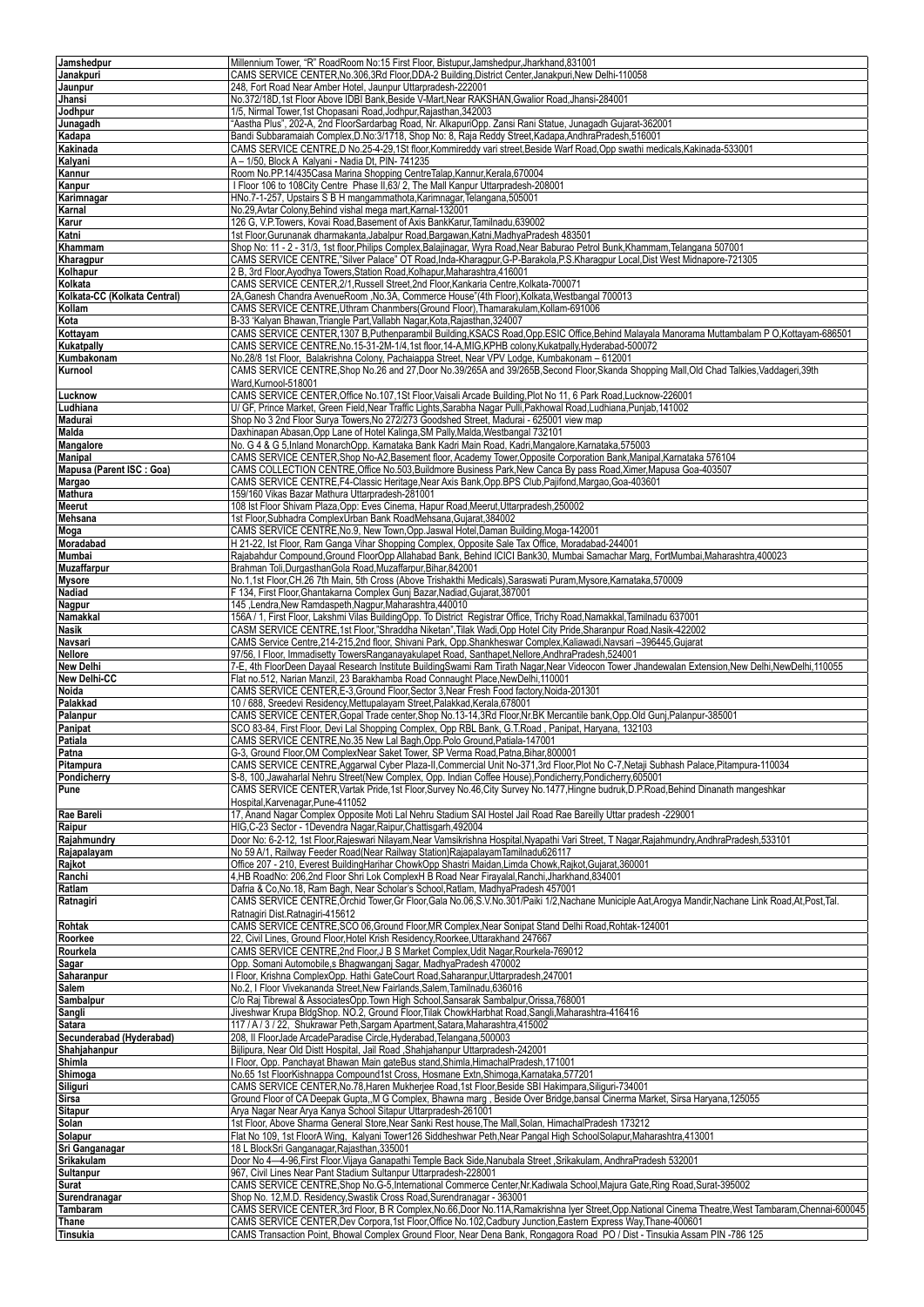| Tirunelveli              | CAMS SERVICE CENTRE, No. F4, Magnam Suraksaa Apatments, Tiruvananthapuram Road, Tirunelveli-627002                                  |
|--------------------------|-------------------------------------------------------------------------------------------------------------------------------------|
| Tirupati                 | Shop No: 6, Door No: 19-10-8, (Opp to Passport Office), AIR Bypass Road, Tirupati-517501, AndhraPradesh                             |
| Tirupur                  | 1(1), Binny Compound, Il Street, Kumaran Road, Tirupur, Tamilnadu, 641601                                                           |
| Tiruvalla                | CAMS SERVICE CENTER, 1st Floor, Room No-61(63), International shopping Mall, Opp.ST Thomas Evangelical Church, Above Thomsan        |
|                          | Bakery.Maniady.Thiruvalla-689105                                                                                                    |
| <b>Trichur</b>           | Room No. 26 & 27Dee Pee Plaza, Kokkalai, Trichur, Kerala, 680001                                                                    |
| Trichy                   | No 8, I Floor, 8th Cross West Extn, Thillainagar, Trichy, Tamilnadu, 620018                                                         |
| <b>Trivandrum</b>        | R S Complex, Opp of LIC Building, Pattom PO, Trivandrum, Kerala, 695004                                                             |
| Tuticorin                | 4B/A16. Mangal Mall Complex. Ground Floor. Mani Nagar. Tuticorin Tamilnadu628003                                                    |
| <b>Udaipur</b>           | CAMS SERVICE CENTRE, No.32, Ahinsapuri, Fatehpura Circle, Udaipur-313001                                                            |
| Ujjain                   | Adjacent to our existing Office at 109, 1st Floor, Siddhi Vinayak Trade Center, Shahid Park, Ujjain - 456010                        |
| Vadodara                 | 103 Aries Complex, Bpc Road, Off R.C.Dutt Road, Alkapuri, Vadodara, Gujarat, 390007                                                 |
| <b>Valsad</b>            | 3rd floor, Gita Nivas, opp Head Post Office, Halar Cross LaneValsad, Gujarat, 396001                                                |
| Vapi                     | 208, 2nd Floor HEENA ARCADE, Opp. Tirupati TowerNear G.I.D.C. Char Rasta, Vapi, Gujarat, 396195                                     |
| Varanasi                 | Office no 1, Second floor, Bhawani Market, Building No. D-58/2-A1, Rathyatra Beside Kuber Complex, Varanasi, Uttarpradesh-221010    |
| <b>Vasco(Parent Goa)</b> | No DU 8, Upper Ground Floor, Behind Techoclean Clinic, Suvidha Complex Near ICICI Bank, Vasco, Goa. 403802                          |
| Vashi                    | CAMS SERVICE CENTRE, BSEL Tech Park, B-505, Plot No.39/5 & 39/5A, Sector 30A, Opp. Vashi Railway Stationm Vashi, Navi Mumbai-400705 |
| Vellore                  | CAMS SERVICE CENTRE, AKT Complex, 2nd Floor, No.1, 3, New Sankaranpalayam Road Tolgate, Vellore-632001                              |
| Vijayawada               | 40-1-68, Rao & Ratnam Complex, Near Chennupati Petrol Pump, M.G Road, Labbipet, Vijayawada, AndhraPradesh, 520010                   |
| Visakhapatnam (Vizag)    | CAMS SERVICE CENTRE, Door No 48-3-2, Flat No 2, 1st Floor, Sidhi Plaza, Near Visakha Library, Srinagar, Visakhapatnam- 530 016      |
| Warangal                 | Hno. 2-4-641, F-7, 1st Floor, A.B.K Mall, Old Bus Depot Road, Ramnagar, Hanamkonda, Warangal.Telangana- 506001                      |
| Yamuna Nagar             | 124-B/R, Model Town Yamunanagar, Yamuna Nagar, Haryana, 135001                                                                      |
| Yavatmal                 | Pushpam, Tilakwadi, Opp. Dr. Shrotri Hospital, Yavatmal, Maharashtra 445001                                                         |

### **Point of Services ("POS") of MF Utilities India Private Limited ("MFUI")**

The list of POS of MFUI is published on the website of the Fund at www.dspim.com and MFUI at www.mfuindia.com and will be updated from time to time.

| <b>AGARTALA</b>                          | Krishna Nagar Advisor Chowmuhani (Ground Floor) Agartala 799001                                                                                                                   |
|------------------------------------------|-----------------------------------------------------------------------------------------------------------------------------------------------------------------------------------|
|                                          |                                                                                                                                                                                   |
| <b>AGARTALA</b>                          | Old RMS Chowmuhani Mantri Bari Road, 1st Floor, Near Traffic Point Tripura (West) Agartala 799001                                                                                 |
| <b>AGRA</b>                              | No. 8 II Floor Maruti Tower Sanjay Place Agra 282002                                                                                                                              |
| <b>AGRA</b>                              | 1st Floor Deepak Wasan Plaza Behind Holiday Inn, Opp Megdoot Furnitures Sanjay Place Agra 282002                                                                                  |
| <b>AHMEDABAD</b>                         | 111-113 1st Floor, Devpath Building Off: C G Road, Behind Lal Bungalow Ellis Bridge Ahmedabad 380006                                                                              |
| AHMEDABAD                                | Office No. 401, on 4th Floor ABC-I, Off. C.G. Road Ahmedabad 380009                                                                                                               |
| <b>AJMER</b>                             | No. 423/30 Near Church Brahampuri, Jaipur Road Opp T B Hospital Ajmer 305001                                                                                                      |
| <b>AJMER</b>                             | 302 3rd Floor Ajmer Auto Building, Opposite City Power House Jaipur Road Ajmer 305001                                                                                             |
| <b>AKOLA</b>                             | Opp. R L T Science College Civil Lines Akola 444001                                                                                                                               |
| <b>AKOLA</b>                             | Yamuna Tarang Complex Shop No 30 Ground Floor, Opp Radhakrishna Talkies N.H. No- 06 Murtizapur Road Akola 444004                                                                  |
| <b>ALIGARH</b>                           | City Enclave Opp. Kumar Nursing Home Ramghat Road Aligarh 202001                                                                                                                  |
| <b>ALIGARH</b>                           | Sebti Complex Centre Point Aligarh 202001                                                                                                                                         |
| ALLAHABAD                                | 30/2 A&B Civil Lines Station Besides Vishal Mega Mart Strachey Road Allahabad 211001                                                                                              |
| ALLAHABAD                                | Saroj Bhawan Patrika Marg Civil Lines Allahabad 211001                                                                                                                            |
| <b>ALLEPPEY</b>                          | Doctor's Tower Building Door No. 14/2562 1st Floor North of Iron Bridge, Near Hotel Arcadia Regency Alleppey 688001                                                               |
|                                          |                                                                                                                                                                                   |
| <b>ALWAR</b>                             | 256 A Scheme 1 Arya Nagar Alwar 301001                                                                                                                                            |
| <b>ALWAR</b>                             | Office Number 137, First Floor Jai Complex Road No.2 Alwar 301001                                                                                                                 |
| <b>AMARAVATI</b>                         | 81 Gulsham Tower Near Panchsheel Amaravati 444601                                                                                                                                 |
| <b>AMARAVATI</b>                         | Shop No. 21 2nd Floor Gulshan Tower, Near Panchsheel Talkies Jaistambh Square Amaravati 444601                                                                                    |
| <b>AMBALA</b>                            | Opposite Peer Bal Bhawan Road Ambala 134003                                                                                                                                       |
| <b>AMBALA</b>                            | 6349, 2nd Floor, Nicholson Road Adjacent Kos Hospital Ambala Cant Ambala 133001                                                                                                   |
| <b>AMRITSAR</b>                          | SCO 18J 'C' Block Ranjit Avenue Amritsar 140001                                                                                                                                   |
| <b>AMRITSAR</b>                          | 72-A Taylor's Road Opp Aga Heritage Club Amritsar 143001                                                                                                                          |
| ANAND                                    | 101 A. P. Towers B/H. Sardar Gunj Next To Nathwani Chambers Anand 388001                                                                                                          |
| ANAND                                    | B-42 Vaibhav Commercial Center Nr TVS Down Town Show Room Grid Char Rasta Anand 380001                                                                                            |
| <b>ANANTAPUR</b>                         | 15-570-33   Floor Pallavi Towers, Opp:Canara Bank Subash Road Anantapur 515001                                                                                                    |
| <b>ANANTAPUR</b>                         | Plot No: 12-313,, Balaji Towers Suryanagar Ananthapur Village Anantapur 515001                                                                                                    |
| <b>ANKLESHWAR</b>                        | Shop No F 56 First Floor Omkar Complex Opp Old Colony, Nr Valia Char Rasta GIDC Ankleshwar 393002                                                                                 |
| <b>ANKLESHWAR</b>                        | L/2 Keval Shopping Center Old National Highway Ankleshwar 393002                                                                                                                  |
| <b>ASANSOL</b>                           | Block G First Floor P C Chatterjee Market Complex Rambandhu, Talabpo Ushagram Asansol 713303                                                                                      |
| <b>ASANSOL</b>                           | 112/N, G T Road Bhanga Pachil Asansol 713303                                                                                                                                      |
|                                          |                                                                                                                                                                                   |
| AURANGABAD                               | 2nd Floor, Block No. D-21-D-22 Motiwala Trade Center, Nirala Bazar New Samarth Nagar, Opp. HDFC Bank Aurangabad 431001                                                            |
| AURANGABAD                               | Ramkunj Niwas Railway Station Road Near Osmanpura Circle Aurangabad 431005                                                                                                        |
|                                          |                                                                                                                                                                                   |
| <b>AZAMGARH</b>                          | House No. 290, Ground Floor Civil lines, Near Sahara OfficeAzamgarh 276001                                                                                                        |
| <b>BALASORE</b>                          | B C Sen Road Balasore 756001                                                                                                                                                      |
| <b>BALASORE</b>                          | 1-B. 1st Floor, Kalinga Hotel Lane Baleshwar, Baleshwar Sadar Balasore 756001                                                                                                     |
| <b>BANGALORE</b>                         | Trade Center 1st Floor 45 Dickenson Road (Next To Manipal Center) Bangalore 560042                                                                                                |
| <b>BANGALORE</b>                         | No 35, Puttanna Road Basavanagudi Bangalore 560004                                                                                                                                |
| <b>BANGALORE</b>                         | Aaryaa Center; 1st Floor, Municipal No: 01 MIG KHB colony, 1 A cross, 5th block Opp: Post Office, Koramangala Bangalore 560 095                                                   |
| <b>BANKURA</b>                           | Plot nos-80/1/A, Natunchati Mahala, 3rd floor Ward no-24, Opposite P.C Chandra Bankura 722101                                                                                     |
|                                          |                                                                                                                                                                                   |
| <b>BAREILLY</b>                          | F-62 63 IInd Floor Butler Plaza Commercial ComplexCivil Lines Bareilly 243001                                                                                                     |
| <b>BAREILLY</b>                          | 54 Civil Lines Ayub Khan Chauraha Bareilly 243001                                                                                                                                 |
| <b>BARHAMPORE</b>                        | Thakur Market Complex Gorabazar Post Berhampore 72 No Nayasarak Road, Dist Murshidabad Barhampore 742101                                                                          |
| <b>BEGUSARAI</b>                         | Near Hotel Diamond Surbhi Complex O.C Township Gate Kapasiya Chowk Begusarai 851117                                                                                               |
| <b>BELGAUM</b>                           | 1st Floor 221/2A/1B Vaccine Depot Road, Tilakwadi Near 2nd Railway Gate Belgaum 590006                                                                                            |
| <b>BELGAUM</b>                           | No 101, CTS NO 1893 Shree Guru Darshani Tower Anandwadi Hindwadi Belgaum 590011                                                                                                   |
| <b>BELLARY</b>                           | # 60/5 Mullangi Compound Gandhinagar Main Road (Old Gopalswamy Road) Bellary 583101                                                                                               |
| <b>BELLARY</b>                           | Shree Gayathri Towers, #4, 1st Floor, KHB Colony Gopalsamy Mudaliar Road, Gandhi Nagar Bellary 583103                                                                             |
| <b>BERHAMPUR</b>                         | Kalika Temple Street, Ground Floor Beside SBI BAZAR Branch Berhampur 760002                                                                                                       |
| <b>BERHAMPUR</b>                         | Opp -Divya Nandan Kalyan Mandap 3rd Lane Dharam Nagar Near Lohiya Motor Berhampur 760001                                                                                          |
| <b>BETUL</b>                             | 107 1st Floor Hotel Utkarsh J. H. College Road Betul 460001                                                                                                                       |
| <b>BHAGALPUR</b>                         | Ground Floor Gurudwara Road Near Old Vijaya Bank Bhagalpur 812001                                                                                                                 |
| <b>BHAGALPUR</b>                         | 2nd Floor, Chandralok Complex Near Ghanta Ghar Bhagalpur 812001                                                                                                                   |
| <b>BHARUCH</b>                           | Shop No 147-148 Aditya Complex Near Kasak Circle Bharuch 392001                                                                                                                   |
| <b>BHATINDA</b>                          | 2907 GH GT Road Near Zila Parishad Bhatinda 151001                                                                                                                                |
| <b>BHATINDA</b>                          | MCB -Z-3-01043, 2nd Floor Goniana Roda, Opp: Nippon India MF Near Hanuman Chowk, GT Road Bhatinda 151001                                                                          |
| <b>BHAVNAGAR</b>                         | 305-306 Sterling Point Waghawadi Road Opp. HDFC Bank Bhavnagar 364002                                                                                                             |
| <b>BHAVNAGAR</b>                         | 303, Sterling Point Waghawadi Road Bhavnagar 364001                                                                                                                               |
| BHILAI                                   | First Floor, Plot No. 3, Block No. 1 Priyadarshini Parisar West Behind IDBI Bank, Nehru Nagar Bhilai 490020                                                                       |
| <b>BHILAI</b>                            | Office No.2, 1st Floor Plot No 9/6 Nehru Nagar- East Bhilai 490020                                                                                                                |
|                                          |                                                                                                                                                                                   |
| <b>BHILWARA</b>                          | Indra Prasta Tower IInd Floor Syam Ki Sabji Mandi Near Mukerjee Garden Bhilwara 311001                                                                                            |
| <b>BHILWARA</b>                          | Shop No. 27-28 1st Floor Heera Panna Market Pur Road Bhilwara 311001                                                                                                              |
| <b>BHOPAL</b>                            | Plot No 10 2nd Floor Alankar Complex, MP Nagar Zone II Near ICICI Bank Bhopal 462011                                                                                              |
| <b>BHOPAL</b>                            | Kay Kay Business Centre 133 Zone I MP Nagar Above City Bank Bhopal 462011                                                                                                         |
| <b>BHUBANESWAR</b><br><b>BHUBANESWAR</b> | Plot No 111 Varaha Complex Building 3rd Floor Station Square Kharvel Nagar Unit 3 Bhubaneswar 751001<br>A/181 Back Side of Shivam Honda Show Room Saheed Nagar Bhubaneswar 751007 |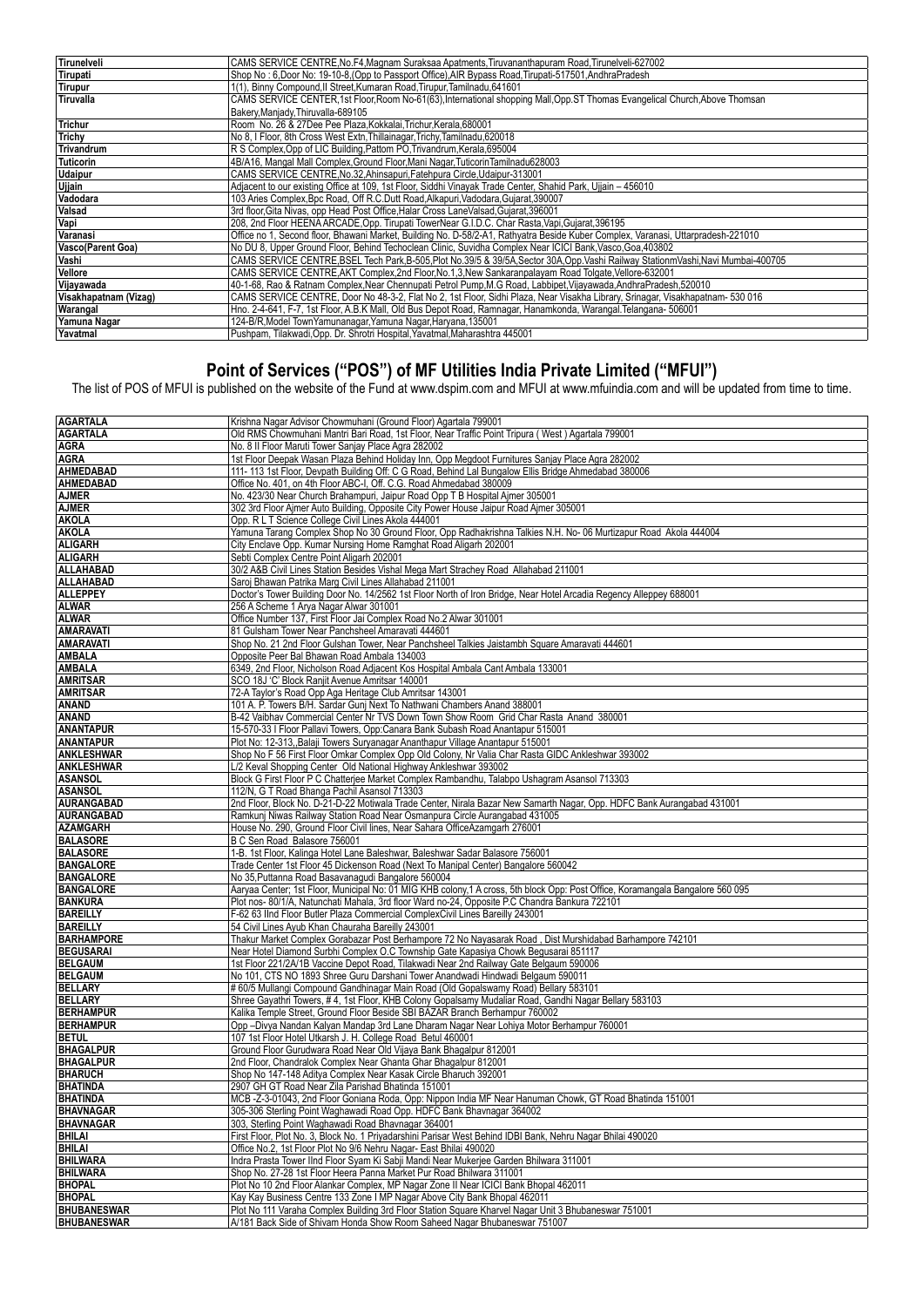| <b>BHUJ</b>                             | Office No. 4-5, First Floor RTO Relocation Commercial Complex -B Opp. Fire Station, Near RTO Circle Bhuj 370001                                                        |
|-----------------------------------------|------------------------------------------------------------------------------------------------------------------------------------------------------------------------|
| <b>BIKANER</b>                          | Shop No F 4 & 5 Bothra Compex Modern Market Bikaner 334001                                                                                                             |
| <b>BIKANER</b><br><b>BILASPUR</b>       | 70-71 2nd Floor Dr. Chahar Building Panchsati Circle, Sadul Ganj Bikaner 334001<br>Beside HDFC Bank Link Road Bilaspur 495001                                          |
| <b>BILASPUR</b>                         | ANANDAM PLAZA Shop. No. 306; 3rd Floor Vyapar Vihar Main Road Bilaspur 495001                                                                                          |
| <b>BOKARO</b>                           | Mazzanine Floor F-4 City Centre Bokaro Steel City Bokaro 827004                                                                                                        |
| <b>BOKARO</b><br><b>BURDWAN</b>         | B-1 1st Floor City Centre Sector- 4 Near Sona Chandi Jwellars Bokaro 827004                                                                                            |
| <b>BURDWAN</b>                          | 1st Floor Above Exide Showroom 399 G T Road Burdwan 713101<br>Anima Bhavan, 1st Floor, Holding No.-42 Sreepally, G. T. Road Burdwan 713103                             |
| <b>CALICUT</b>                          | 29 / 97G Gulf Air Building 2nd Floor Arayidathupalam Mavoor Road Calicut 673016                                                                                        |
| <b>CALICUT</b>                          | Second Floor, Manimuriyil Centre Bank Road Kasaba Village Calicut 673001                                                                                               |
| <b>CHANDIGARH</b><br>CHANDIGARH         | Deepak Towers SCO 154-155 1st Floor Sector 17-C Chandigarh 160017<br>Sco 2423-2424 Sector 22-C First Floor Chandigarh 160022                                           |
| <b>CHANDRAPUR</b>                       | Rauts Raghuvanshi Complex Shop No-1 Office No-2 1st Floor Beside Azad Garden Main Road Chandrapur 442402                                                               |
| <b>CHENNAI</b>                          | No.178/10 Kodambakkam High Road Ground Floor Opp. Hotel Palmgrove, Nungambakkam Chennai 600034                                                                         |
| <b>CHENNAI</b><br><b>CHENNAI</b>        | No:48 Saravana Square Hotel 1st Floor Floor First Main Road Nanganallur Chennai 600061<br>New No 51 Gandhi Nagar First Main Road Adyar Chennai 600020                  |
| <b>CHENNAI</b>                          | F-11 Akshaya Plaza, Opp To Chief Metropolitan Court 1st Floor 108 Adhithanar Salai Egmore Chennai 600002                                                               |
| <b>CHENNAI</b>                          | No 23   Cathedral Garden Road Nungambakkam Chennai 600034                                                                                                              |
| <b>CHINSURAH</b><br><b>COCHIN</b>       | 96, Doctors Lane Hooghly Dt Chinsurah 712101<br>Modayil, 39/2638 DJ 2nd Floor, 2A M.G Road Cochin 682016                                                               |
| <b>COCHIN</b>                           | Ali Arcade 1st Floor, Near Atlantis Junction Kizhavana Road Panampilly Nagar Ernakualm 682036                                                                          |
| <b>COIMBATORE</b>                       | No 1334; Thadagam Road Thirumoorthy Layout, R.S.Puram Behind Venkteswara Bakery Coimbatore 641002                                                                      |
| <b>COIMBATORE</b>                       | 3rd Floor Jaya Enclave 1057 Avinashi Road Coimbatore 641018                                                                                                            |
| <b>CUTTACK</b><br><b>CUTTACK</b>        | Near Indian Overseas Bank Cantonment Road Mata Math Cuttack 753001<br>PO Buxi Bazar Opp Dargha Bazar Police Station Dargha Bazar Cuttack 753001                        |
| <b>DARBHANGA</b>                        | Jaya Complex 2nd Floor Above Furniture Planet Donar Chowk Darbhanga 846003                                                                                             |
| DAVANGERE                               | Akkamahadevi Samaja Complex Church Road P J Extension Davangere 577002                                                                                                 |
| <b>DAVANGERE</b><br><b>DEHRADUN</b>     | D.No 162/6, 1st Floor, 3rd Main P J Extension, Davangere taluk Davangere Mandal Davangere 577002<br>204/121 Nari Shilp Mandir Margold Connaught Place Dehradun 248001  |
| <b>DEHRADUN</b>                         | Kaulagarh Road Near Sirmaur Marg Above Reliance Webworld Dehradun 248001                                                                                               |
| <b>DEOGHAR</b>                          | S S M Jalan Road Ground Floor Opp. Hotel Ashoke Caster Town Deoghar 814112                                                                                             |
| <b>DEORIA</b><br><b>DEWAS</b>           | K. K. Plaza, Above Apurwa Sweets Civil Lines Road Deoria 274001<br>27 RMO House Station Road Above Maa Chamunda Gas Agency Dewas 455001                                |
| DHANBAD                                 | Urmila Towers Room No: 111 (1st Floor) Bank More Dhanbad 826001                                                                                                        |
| DHANBAD                                 | 208 New Market 2nd Floor, Katras Road Bank More Dhanbad 826001                                                                                                         |
| <b>DHULE</b>                            | Ground Floor Ideal Laundry Lane No 4 Khol Galli, Near Muthoot Finance Opp Bhavasar General Store Dhule 424001                                                          |
| <b>DURGAPUR</b><br><b>DURGAPUR</b>      | Plot No 3601, Nazrul Sarani City Centre Durgapur 713216<br>Mwav-16 Bengal Ambuja 2nd Floor City Centre 16 Dt Burdwan Durgapur 713216                                   |
| <b>ELURU</b>                            | D.No:23B-5-93/1 Savithri Complex Near Dr.Prabhavathi Hospital Edaravari Street, R.R.Pet Eluru 534002                                                                   |
| <b>ERODE</b>                            | 171-E Sheshaiyer Complex First Floor Agraharam Street Erode 638001                                                                                                     |
| <b>ERODE</b><br><b>FARIDABAD</b>        | No 38/1, Sathy Road, (VCTV Main Road) Sorna Krishna Complex, Ground Floor Erode 638003<br>B-49 First Floor Nehru Ground Behind Anupam Sweet House Nit Faridabad 121001 |
| <b>FARIDABAD</b>                        | A-2B Ist Floor Nehru Ground NIT Faridabad 121001                                                                                                                       |
| <b>FEROZEPUR</b>                        | The Mall Road Chawla Bulding Ist Floor, Opp. Centrail Jail Near Hanuman Mandir Ferozepur 152002                                                                        |
| <b>GANDHIDHAM</b><br><b>GANDHINAGAR</b> | 204 2nd Floor Bhagwati Chamber Kutchkala Road Gandhidham 382007<br>Plot No 945/2 Sector 7/C Opp Pathika Gandhinagar 382007                                             |
| GAYA                                    | Property No. 711045129 Ground Floor, Hotel Skylark Swaraipuri Road Gaya 823001                                                                                         |
| <b>GHAZIABAD</b>                        | B-11, LGF RDC Rajnagar Ghaziabad 201002                                                                                                                                |
| <b>GHAZIABAD</b><br><b>GHAZIPUR</b>     | 1st Floor C-7 Lohia Nagar Ghaziabad 201001<br>House No. 148/19 Mahua bagh Ghazipur 233001                                                                              |
| <b>GONDA</b>                            | H No 782, Shiv Sadan, ITI Road Near Raghukul Vidyapeeth Civil lines Gonda 271001                                                                                       |
| <b>GORAKHPUR</b>                        | Shop No 3 2nd Floor Cross Road The Mall A D Chowk Bank Road Gorakhpur 273001<br>Above V.I.P. House Ajdacent A.D. Girls College Bank Road Gorakpur 273001               |
| <b>GORAKHPUR</b><br><b>GULBARGA</b>     | H NO 2-231, Krishna Complex 2nd Floor Opp. Municipal corporation Office Jagat Station Main Road, KALABURAGI Gulbarga 585105                                            |
| <b>GUNTUR</b>                           | Door No. 5-38-44 5/1 Brodipet Near Ravi Sankar Hotel Guntur 522002                                                                                                     |
| <b>GUNTUR</b>                           | 2nd Shutter, 1st Floor, Hno. 6-14-48 14/2 Lane, Arundal Pet Guntur 522002                                                                                              |
| <b>GURGAON</b><br><b>GURGAON</b>        | SCO 16 Sector 14 First Floor Gurgaon 122001<br>2nd Floor, Vipul Agora M. G. Road Gurgaon 122001                                                                        |
| <b>GUWAHATI</b>                         | A.K. Azad Road Rehabari Guwahati 781008                                                                                                                                |
| <b>GUWAHATI</b>                         | 1st Floor Bajrangbali Building Near Bora Service Station GS Road Guwahati 781007                                                                                       |
| <b>GWALIOR</b><br><b>GWALIOR</b>        | G-6 Global Apartment Kailash Vihar Colony, City Centre Opp. Income Tax Office Gwalior 474002<br>2nd Floor Rajeev Plaza Jayendra Ganj Lashkar Gwalior 474009            |
| <b>HALDWANI</b>                         | Shop No 5 KMVN Shoping Complex Haldwani 263139                                                                                                                         |
| <b>HARIDWAR</b>                         | 7, Govindpuri, Opposite 1-india Mart Above Raj Electricals Ranipur More Haridwar 249401                                                                                |
| <b>HASSAN</b><br><b>HAZARIBAG</b>       | SAS NO -212, ground floor Near Hotel Southern Star Sampige Road 1st Cross, K.R.Puram Hassan 573201<br>Municipal Market Annanda Chowk Hazaribag 825301                  |
| HISAR                                   | 12 Opp. Bank of Baroda Red Square Market Hisar 125001                                                                                                                  |
| <b>HISSAR</b>                           | Shop No. 20, Ground Floor, R D City Centre Railway Road Hisar 125001                                                                                                   |
| <b>HOSHIARPUR</b><br>HUBLI              | 1st Floor The Mall Tower Opp Kapila Hospital Sutheri Road Hoshiarpur 146001<br>No.204 205 1st Floor 'B' Block Kundagol Complex Opp. Court Club Road Hubli 580029       |
| HUBLI                                   | R R Mahalaxmi Mansion Above INDUSIND Bank, 2nd Floor Desai Cross, Pinto Road Hubballi 580029                                                                           |
| <b>HYDERABAD</b>                        | 'KARVY CENTRE' 8-2-609/K Avenue 4, Street No. 1 Banjara Hills Hyderabad 500034                                                                                         |
| <b>HYDERABAD</b>                        | KARVY SELENIUM, Plot No. 31 & 32, Tower B Survey No. 115 /22, 115/24 & 115/25, Financial District, Gachibowli Nanakramguda, Serlingampally Mandal<br>Hyderabad 500032  |
| <b>INDORE</b>                           | 101 Shalimar Corporate Centre 8-B South Tukoganj Opposite Green Park Indore 452001                                                                                     |
| <b>INDORE</b>                           | 2nd Floor 203-205 Balaji Corporates Above ICICI Bank, Near Cure Well Hospital 19/1 New Palasia, Janjeerwala Square Indore 452001                                       |
| <b>JABALPUR</b><br><b>JABALPUR</b>      | 8 Ground Floor Datt Towers Behind Commercial Automobiles Napier Town Jabalpur 482001<br>Grover Chamber 43 Naya Bazar Malviya Chowk Opp Shyam Market Jabalpur 482002    |
| <b>JAIPUR</b>                           | R-7 Yudhisthir Marg C-Scheme Behind Ashok Nagar Police Station Jaipur 302001                                                                                           |
| <b>JAIPUR</b>                           | Office Number 101, 1st Floor, Okay Plus Tower Next to Kalyan Jewellers Government Hostel Circle, Ajmer Road Jaipur 302001                                              |
| <b>JALANDHAR</b><br><b>JALANDHAR</b>    | 367/8 Central Town Opp. Gurudwara Diwan Asthan Jalandhar 144001<br>Office No 7, 3rd Floor City Square building E-H197 Civil Lines Jalandhar 144001                     |
| <b>JALGAON</b>                          | 70 Navipeth Opp. Old Bus Stand Jalgaon 425001                                                                                                                          |
| <b>JALGAON</b>                          | 269 Jaee Vishwa, 1st floor Above United Bank of India Baliram Peth, Nr Kishor Agencies Jalgaon 425001                                                                  |
| <b>JALNA</b><br><b>JALPAIGURI</b>       | Shop No 6 Ground Floor Anand Plaza Complex Bharat Nagar Shivaji Putla Road Jalna 431203<br>D B C Road Opp Nirala Hotel Jalpaiguri 735101                               |
| <b>JAMMU</b>                            | JRDS Heights, Lane Opp. S & S Computers Near Rbi Building Sector 14 Nanak Nagar Jammu 180004                                                                           |
| <b>JAMMU</b>                            | Gupta's Tower 2nd Floor, CB-12 Rail Head complex Jammu 180012                                                                                                          |
| <b>JAMNAGAR</b>                         | 207 Manek Centre P N Marg Jamnagar 361001                                                                                                                              |
| <b>JAMNAGAR</b><br><b>JAMSHEDPUR</b>    | 131 Madhav Plazza Opp SBI Bank Nr Lal Bunglow Jamnagar 361001<br>Room No. 15 Ist Floor Millennium Tower "R" Road Bistupur Jamshedpur 831001                            |
| <b>JAMSHEDPUR</b>                       | Madhukunj, 3rd Floor Q Road, Sakchi, Bistupur East Singhbhum Jamshedpur 831001                                                                                         |
| JHANSI<br>JHANSI                        | 372/18 D, Ist Floor above IDBI Bank Beside V-Mart, Near "RASKHAN" Gwalior Road Jhansi 284001<br>1st Floor, Puja Tower Near 48 Chambers ELITE Crossing Jhansi 284001    |
|                                         | 1/5 Nirmal Tower 1st Chopasani Road Jodhpur 342003                                                                                                                     |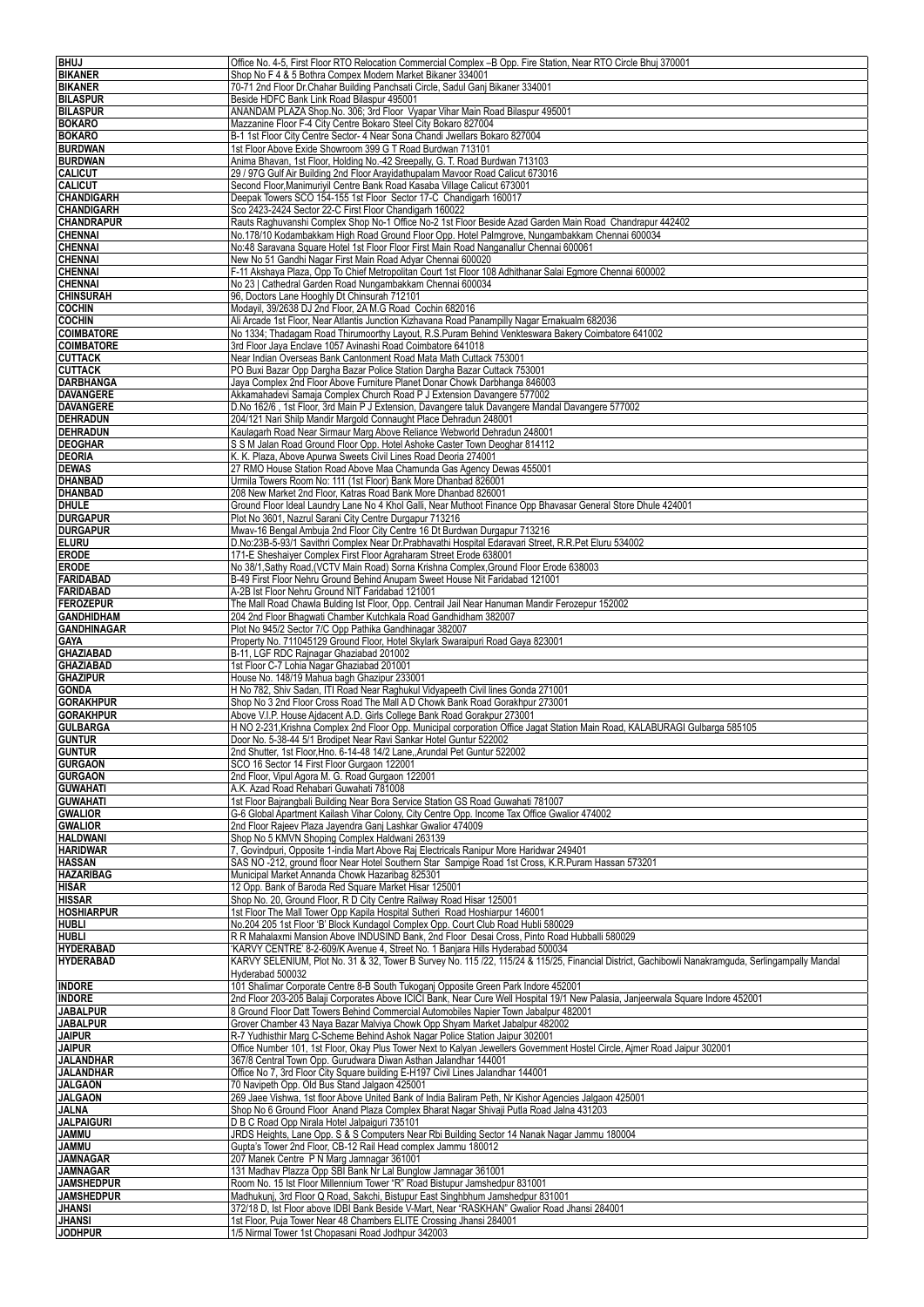| <b>JODHPUR</b>                        | 203 Modi Arcade Chopasni Road Jodhpur 342001                                                                                                                                                                             |
|---------------------------------------|--------------------------------------------------------------------------------------------------------------------------------------------------------------------------------------------------------------------------|
| <b>JUNAGADH</b>                       | Aastha Plus 202-A 2nd Floor Sardarbag Road Nr.Alkapuri Opp. Zansi Rani Statue Junagadh 362001                                                                                                                            |
| <b>JUNAGADH</b>                       | 124-125 Punit Shopping Center M.G Road Ranavav Chowk Junagadh 362001                                                                                                                                                     |
| <b>KADAPA</b>                         | D.No:3/1718 Shop No: 8, Bandi Subbaramaiah Complex Besides Bharathi Junior College Raja Reddy Street Kadapa 516001                                                                                                       |
| <b>KAKINADA</b>                       | No.33-1 44 Sri Sathya Complex Main Road Kakinada 533001                                                                                                                                                                  |
| KALYANI                               | A-1/50 Block Akalyani Dist Nadia Kalyani 741235                                                                                                                                                                          |
| <b>KANNUR</b>                         | Room No. PP 14/435 Casa Marina Shopping Centre Talap Kannur 670004                                                                                                                                                       |
| <b>KANNUR</b>                         | 2nd Floor Global Village Bank Road Kannur 670001                                                                                                                                                                         |
| <b>KANPUR</b>                         | First Floor 106-108 City Centre Phase II 63/2 The Mall Kanpur 208001                                                                                                                                                     |
| <b>KANPUR</b>                         | 15/46 B Ground Floor Opp : Muir Mills Civil Lines Kanpur 208001                                                                                                                                                          |
| <b>KARAIKUDI</b><br><b>KARIMNAGAR</b> | No. 2 Gopi Arcade 100 Feet Road Karaikudi 630001<br>H.No.7-1-257 Upstairs S.B.H Mankammathota Karimnagar 505001                                                                                                          |
| <b>KARIMNAGAR</b>                     | 2nd Shutter, HNo. 7-2-607 Sri Matha Complex Mankammathota Karimnagar 505001                                                                                                                                              |
| <b>KARNAL</b>                         | 18/369 Char Chaman Kunipura Road Behind Miglani Hospital Karnal 132001                                                                                                                                                   |
| <b>KARUR</b>                          | 126 GVP Towers Kovai Road Basement of Axis Bank Karur 639002                                                                                                                                                             |
| <b>KARUR</b>                          | No.108 Arulsivam Complex Thiru Vi Ka Road Karur 639001                                                                                                                                                                   |
| <b>KHARAGPUR</b>                      | Shivhare Niketan H.No.291/1 Ward No-15, Malancha Main Road Opposite Uco Bank Kharagpur 721301                                                                                                                            |
| <b>KHARAGPUR</b>                      | 180 Malancha Road Beside Axis Bank Ltd Kharagpur 721304                                                                                                                                                                  |
| <b>KOLHAPUR</b>                       | 2 B 3rd Floor Ayodhya Towers Station Road Kolhapur 416001                                                                                                                                                                |
| <b>KOLHAPUR</b>                       | 605/1/4 E Ward Shahupuri 2nd Lane Laxmi Niwas Near Sultane Chambers Kolhapur 416001                                                                                                                                      |
| <b>KOLKATA</b>                        | Saket Building 44 Park Street 2nd Floor Kolkata 700 016                                                                                                                                                                  |
| <b>KOLKATA</b>                        | Apeejay House (Beside Park Hotel) 15 Park Street, C Block, 3rd Floor Kolkata-700016, West Bengal, India                                                                                                                  |
| <b>KOLLAM</b>                         | Uthram Chambers (Ground Floor) Thamarakulam Kollam 691006                                                                                                                                                                |
| <b>KOLLAM</b>                         | Sree Vigneswara Bhavan Shastri Junction Kadapakada Kollam 691001                                                                                                                                                         |
| KOTA                                  | B-33 'Kalyan Bhawan' Triangle Part Vallabh Nagar Kota 324007                                                                                                                                                             |
| <b>KOTA</b>                           | Plot No:259 Ist Floor Near Lala Lajpat Rai Circle Shopping Centre Kota 324007                                                                                                                                            |
| <b>KOTTAYAM</b><br><b>KOTTAYAM</b>    | Building No: KMC IX / 1331 A, Thekkumkattil Building Opp.: Malayala Manorama Railway Station Road Kottayam 686001<br>1st Floor Csiascension Square Railway Station Road Collectorate P O Kottayam 686002                 |
| <b>KUMBAKONAM</b>                     | Jailani Complex 47 Mutt Street Kumbakonam 612001                                                                                                                                                                         |
| <b>KURNOOL</b>                        | Shop Nos. 26 and 27, Door No. 39/265A and 39/265B Second Floor, Skanda Shopping Mall Old Chad Talkies, Vaddageri, 39th Ward Kurnool 518001                                                                               |
| <b>KURNOOL</b>                        | Shop No.43 1st Floor S V Complex Railway Station Road Near SBI Main Branch Kurnool 518004                                                                                                                                |
| <b>LUCKNOW</b>                        | No. 4 First Floor Centre Court 5 Park Road, Hazratganj Lucknow 226001                                                                                                                                                    |
| <b>LUCKNOW</b>                        | KSM Tower CP-1 Sinder Dump Near Alambagh Bus Station Alambagh Lucknow - 226005                                                                                                                                           |
| <b>LUCKNOW</b>                        | B-1/2 Vijay Khand Near Union Bank of India Gomtinagar Lucknow 226010                                                                                                                                                     |
| <b>LUCKNOW</b>                        | 1st Floor, A A Complex Thaper House 5 Park Road, Hazratganj Lucknow 226001                                                                                                                                               |
| <b>LUCKNOW</b>                        | HIG-67 Sector E Aliganj Lucknow 226024                                                                                                                                                                                   |
| <b>LUDHIANA</b>                       | U/GF Prince Market, Green Field Near Traffic Lights (Above Dr. Virdis Lab), Sarabha Nagar, Pulli Pakhowal Road P.O. Model Town Ludhiana 141002                                                                           |
| <b>LUDHIANA</b>                       | SCO 122 2nd Floor Above HDFC Mutual fund Feroze Gandhi Market Ludhiana 141001                                                                                                                                            |
| <b>MADURAI</b>                        | Shop No 3 2nd Floor, Suriya Towers 272/273 - Goodshed Street Madurai 625001                                                                                                                                              |
| <b>MADURAI</b>                        | No. G-16/17, AR Plaza 1st floor, North Veli Street Madurai 625001                                                                                                                                                        |
| MALDA                                 | Ram Krishna Pally Ground Floor English Bazar Malda 732101                                                                                                                                                                |
| <b>MANDI</b>                          | House No. 99/11, 3rd Floor Opposite GSS Boy School School Bazar Mandi 175001                                                                                                                                             |
| <b>MANGALORE</b><br>MANGALORE         | No. G4 & G5 Inland Monarch Opp. Karnataka Bank Kadri Main Road Kadri Mangalore 575003<br>Mahendra Arcade Opp Court Road Karangal Padi Mangalore 575003                                                                   |
| <b>MARGAO</b>                         | Virginkar Chambers I Floor Near Kamat Milan Hotel, Old. Station Road New Market Near Lily Garments Margao 403601                                                                                                         |
| <b>MARGAO</b>                         | 2nd Floor Dalal Commercial Complex Pajifond Margao 403601                                                                                                                                                                |
| <b>MATHURA</b>                        | Shop No. 9, Ground Floor, Vihari Lal Plaza Opposite Brijwasi Centrum Near New Bus Stand Mathura 281001                                                                                                                   |
| <b>MEERUT</b>                         | 108 1st Floor Shivam Plaza Opposite Eves Cinema Hapur Road Meerut 250002                                                                                                                                                 |
| <b>MEERUT</b>                         | H No 5, Purva Eran Opp Syndicate Bank Hapur Road Meerut 250001                                                                                                                                                           |
| <b>MEHSANA</b>                        | 1st Floor Subhadra Complex Urban Bank Road Mehsana 384002                                                                                                                                                                |
| <b>MEHSANA</b>                        | UL/47 Apollo Enclave Opp Simandhar Temple Modhera Cross Road Mehsana 384002                                                                                                                                              |
| <b>MIRZAPUR</b>                       | Above HDFC Bank Dankeenganj Mirzapur 231001                                                                                                                                                                              |
| <b>MOGA</b>                           | 1st Floor Dutt Road Mandir Wali Gali Civil Lines Barat Ghar Moga 142001                                                                                                                                                  |
| <b>MORADABAD</b>                      | B-612 'Sudhakar' Lajpat Nagar Moradabad 244001                                                                                                                                                                           |
| <b>MORADABAD</b>                      | Chadha Complex G. M. D. Road Near Tadi Khana, Chowk Moradabad 244001                                                                                                                                                     |
| <b>MORENA</b>                         | House No. HIG 959, Near Court Front of Dr. Lal Lab Old Housing Board Colony Morena 476001                                                                                                                                |
| <b>MUMBAI</b><br><b>MUMBAI</b>        | Hirji Heritage, 4th Floor, Office no 402 Landmark : Above Tribhuwandas Bhimji Zaveri (TBZ) L.T. Road, Borivali - West Mumbai - 400 092<br>351, Icon, 501, 5th floor Western Express Highway Andheri East Mumbai - 400069 |
| <b>MUMBAI</b>                         | Rajabahdur Compound Ground Floor Opp Allahabad Bank, Behind ICICI Bank 30. Mumbai Samachar Mar, Fort Mumbai 400023                                                                                                       |
| <b>MUMBAI</b>                         | Platinum Mall Office No.307, 3rd Floor Jawahar Road, Ghatkopar East Mumbai 400077                                                                                                                                        |
| <b>MUMBAI</b>                         | Shop No. 1, Ground Floor Dipti Jyothi Co Op Hsq Soc, Near MTNL Office P M Road, Vileparle East Mumbai 400057                                                                                                             |
| <b>MUMBAI</b>                         | 24/B Raja Bahadur Compound Ambalal Doshi Marg, Behind BSE Bldg Fort Mumbai 400001                                                                                                                                        |
| <b>MUMBAI</b>                         | Gomati Smuti, Ground Floor Jambli Gully, Near Railway Station Borivali (West) Mumbai 400092                                                                                                                              |
| <b>MUMBAI</b>                         | Shop No.4 Ground Floor Shram Saflya Bldg, N. G. Acharya Marg Chembur Mumbai 400071                                                                                                                                       |
| <b>MUZAFFARPUR</b>                    | Brahman Toli Durgasthan Gola Road Muzaffarpur 842001                                                                                                                                                                     |
| <b>MUZAFFARPUR</b>                    | First Floor, Saroj Complex Diwam Road Near Kalyani Chowk Muzaffarpur 842001                                                                                                                                              |
| <b>MYSORE</b>                         | No.1 1st Floor Ch.26 7th Main 5th Cross, Saraswati Puram Above Trishakthi Medicals Mysore 570009                                                                                                                         |
| <b>MYSORE</b><br>NADIAD               | L-350 Silver Tower Ashoka Road Opp.Clock Tower Mysore 570001<br>311-3rd Floor City Center Near Paras Cinema Nadiad 387001                                                                                                |
| <b>NAGERCOIL</b>                      | 45 East Car Street 1st Floor Nagercoil 629001                                                                                                                                                                            |
| <b>NAGPUR</b>                         | 145 Lendra Park Behind Shabari New Ramdaspeth Nagpur 440010                                                                                                                                                              |
| <b>NAGPUR</b>                         | Plot No 2/1 House No 102/1, Mangaldeep Appartment Opp Khandelwal Jewelers Mata Mandir Road, Dharampeth Nagpur 440010                                                                                                     |
| NAMAKKAL                              | No 352/144 Trichy Main Road Namakkal 637001                                                                                                                                                                              |
| <b>NANDED</b>                         | Shop No.4 Santakripa Market G G Road Opp.Bank of India Nanded 431601                                                                                                                                                     |
| NASIK                                 | Ruturang Bungalow 2, Godavari Colony Behind Big Bazar, Near Boys Town School Off College Road Nasik 422005                                                                                                               |
| <b>NASIK</b>                          | F-1 Suyojit Sankul Sharanpur Road Nasik 422002                                                                                                                                                                           |
| <b>NAVI MUMBAI</b>                    | BSEL Tech Park B-505 Plot no 39/5 & 39/5A Sector 30A, Vashi Navi Mumbai 400705                                                                                                                                           |
| <b>NAVSARI</b>                        | 16 1st Floor Shivani Park Opp. Shankheswar Complex Kaliawadi Navsari 396445                                                                                                                                              |
| <b>NAVSARI</b>                        | 103, 1st Floor Landmark Mall Near Sayaji Library Navsari 396445                                                                                                                                                          |
| <b>NELLORE</b>                        | 9/756 First Floor Immadisetty Towers Ranganayakulapet Road, Santhapet Nellore 524001                                                                                                                                     |
| <b>NEW DELHI</b>                      | 7-E 4th Floor, Deen Dayaal Research Institute Bldg Swamiram Tirath Nagar, Jhandewalan Extn Near Videocon Tower New Delhi 110055                                                                                          |
| <b>NEW DELHI</b><br>NIZAMABAD         | 305 New Delhi House 27 Barakhamba Road New Delhi 110001<br>H No:5-6-430 Above Bank of Baroda First Floor, Beside HDFC Bank Hyderabad Road Nizamabad 503003                                                               |
| NOIDA                                 | C-81 First Floor Sector 2 Noida 201301                                                                                                                                                                                   |
| NOIDA                                 | F - 21 Sector-18 Noida 201301                                                                                                                                                                                            |
| PALAKKAD                              | 10 / 688 Sreedevi Residency Mettupalayam Street Palakkad 678001                                                                                                                                                          |
| PALAKKAD                              | No: 20 & 21 Metro Complex H.P.O.Road Palakkad 678001                                                                                                                                                                     |
| <b>PANIPAT</b>                        | SCO 83-84 Ist Floor Devi Lal Shopping Complex Opp Rbs Bank, G T Road Panipat 132103                                                                                                                                      |
| <b>PANIPAT</b>                        | 1st Floor Krishna Tower Above Amertex G.T. Road Panipat 132103                                                                                                                                                           |
| PANJIM                                | Lawande Sarmalkar Bhavan 1st Floor, Office No. 2 Next to Mahalaxmi Temple Panaji Goa - 403 001                                                                                                                           |
| PANJIM                                | Flat No.1-A, H. No. 13/70, Timotio Bldg Next to Navhind Bhavan (Market Area) Heliodoro Salgado Road, Panaji Goa - 403001                                                                                                 |
| <b>PATHANKOT</b>                      | 2nd Floor, Sahni Arcade Complex Adj. Indra Colony Gate Railway Road Pathankot 145001                                                                                                                                     |
| PATIALA                               | 35 New Lal Bagh Colony Patiala 147001                                                                                                                                                                                    |
| <b>PATIALA</b>                        | SCO 27 D Chotti Baradari Near Car Bazaar Patiala 147001                                                                                                                                                                  |
| <b>PATNA</b>                          | G-3 Ground Floor Om Vihar Complex SP Verma Road Patna 800001                                                                                                                                                             |
| <b>PATNA</b><br><b>PONDICHERRY</b>    | 3A 3rd Floor Anand Tower Exhibition Road Opp ICICI Bank Patna 800001                                                                                                                                                     |
|                                       | S-8 100 Jawaharlal Nehru Street (New Complex Opp. Indian Coffee House) Pondicherry 605001                                                                                                                                |